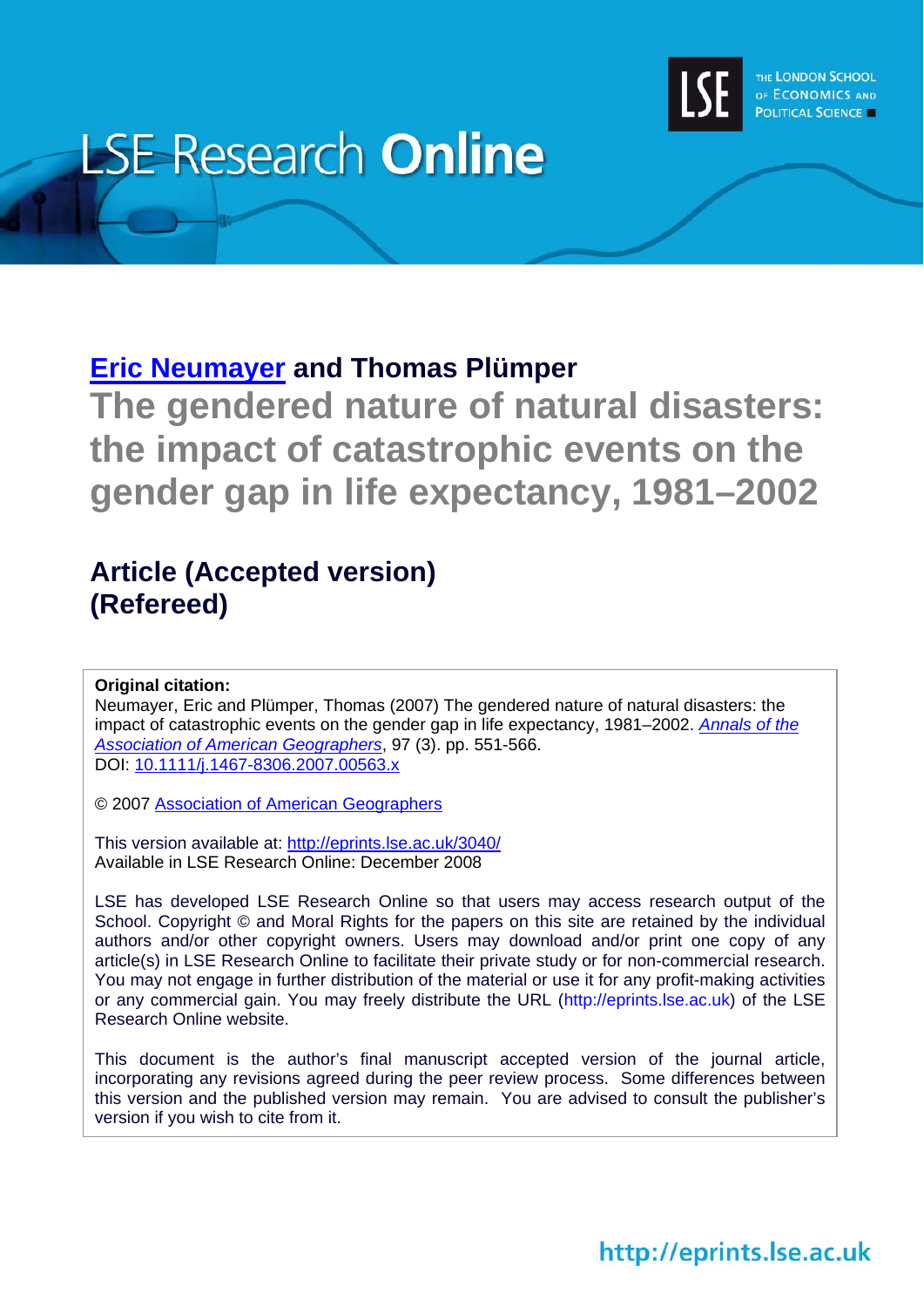# **The Gendered Nature of Natural Disasters: The Impact of Catastrophic Events on the Gender Gap in Life Expectancy, 1981-2002**

**January 2007** 

#### **FINAL VERSION**

*Eric Neumayer<sup>a</sup> and Thomas Plümper<sup>b</sup>* 

- <sup>a</sup> Department of Geography and Environment, London School of Economics and Political Science (LSE), London WC2A 2AE, UK, e.neumayer@lse.ac.uk
- *b* Department of Government, University of Essex and Max-Planck Institute of Economics, Jena, tpluem@essex.ac.uk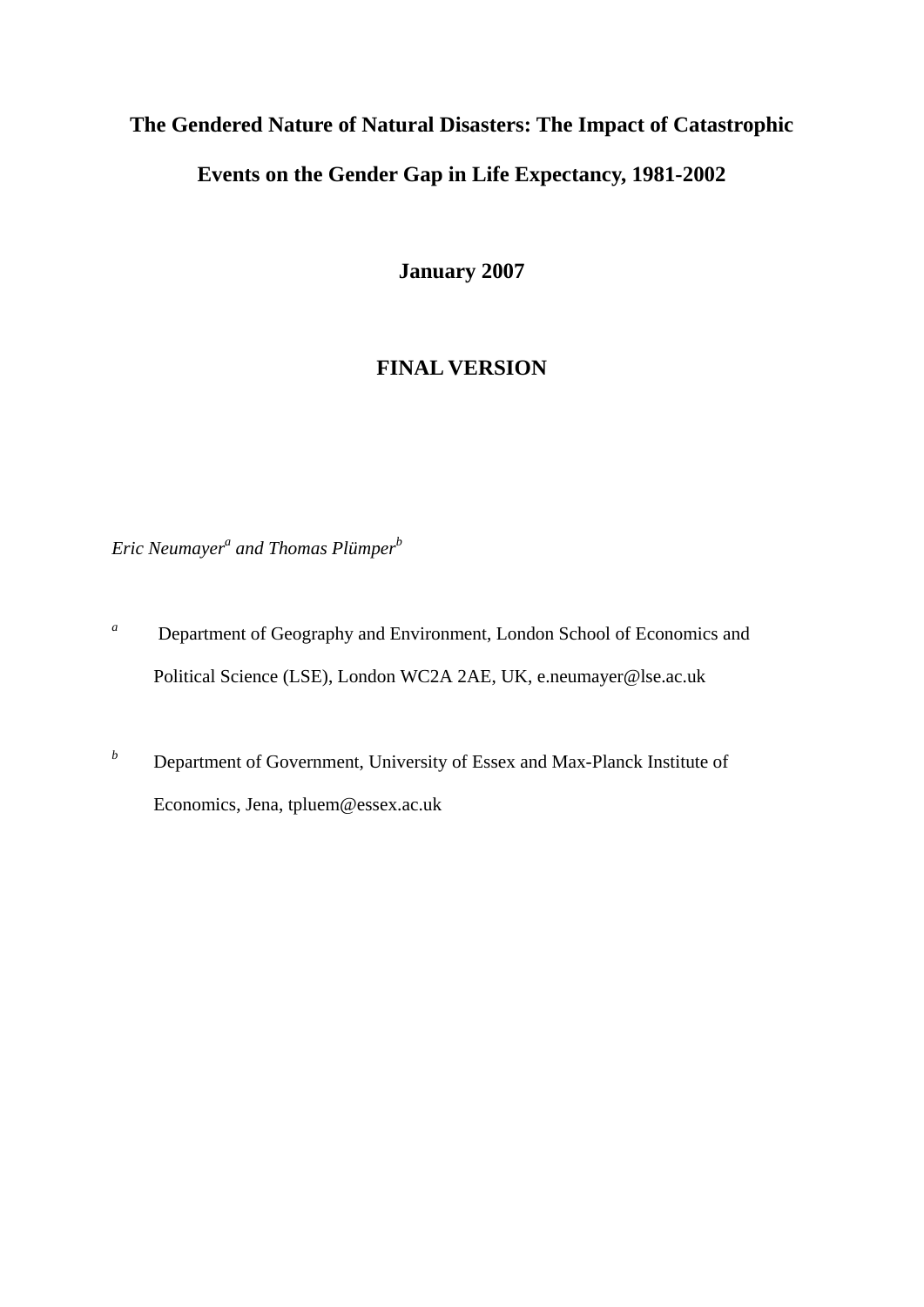#### **Abstract**

Natural disasters do not affect people equally. In fact, a vulnerability approach to disasters would suggest that inequalities in exposure and sensitivity to risk as well as inequalities in access to resources, capabilities and opportunities systematically disadvantage certain groups of people, rendering them more vulnerable to the impact of natural disasters. In this article we address the specific vulnerability of girls and women with respect to mortality from natural disasters and their aftermath. Biological and physiological differences between the sexes are unlikely to explain large-scale gender differences in mortality rates. Social norms and role behavior provide some further explanation, but what is likely to matter most is the everyday socio-economic status of women. We analyze the effect of disaster strength and its interaction with the socio-economic status of women on the change in the gender gap in life expectancy in a sample of up to 141 countries over the period 1981 to 2002. We find, first, that natural disasters lower the life expectancy of women more than that of men. In other words, natural disasters (and their subsequent impact) on average kill more women than men or kill women at an earlier age than men. Since female life expectancy is generally higher than that of males, for most countries natural disasters narrow the gender gap in life expectancy. Second, the stronger the disaster (as approximated by the number of people killed relative to population size), the stronger this effect on the gender gap in life expectancy. That is, major calamities lead to more severe impacts on female life expectancy (relative to that of males) than smaller disasters. Third, the higher women's socio-economic status, the weaker this effect on the gender gap in life expectancy. In other words, taken together our results show that it is the socially constructed gender-specific vulnerability of females built into everyday socio-economic patterns that lead to the relatively higher female disaster mortality rates compared to men.

#### *Key Words: natural disaster, vulnerability, gender, mortality, socio-economic status*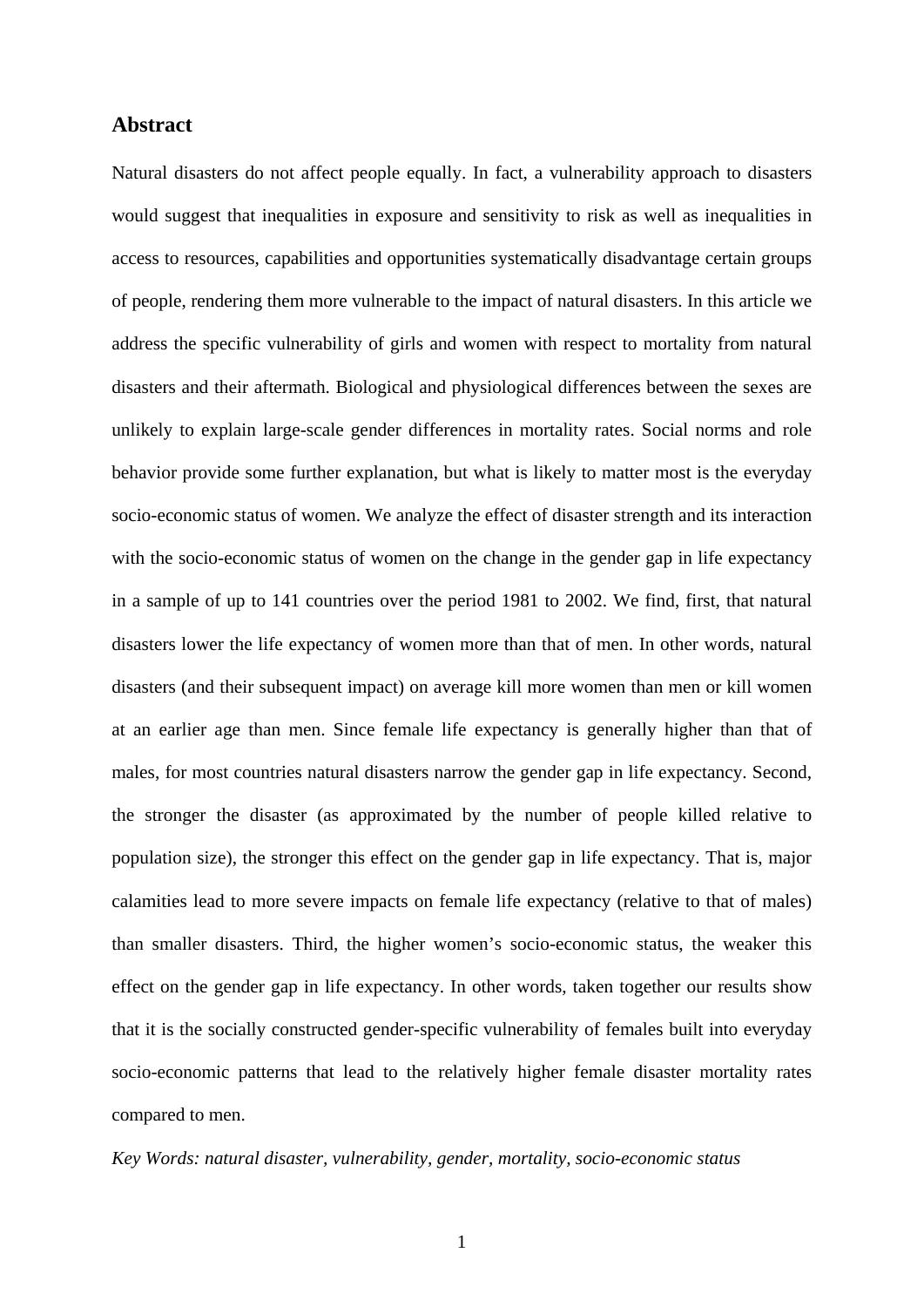#### **Introduction**

The human impact of natural disasters is never entirely determined by nature, but is contingent on economic, cultural and social relations. In this article we address one important, yet hitherto relatively neglected aspect (WHO 2002), namely the gendered nature of disaster vulnerability as revealed by gender-specific disaster mortality. Anderson (2000: 86), in a World Bank publication on managing disaster risk, is adamant that "much more research is needed to fully understand the extent to which gender plays a role in differential casualty rates". This article's analysis provides an important step in that direction. Specifically, we analyze the impact of natural disasters on the so-called gender gap in life expectancy, which is the difference between female and male life expectancy at birth (in most countries women live longer than men).

Our study takes seriously gender as an analytical category. We try to explain the differential impact of natural disasters on female relative to male life expectancy not merely by recourse to different physical exposures and biological or physiological gender differences, but also by the different socially constructed vulnerabilities that derive from the social roles men and women assume, voluntarily or involuntarily, as well as existing patterns of gender discrimination. Our study adopts a vulnerability approach to natural disasters as an analytical concept. Many disaster scholars subscribe to such an approach and have made significant contributions to its development (see, for example, O'Keefe, Westgate and Wisner 1976; Hewitt 1983; Cuny 1983; Wisner, Blaikie, Cannon and Davis 1994, 2004; Varley 1994; Cannon 1994, 2000; Cutter 1996; Fordham 2004). As Cutter (1996: 530) has pointed out, vulnerability "still means different things to different people". We adopt the definition of vulnerability given in Wisner et al. (2004). In their approach, an explanation of "the risks involved in disasters must be connected with the vulnerability created for many people through their normal existence", where vulnerability is defined as "the characteristics of a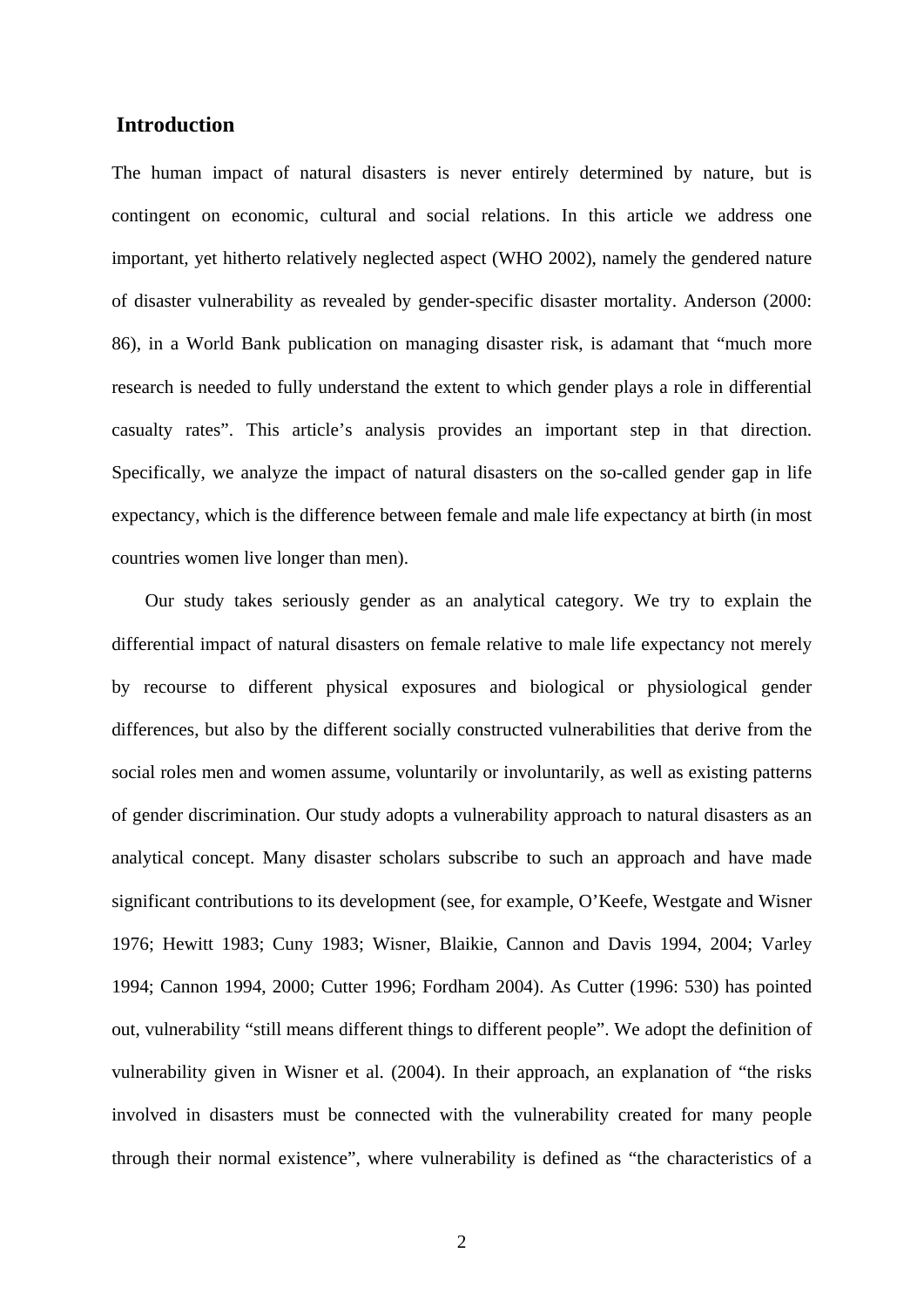person or group and their situation influencing their capacity to anticipate, cope with, resist and recover from the impact of a natural hazard" (Wisner et al. 2004: 4 and [1](#page-46-0)1).<sup>1</sup> It follows that the impacts of natural disasters are never merely determined by nature on its own. Indeed, it becomes even questionable whether one can talk of "natural" disasters at all, since Cannon (1994: 14) argues that "there are no generalized opportunities and risks in nature, but instead there are sets of *unequal access to opportunities and unequal exposures to risks* which are a consequence of the socio-economic system" (emphasis in original). In other words, vulnerability, as used in this article, captures the differential exposure to and capacity to cope with risks systematically attributed to people across space and time, which, together with other attributes such as ethnicity or class, is often a function of the individual's gender, the focus of analysis here (see Cannon 1994; Wisner et al. 2004).

There is renewed interest in studying the social impacts of natural disasters across the social sciences. For example, economists have recently studied how a country's low level of economic development, poor quality of governance institutions and high degree of inequality increases the death toll from earthquakes (Anbarci et al. 2005) as well as other types of natural disasters (Kahn 2005). Geographers, sociologists and other social scientists have addressed the vulnerability of certain groups of people to natural disasters (see, among others, Cannon 1994, 2000; Cutter 1996; Mustafa 2002; Wisner et al. 1994, 2004 and references cited therein). Increasingly, even physical geographers and public health scholars acknowledge that a better mitigation of negative disaster impacts is contingent on a better understanding of the socially constructed vulnerabilities of specific groups of affected people (Noji 1997a; Alcántara-Ayala 2002; Degg and Chester 2005a, 2005b). Within the broader field of disaster and environmental change research, an emergent literature addresses the specific vulnerability of women (Cutter 1995; Bolin, Jackson and Crist 1998; Enarson and Morrow 1998; Enarson 1998, 2000; Fothergill 1998; Fordham 1999, 2000, 2004; Enarson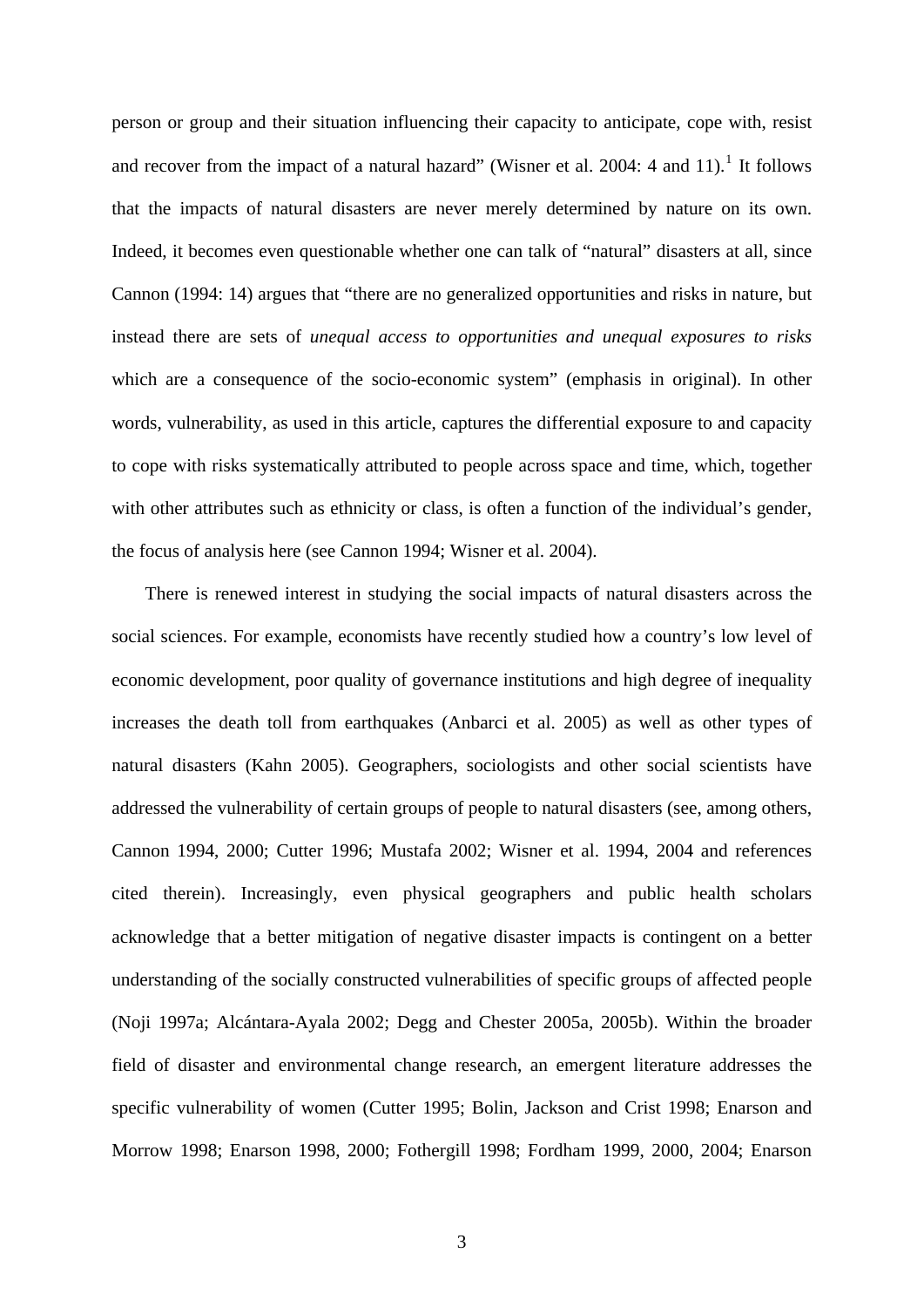and Meyreles 2004; Bradshaw 2004). Our original contribution is to provide the first systematic, quantitative analysis of gender differences in natural disaster mortality. This is of course only one, but due to its far-reaching consequences (life or death) arguably the most important aspect of the gendered impact of natural disasters. Existing studies either do not estimate gender-specific mortality rates and patterns at all (Kahn 2005; Anbarci et al. 2005) or are confined to single events such that no general conclusions can be drawn (Bern et al. 1993; Ikeda 1995; O'Hare 2001; Oxfam International 2005). It is only by quantitative analysis of mortality rates or summary mortality measures such as life expectancy that we can discern whether the anecdotal evidence captures a general trend. We believe that our contribution buttresses Cutter's (2003: 6) claim in her Presidential Address to the Association of American Geographers that "geography has added a technological sophistication to hazards research that is unrivalled among the social sciences" and that "the discipline is rapidly becoming the driving force behind vulnerability science".<sup>[2](#page-46-1)</sup> In linking spatial patterns of disaster risk to human-generated vulnerability, geography is uniquely positioned to study the impact of natural disasters on socio-economic systems and groups of people. One of the "most significant themes" listed by Cutter (2003: 7) is the need "to identify, delineate, and understand those driving forces that increase or decrease vulnerability at all scales". This study identifies one important driving force by demonstrating how low socio-economic status renders women more vulnerable to the mortal impact of natural disasters.

In brief, we find that natural disasters affect women more adversely than men in terms of the effect of disasters on the life expectancy at birth. What this means is that natural disasters on average kill more women than men or kill women at a younger age than men and the more so the stronger the disaster. Yet, the extent to which women are more likely to die than men or to die at a younger age from the immediate disaster impact or from post-disaster events depends not only on disaster strength itself. Rather, the effect of catastrophic events is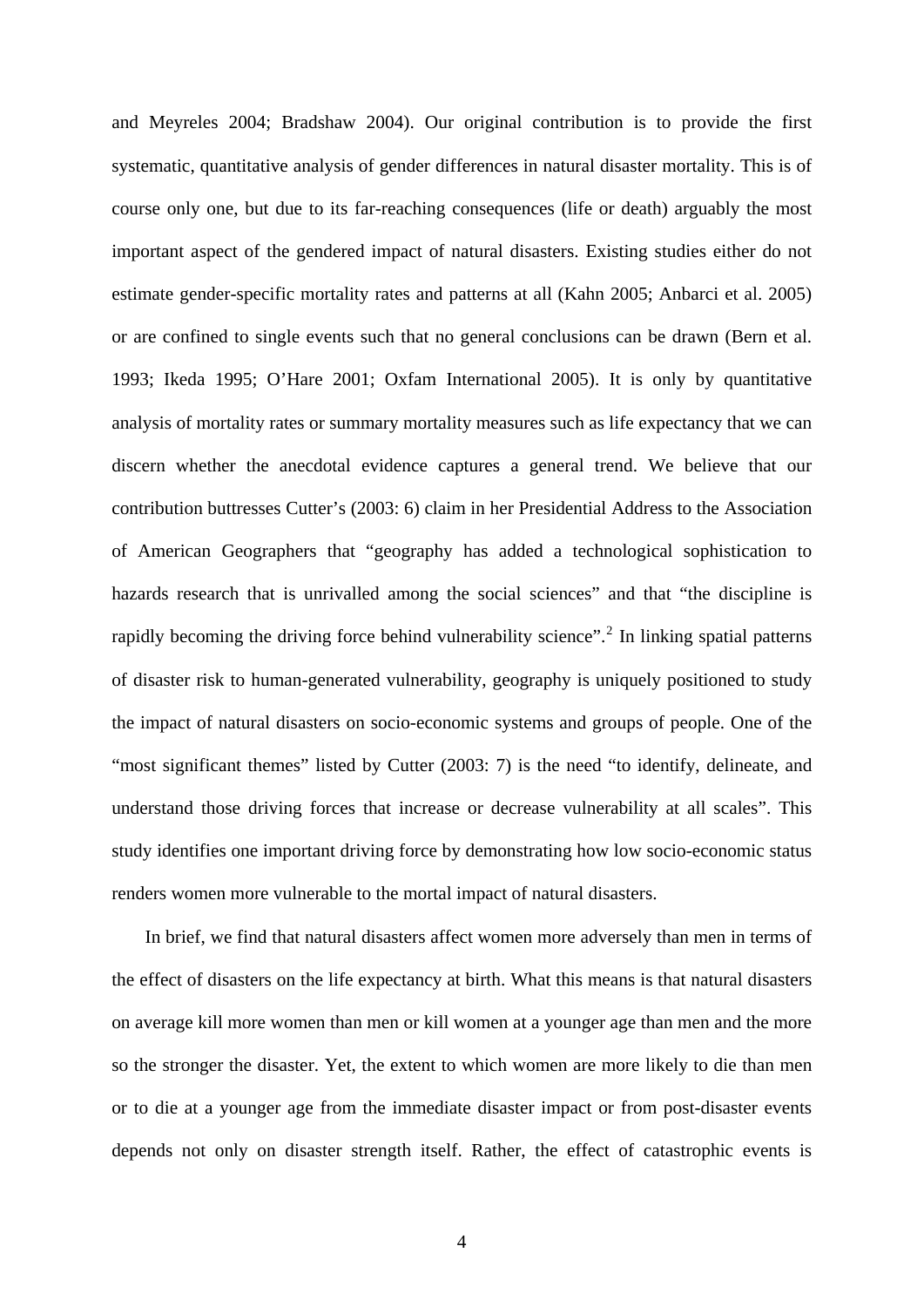contingent on the socio-economic status of women in the affected country's society. The higher women's status, the smaller is the differential negative effect of natural disasters on female relative to male life expectancy. What this means is that where the socio-economic status of women is high, men and women will die in roughly equal numbers during and after natural disasters, whereas more women than men die (or women die at a younger age) when the socio-economic status of women is low. These results corroborate a vulnerability approach to natural disasters since the more adverse impact of disasters on female compared to male life expectancy is clearly contingent on the extent of socially constructed vulnerability and there is nothing natural in the gendered impact of disasters on life expectancy.<sup>[3](#page-46-1)</sup>

This article is structured as follows: The next section presents arguments and anecdotal evidence suggesting that natural disasters increase female mortality more than that of men. Two hypotheses are developed from this discussion and are put to an empirical test. The then following section describes the sources of data and the operationalization of the relevant variables for the econometric estimation. A discussion of the appropriate estimation technique is followed by a presentation of results. We conclude by arguing that our study's findings support a vulnerability approach to natural disasters.

#### **Natural disasters and the gender gap in life expectancy**

Human beings can and in fact do influence – willingly and unwillingly – the degree to which natural disasters harm people, reduce welfare and cost lives. This section deals with the interaction between natural disasters and societies. For a whole range of reasons, mortality vulnerability to natural hazards is likely to be gender-specific, with women bearing the major burden.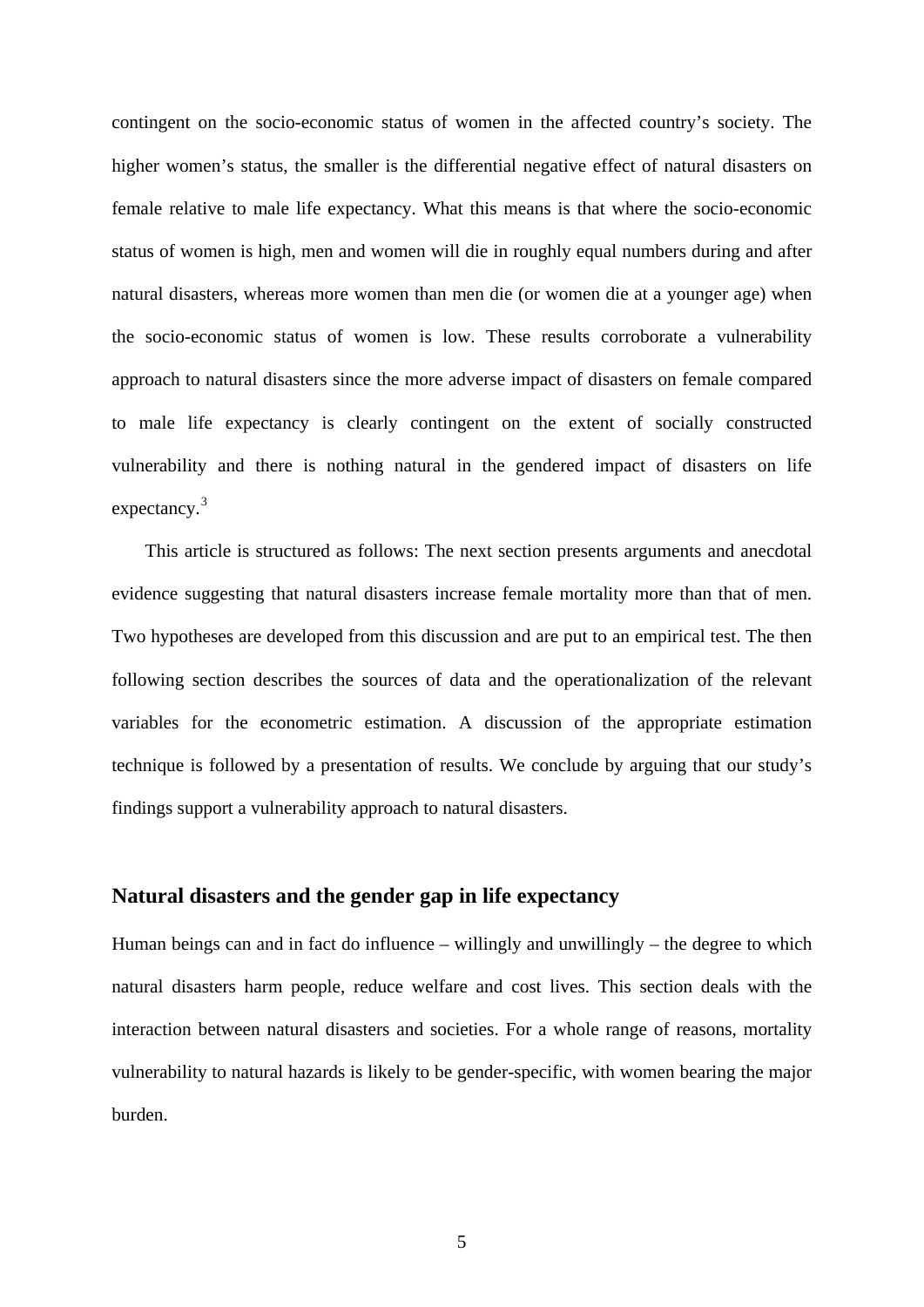From a conceptual perspective, it seems most fruitful to distinguish between three main causes for gender differences in mortality vulnerability to natural disasters: First, biological and physiological differences between men and women may at times disadvantage women in their immediate response to the disaster. Second, social norms and role behavior may lead to a behavior of women, which increases their vulnerability in the immediate course of the disaster. And third, disasters may lead to shortage of resources of basic need as well as a temporary breakdown of social order, in which case the competition between individuals becomes fiercer and existing forms of gender discrimination become exacerbated and new forms of discrimination can emerge. With the exception of the biological and physiological reasons, the higher vulnerability of women is socially constructed and is due to differences in the socio-economic status of men and women. In the following subsections, we discuss the three main causes in turn. Needless to say, these causes are not independent but may easily reinforce each other. However, for explanatory purposes we discuss them separately and in turn.

#### *Biological and physiological differences*

Biological and physiological differences in disaster response capacity can lead to differential mortality rates for three main reasons. First, men can be physiologically better equipped to withstand a disaster's physical impact. For instance, if a woman is less strong than male counterparts, she will be more easily swept away by wind or water. On average, women can run less quickly and climb posts, trees and other rescue points with greater difficulty and lower speed. However, as an Oxfam International (2005) report on the December 2004 tsunami's impact on women in South and South-East Asia demonstrates, differences in selfrescue ability are partly determined by learned skills and therefore not simply down to physiological differences: In affected regions of Sri Lanka swimming and tree climbing were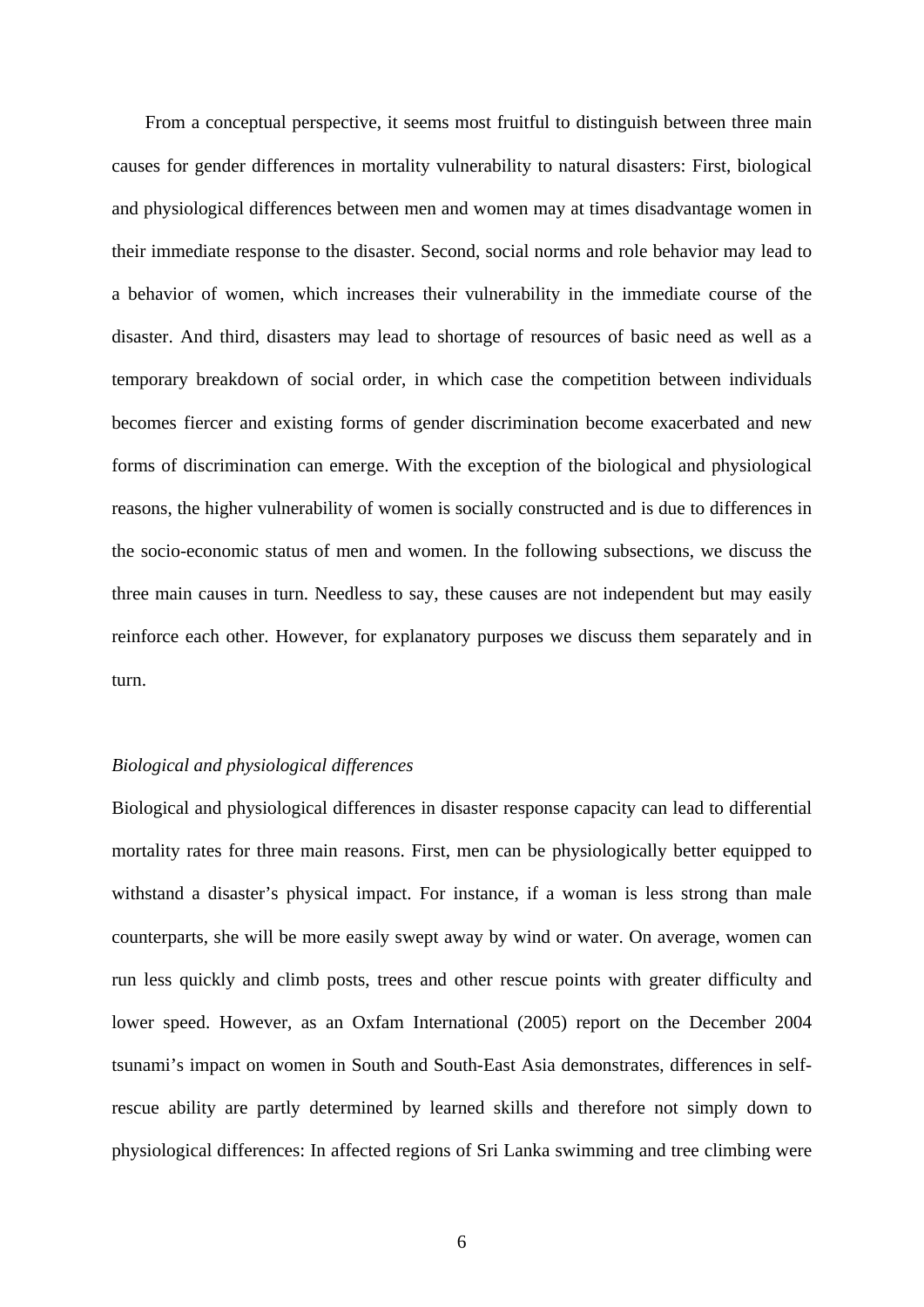taught predominantly to boys and men to perform tasks "that are done nearly exclusively by men" (Oxfam International 2005: 9), which helped them to survive the waves. Also, as Ikeda (1995: 188) points out, one may ask why the body size of women is on average smaller and lighter.<sup>[4](#page-46-1)</sup> Her study of gender differences in mortality from the 1991 Bangladesh cyclone shows how physical disadvantages interact with social norms and role behavior that put women at a disadvantage in their rescue efforts (we discuss these issues in more depths below). It is thus potentially misleading when a group of public health scholars attribute higher female to male mortality from the same event uncritically "to factors such as physical size, strength, and endurance" (Bern et al. 1993: 75).

Second, men and women have different propensities to die from various diseases, but the implications for gender-specific disaster mortality are ambiguous. With the possible exception of measles, for which some evidence suggests that women might be more susceptible to die from (Garenne 1995), in general men are more prone to acquire and die from parasitic and infectious diseases (Owens 2002). Toole (1997a) in his review of the literature comes to the conclusion that communicable disease epidemics are rare after most natural disasters, with the exception of droughts and famines. On the whole, there is no reason to suspect that diseases related to natural disasters will systematically disadvantage women. Furthermore, in principle, women are at an advantage in famines and droughts also because they can better cope with food shortages due to their lower nutritional requirements and higher body fat, unless they are pregnant or lactating (Rivers 1982). This can explain in part why overall mortality rates for females are often lower in many famines, particularly the very severe ones of the  $19<sup>th</sup>$  and early  $20<sup>th</sup>$  century, than they are for men (Macintyre 2002).<sup>[5](#page-46-1)</sup> If, nevertheless, at the same time in some famines more female than male famine victims die at a very young age or as infants, this must be due to discriminatory access to food resources in times of famines with a bias against baby and children girls – see Mariam (1986: 57) for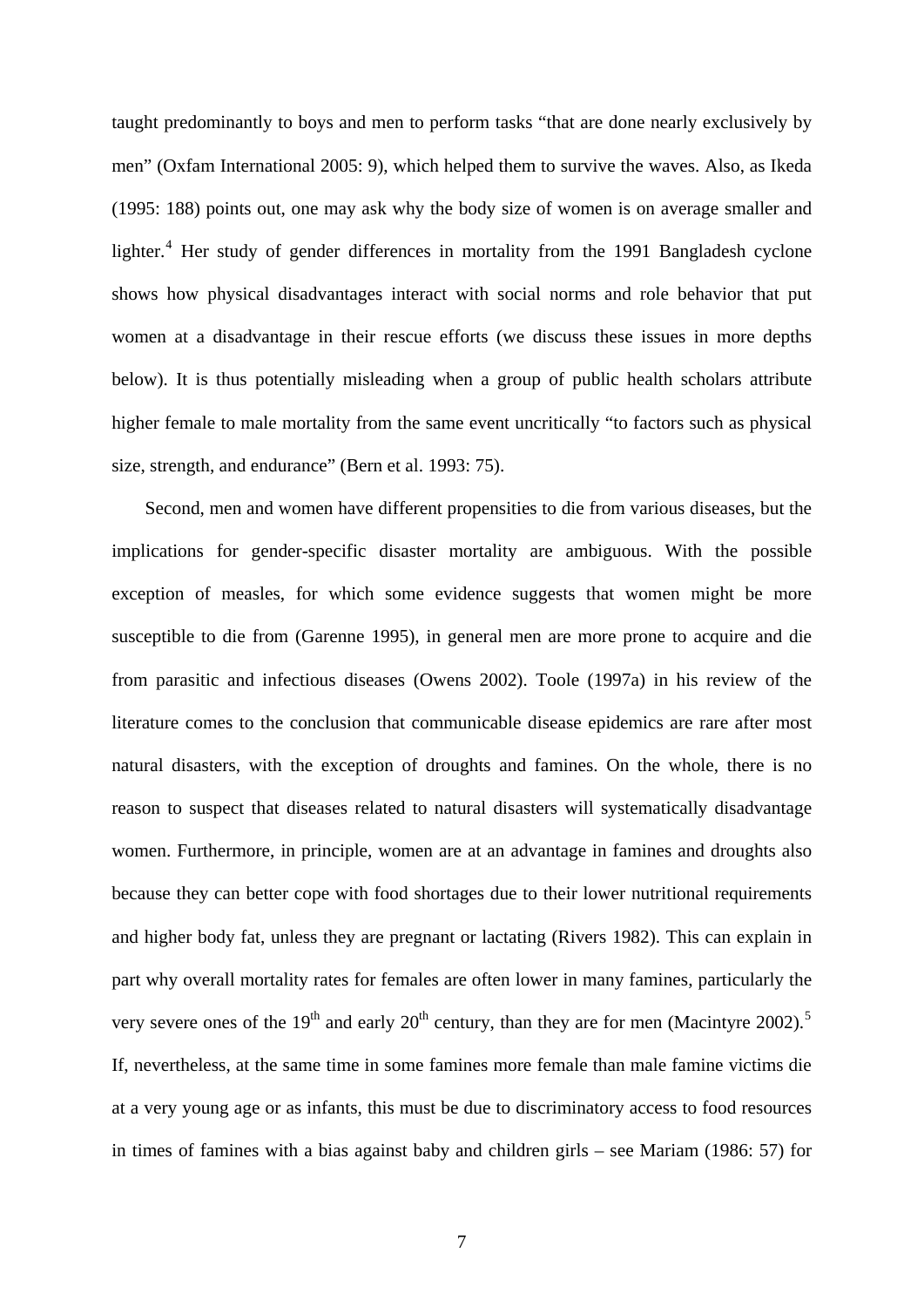the Ethiopian famine of the early 1970s, Kidane (1989, 1990) for the Ethiopian famine of 1984/85, Greenough (1982) and Agarwal (1990: 225f.) for the Bengal famine of 1943/44 and Dyson (1991a, 1991b) for South Asian famines more generally.<sup>[6](#page-46-1)</sup> There are no reliable statistics on the great Chinese famine of the early 1960s, but the account given by a surviving Chinese peasant woman is revealing: "Families tried to pool their rations and often the husband would rule that any female children should be allowed to die first…" (Becker 1996: 3).

Third, women in the final stages of pregnancy are less mobile and will find it difficult to rescue themselves. Furthermore, large-scale natural disasters can have severe detrimental effects on the social infrastructures of affected countries, reducing access to food, hygiene, health services and clean water (Noji 1997a). Due to their reproductive roles, women are particularly negatively affected if the basic health care infrastructure is severely damaged or health expenditures are reduced to re-allocate public funds for immediate disaster response purposes. The reason is that this will reduce obstetrical care and will increase the number of miscarriages as well as maternal and infant mortality.

#### *Social Norms and Role Behavior*

The discussion above would suggest that biologically or physiologically determined sex differences in disaster mortality exist, but that their impact is likely to be weaker than it appears at first sight. Social norms and role behavior might also provide reasons for gendered disaster vulnerability in putting women at a clear disadvantage when it comes to rescue attempts. We stress that even if women follow these social norms and role behaviors seemingly voluntarily, the norms and roles will often derive from the unequal distribution of power between men and women in many societies.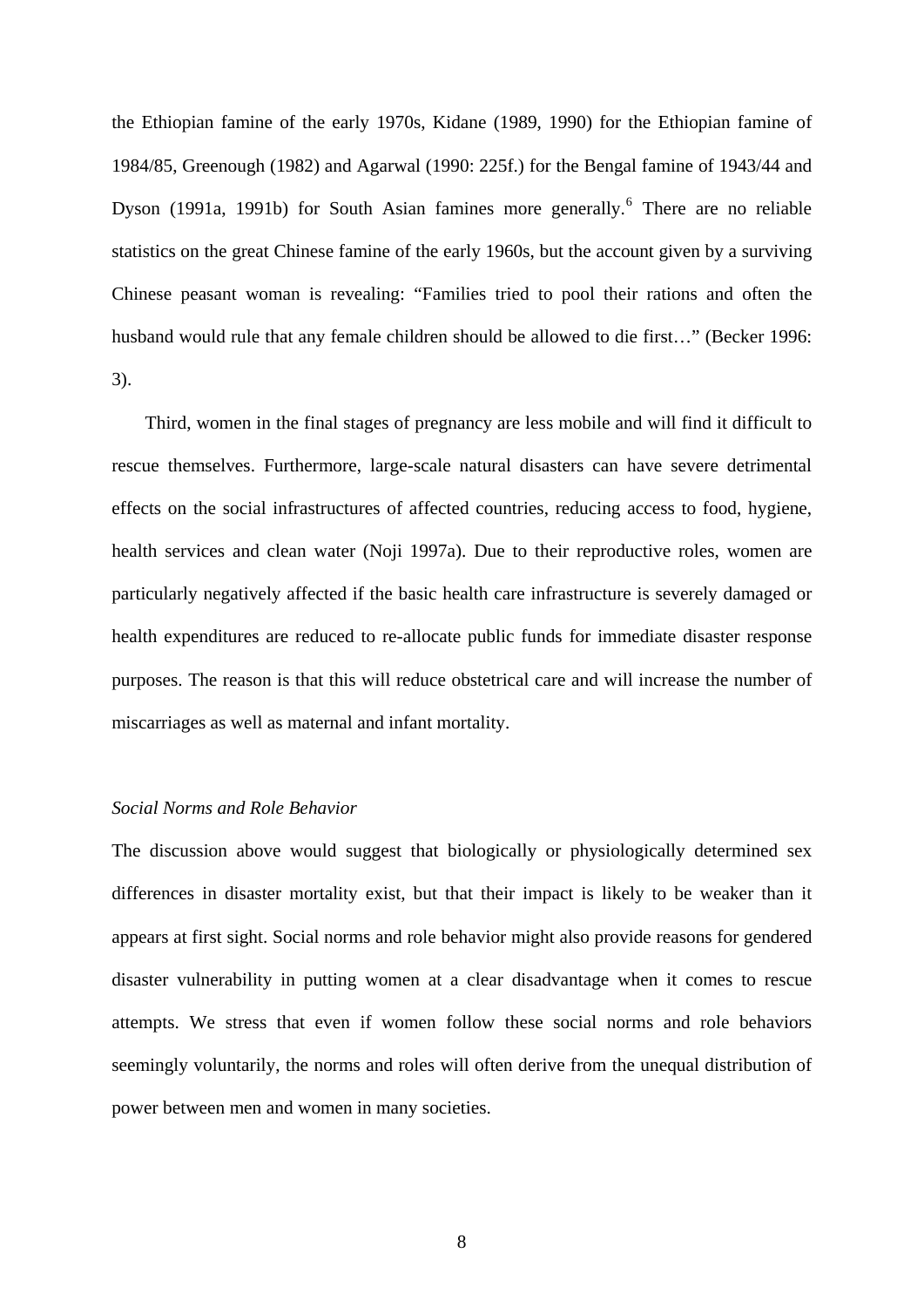In many countries women are supposed to look after and protect children and the elderly as well as the family's domestic property, which hampers their own rescue efforts in almost any type of natural disaster (Beinin 1981; Schwoebel and Menon 2004; Oxfam International 2005). Dress codes can restrict women's ability to move quickly, while behavioral restrictions can hinder their ability to re-locate without their husband's, father's or brother's consent. For example, in rural Bangladesh women are expected to wear a *sari*, a traditional cloth that hampers running and swimming, and to remain in the *bari*, typically the houses of the family and near kin. This can impede their movement and their access to information about cyclone-induced floods (Ikeda 1995). Others report a social prejudice against women learning to swim, drastically reducing survival chances in flooding (Cannon 2000: 52).

In many societies there is a traditional division of labor that can disadvantage women in the event of certain natural disasters. Oxfam (2005) reports that many women in rural coastal areas of Indonesia were at home, whereas the men were out at sea fishing or otherwise away from home, when the Tsunami hit the coast. In India they were waiting at the seashore for the fishermen to arrive. In both cases, many more men were spared because the waves only gather height and strength as they approach shore and have their most fatal impact directly at the coast. Similarly, as concerns earthquakes, if men are out in the open or work in more robustly built factories and public buildings while women stay at home in houses and dwellings more easily struck down by earthquakes, then this type of natural disaster is likely to affect women more adversely, given that inadequate building structures are by far the main cause of earthquake fatality (Noji 1997b). Even when men are at home, this does not necessarily mean that they are equally affected as women. In earthquakes in India men reportedly survived better events that hit by night because they would sleep outside and on roof tops during warm nights, a behavior impossible for most women who literally became trapped in their domestic homes (Krishnaraj 1997).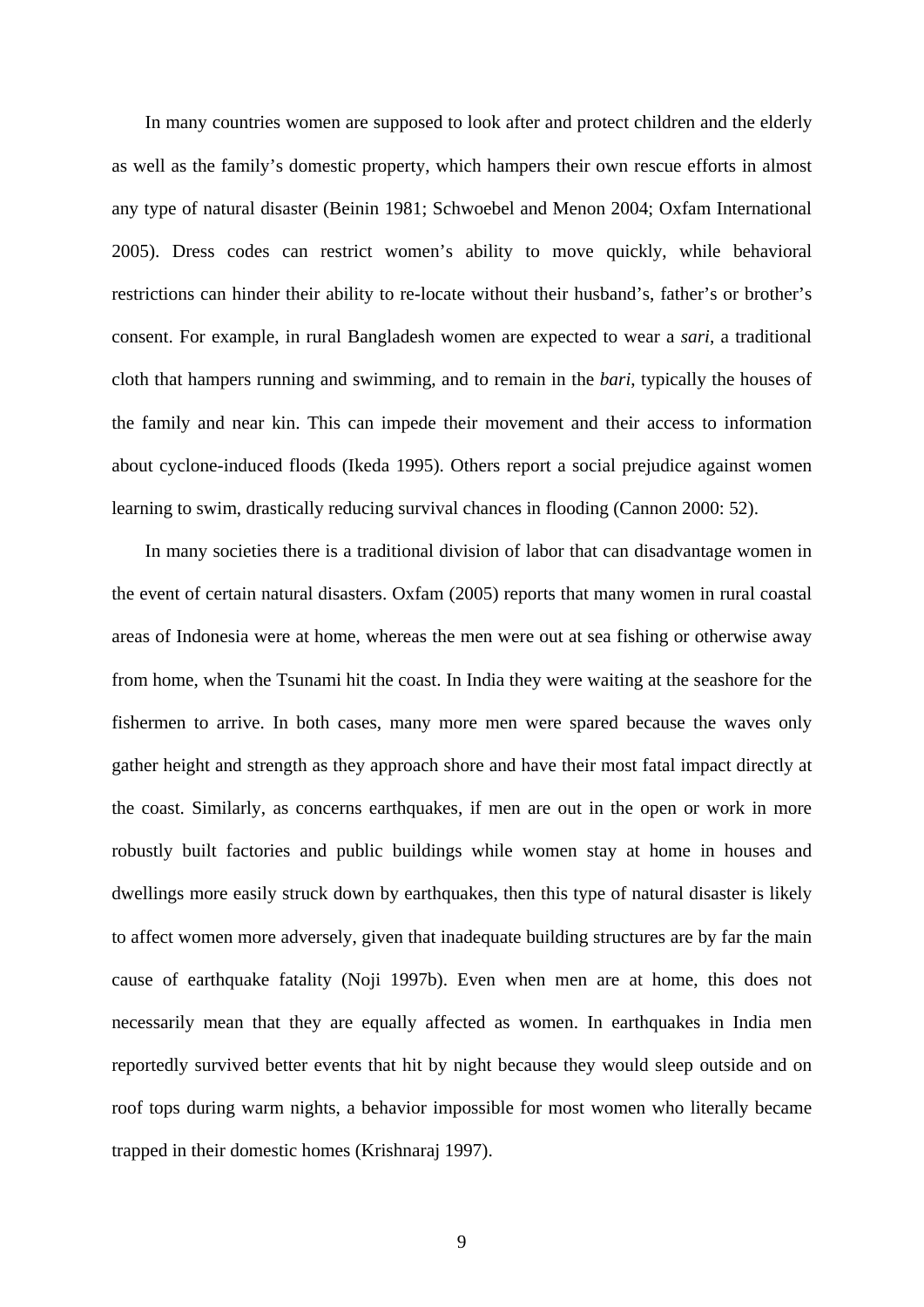Yet, as with biological and physiological causes for differential mortality rates, a caveat is in place here as well since differences in social roles and behavior need not always affect women more adversely. The effect really depends on the type of natural disaster. In particular, some evidence suggests that more men than women die directly from severe weather events in the United States such as lightning, thunderstorms and flash floods (Fothergill 1998). The same is reportedly true for immediate mortality from Hurricane Mitch in Central America in 1998 (Bradshaw 2004: 25). A likely reason is that on average more men are engaged in outdoors work and leisure activities during such events and are more reckless in their behavior toward risk. While it is difficult to say whether such findings generalize to other societies, the general point remains valid: social norms and role behavior will often put women at greater risk of disaster mortality, but this depends on the type of disaster and its context and at times social norms and role behavior can put men at greater risk instead.

#### *Discrimination in Access to Resources and the Breakdown of Social Order*

We have seen so far that biological and physiological differences as well as social norms and role behavior can disadvantage women in the event of natural disasters. Yet, we have also seen that the evidence is ambiguous on whether these differences will affect women more adversely to a large extent.

In this subsection, we argue that while the gender differences in casualty rates result only partly and potentially to a small part from the immediate effects of disasters, i.e. from, for example, collapsing buildings in earthquakes or flooded cities and villages, women are much more likely than men to die after the disaster happened. Those indirect effects can be explained by discrimination in access to resources and the temporary breakdown of social order. To start with, in societies with existing patterns of gender discrimination males are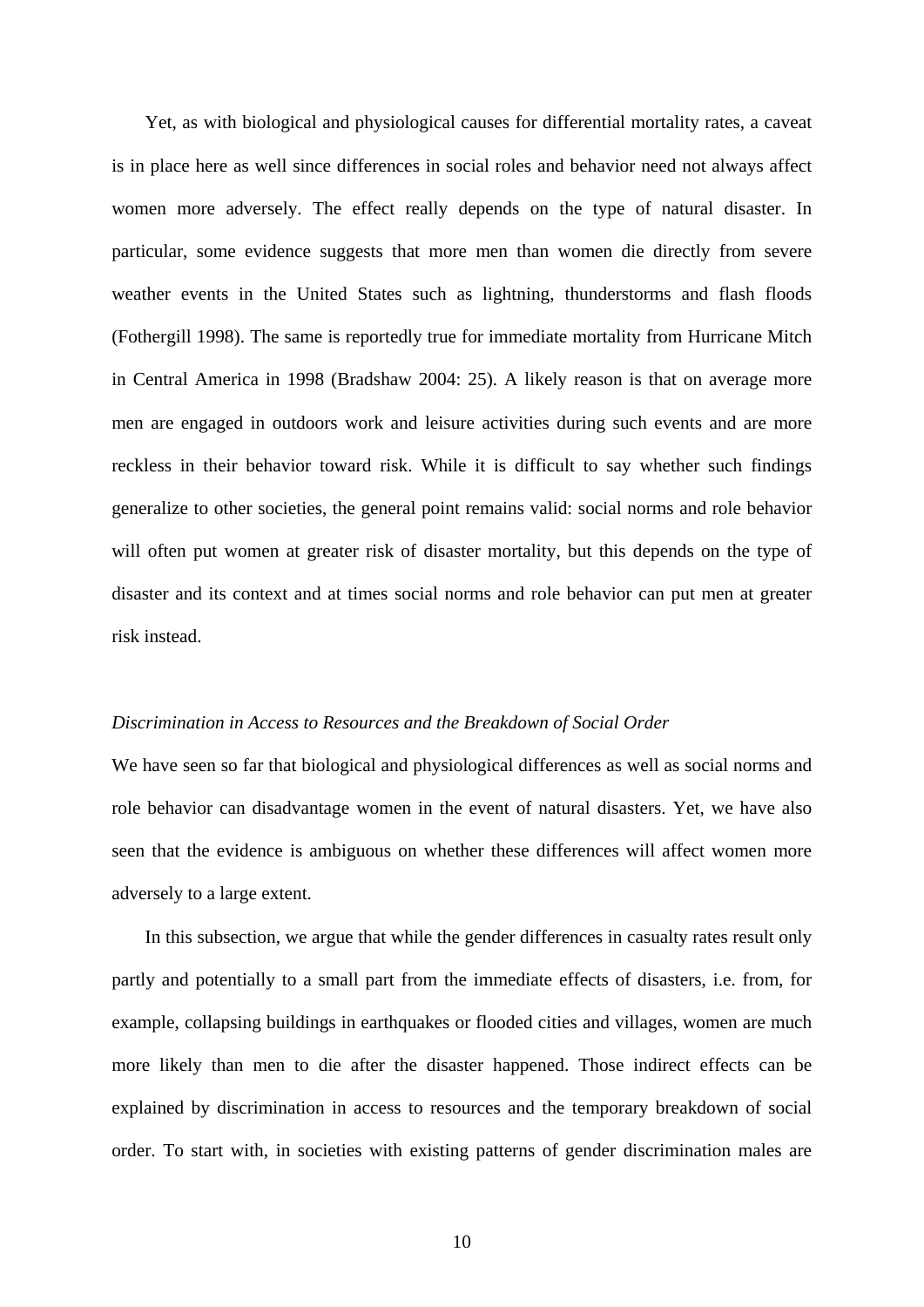likely to be given preferential treatment in rescue efforts. A telling example is given by a father who – when unable to hold on to both his son and his daughter from being swept away by a tidal surge in the 1991 Cyclone in Bangladesh – released his daughter, because "(this) son has to carry on the family line" (quoted in Haider, Rahman and Huq 1993: 64). Men are also likely to access and allocate the assistance given to affected families. Even in the absence of natural disasters, Sen (1988: 454) finds that "there is a good deal of evidence from all over the world that food is often distributed very unequally within the family – with a distinct sex bias (against the female) and also an age bias (against the children)". Bairagi (1986) reports that female children were more adversely affected by famine in rural Bangladesh than boys. When natural disaster strikes, these pre-existing discriminatory practices become exacerbated and their detrimental health impact on women and girls intensified. Sen (1988: 459) reports how women and girls were systematically disadvantaged by food relief in the aftermath of flooding in West Bengal that destroyed crops and farmland. Enarson and Morrow (1998: 21) refer to a relief worker's finding of discriminatory access to relief supplies in the aftermath of the 1991 Bangladesh cyclone (Khondker (1996: 288) reports similar experiences). Ager, Ager and Long (1995) find in their study of Mozambican refugees in Malawi in the late 1990s that relief policies were biased in favor of refugee men. A fact sheet by the Pan-American Health Organization (2002) would suggest that this anecdotal evidence from a few natural disasters might be representative of a more general trend, also suggesting unequal power structures as the underlying cause: "The majority of relief efforts are intended for the entire population of a disaster-affected area, however, when they rely on existing structures of resource distribution that reflects the patriarchal structure of society, women are marginalized in their access to relief resources".

Natural disasters, if sufficiently strong, can also have both short-term and long-term negative effects on the affected economies (Benson and Clay 2000, 2003; Freeman 2000;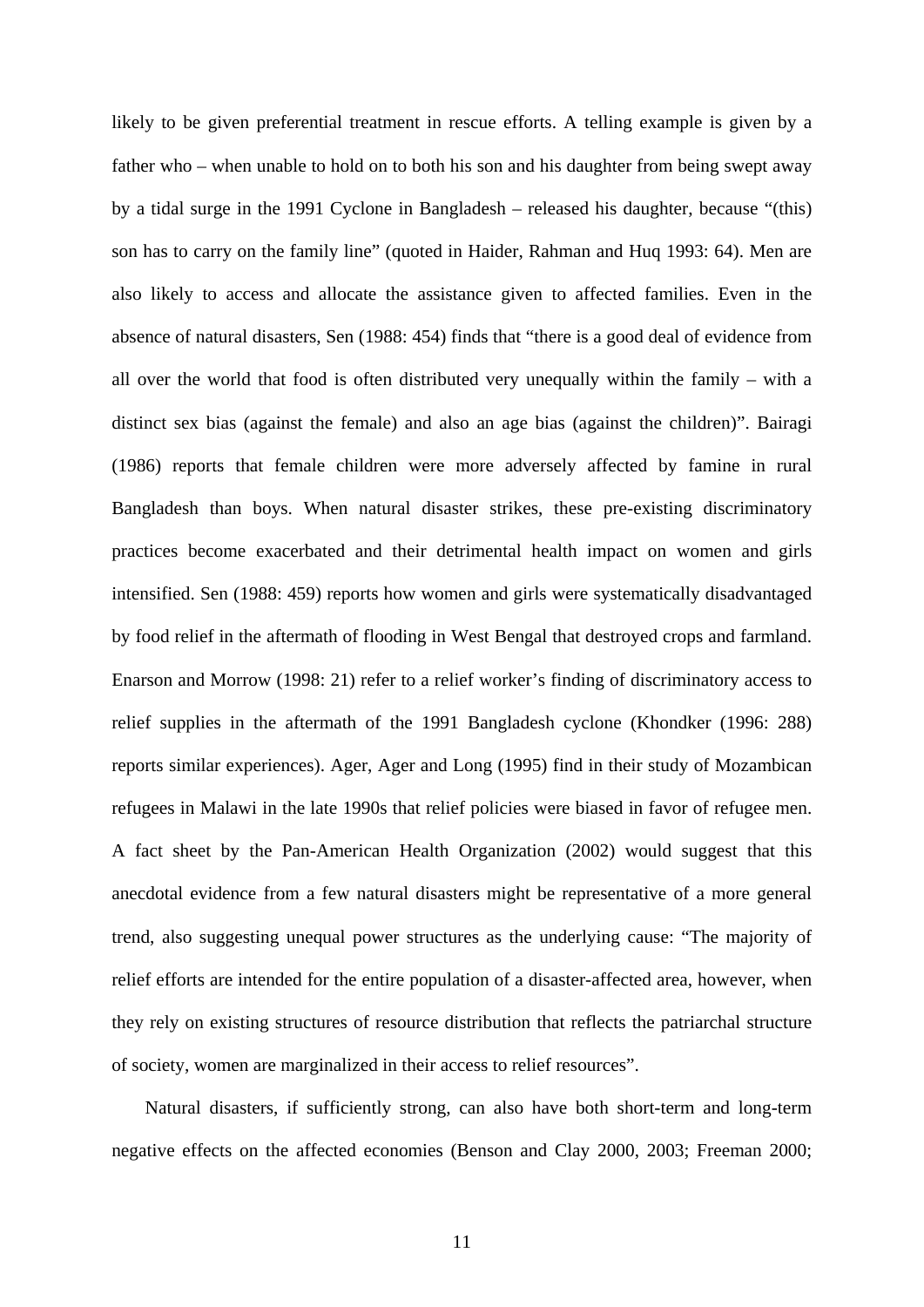Hines and Jaramillo 2005). Some of these detrimental effects will be compensated for by increased migrants' remittances, foreign lending, aid and investment, but it takes time until they do so (Yang 2005). Women are likely to be adversely affected by damage to economic livelihoods as basic survival strategies such as securing water, food and wood for heating purposes often falls on women, representing an extra burden on top of the caring and nurturing for their family (Enarson 2000). Where natural disasters reduce the purchasing power of households, women can be more adversely affected because in many countries men receive preferential access to resources. When resources become scarcer, then the part of the population suffering from discrimination beforehand will necessarily be hit even harder (see Crow and Sultana (2002) for a study of gender-conflicts in access to water and its uses in Bangladesh). In principle, recovery assistance could be preferentially addressed at those groups most vulnerable to protect them from the negative effect of increased discrimination. Yet, as mentioned above already, instead of being granted a preferential role, women are often marginalized in their access to relief resources (Pan-American Health Organization 2002). Many disaster researchers have noted that in most countries relief efforts are almost exclusively managed and controlled by men, systematically excluding women, their needs, competences and experiences from contributing to these efforts (see, for example, Enarson 2000; Bradshaw 2004).<sup>[7](#page-46-1)</sup>

There is widespread agreement that the poor are more adversely hit by the impact of natural disasters than the better-off. $<sup>8</sup>$  $<sup>8</sup>$  $<sup>8</sup>$  For example, they are less likely to be able to afford</sup> housing that can withstand seismic activity, often live in flood- and storm-prone areas as well as on unstable slopes vulnerable to landslides and they have less access to education and financial resources to overcome adverse impacts (Noji 1997a: 12). While some have questioned the full extent to which existing evidence backs up the claim of a strong gender bias in poverty (Chant 2005), there is general agreement that poor people on average are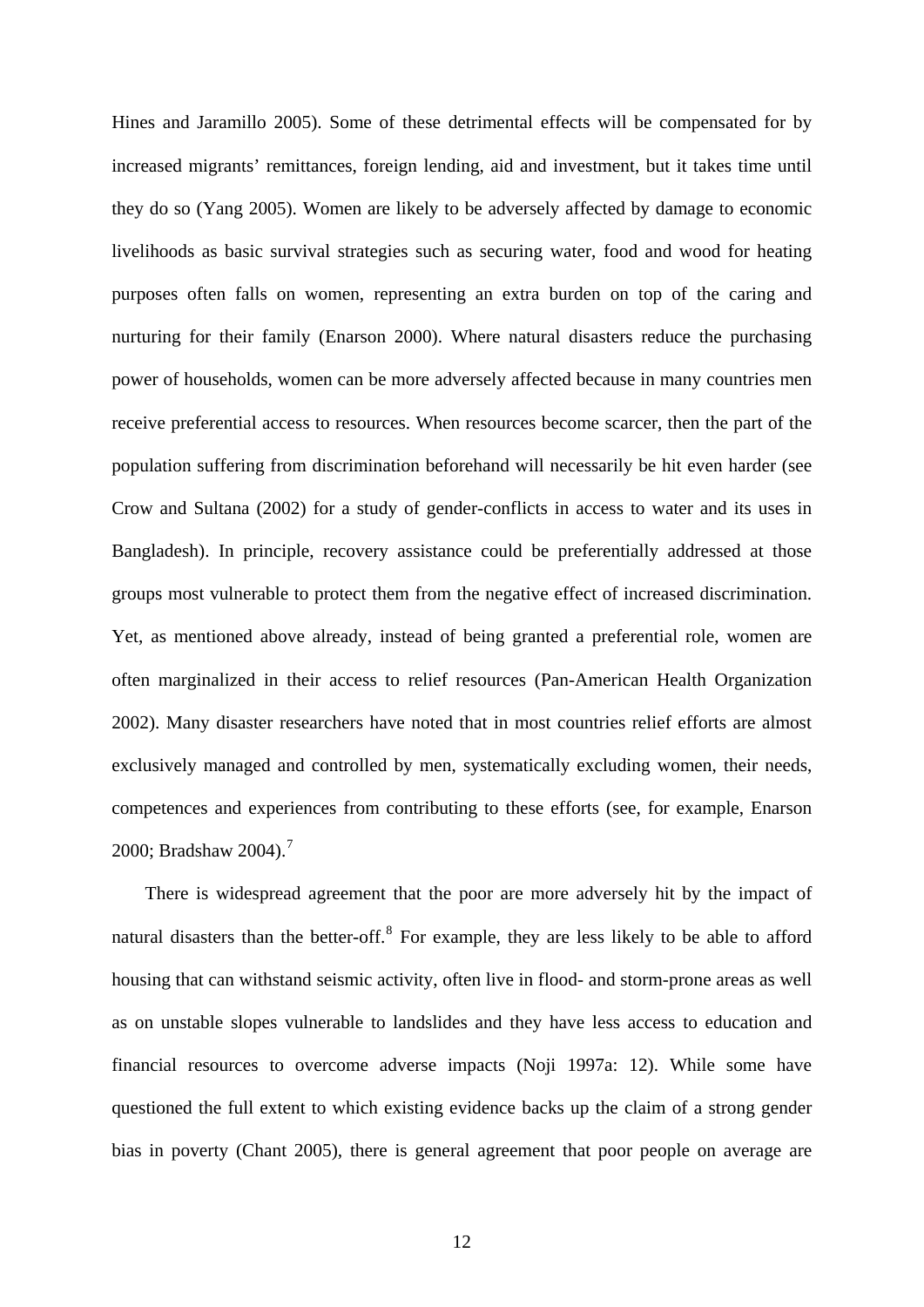more likely to be female. In combination, this implies that women will be more adversely affected by natural disasters since they are more than proportionally represented among the poor. For instance, O'Hare (2001) finds that the most vulnerable group affected by Hurricane 07B in the Godavari Delta in India were "migrant, scheduled (low) caste women" who formed the major part of the landless agricultural laborers. The vulnerability resulting from predominantly female poverty is not confined to developing countries, however. For example, UNEP (2004) cites a study by the Japanese government stating that during the Kobe earthquake in 1995 1.5 times as many women as men died. In Kobe, many elderly single women died because they lived in poor residential areas, which were more heavily damaged and more likely to catch fire.<sup>[9](#page-46-1)</sup>

Lastly, there is some evidence, if not fully conclusive, that domestic and sexual violence against women increases due to disaster-induced stress, alcohol abuse and the (temporary) breakdown of law and order (Bradshaw 2004). If police, military and fire brigades are unable (or unwilling) to organize the most severely affected regions, then distributive conflicts, theft and open violence are likely to emerge. A collapse of social order may be more likely in countries in which the political authority is weak. However, the Post-Katrina riots in New Orleans have demonstrated that even superpowers are not safe from disaster-related social unrest.

What is relatively well documented is that law and order are difficult to sustain when victims of natural disasters have to seek refuge in makeshift refugee camps often far away from their home cities or villages (Phuong 2004). In overcrowded camps anarchy rules leaving unaccompanied women and girls particularly vulnerable to sexual abuse and rape. In addition, women and girls are also more negatively affected by the often appalling health and hygienic conditions in refugee camps, as already pointed out above. This situation can become exacerbated if culturally binding norms allow certain forms of female hygienic care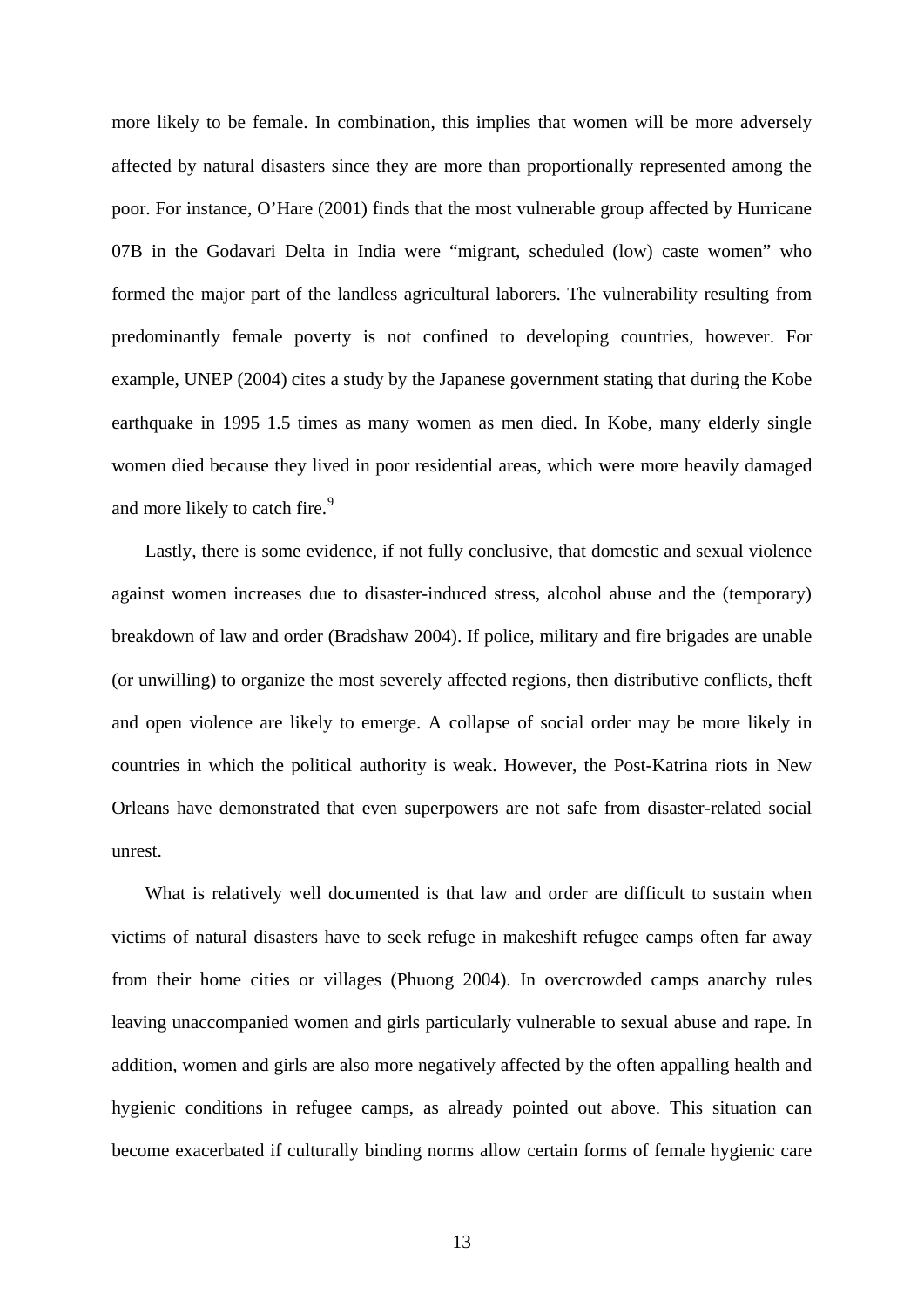only under conditions of privacy and separation from men, which are often impossible to maintain in refugee camps. Toole (1997b) reports mortality rates from several refugee camps that are up to 100 times higher than the normal mortality rate in the country. Data disaggregated according to gender is very rare, but Toole reports data from a Burmese refugee camp in Bangladesh where female infants were twice as likely to die than male infants and the mortality rates of females above the age of five was 3.5 times higher than that of males.

#### *Hypotheses*

Biological and physiological differences between men and women, social norms and roles, which restrict the behavior of men and women differently, emergent resource shortages and the temporary breakdown of social order jointly suggest that more women and girls than men and boys die during and after natural disasters or die at a younger age. Yet, the theoretical considerations of the previous sections also suggest that this effect is conditional on the socio-economic status of women and gender relations in the society affected by the disaster. Therefore, we postulate two hypotheses concerning the impact of natural disasters on the gender gap in life expectancy:

*Hypothesis 1*: Natural disasters reduce the life expectancy of women more than that of men and the effect is increasing in disaster strength.

This is partly because only larger disasters will kill enough people overall to leave their mark on our life expectancy measures but, more importantly, also because only larger disasters lead to the breakdown of infrastructure and law and order and to the drastically intensified competition for food and other scarce resources leaving women in societies with rampant discrimination against females more vulnerable to disaster-induced mortality.

14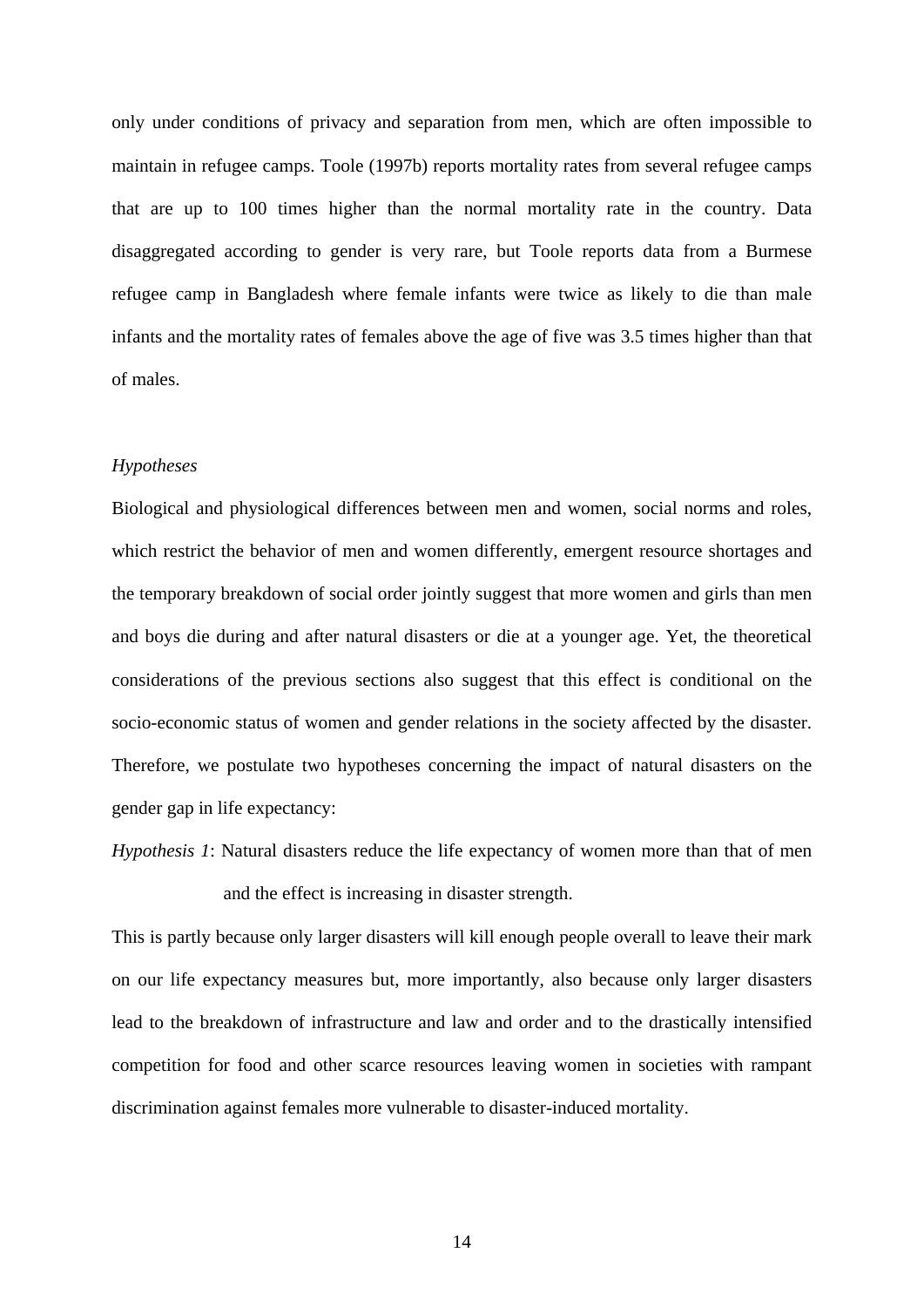*Hypothesis 2*: Natural disasters reduce the life expectancy of women relative to that of men the more the lower is the socio-economic status of women.

We expect that women are more adversely affected by natural disasters where female discrimination is more widespread before the onset of natural disaster events. Where there is a pro-male bias in "normal" periods, such bias will become reinforced and exacerbated in after-disaster periods (Drèze and Sen 1989: 55; Bolin, Jackson and Crist 1998: 42). Women are more adversely hit by natural disasters if gender inequalities in access to information and economic resources and inequalities in personal freedom of choice before, during and after disasters create a "gendered disaster vulnerability" (Enarson 1998).

#### **Research Design**

Following on from the formulation of testable hypotheses in the preceding section, here we discuss how we measure and operationalize the three main concepts of our analysis.

#### *Measuring Disaster Strength*

For most countries in the world, natural disasters are a relatively common event. Our source, the Emergency Disasters Data Base (EM-DAT), collected at the University of Louvain, Brussels, currently includes around 9,700 natural disasters from 1900 to present. Due to limited data availability on our measure of women's socio-economic status, our sample is restricted to the period 1981 to 2002. The sample still covers 4,605 natural disasters since the coverage of natural disasters in EM-DAT is not very comprehensive for the first few decades of the last century. EM-DAT is the only global data set of natural disasters that is publicly available. Two other global data sets are maintained by private re-insurance companies (Swiss Re and Munich Re), but no public access is granted (Guha-Sapir and Below 2002).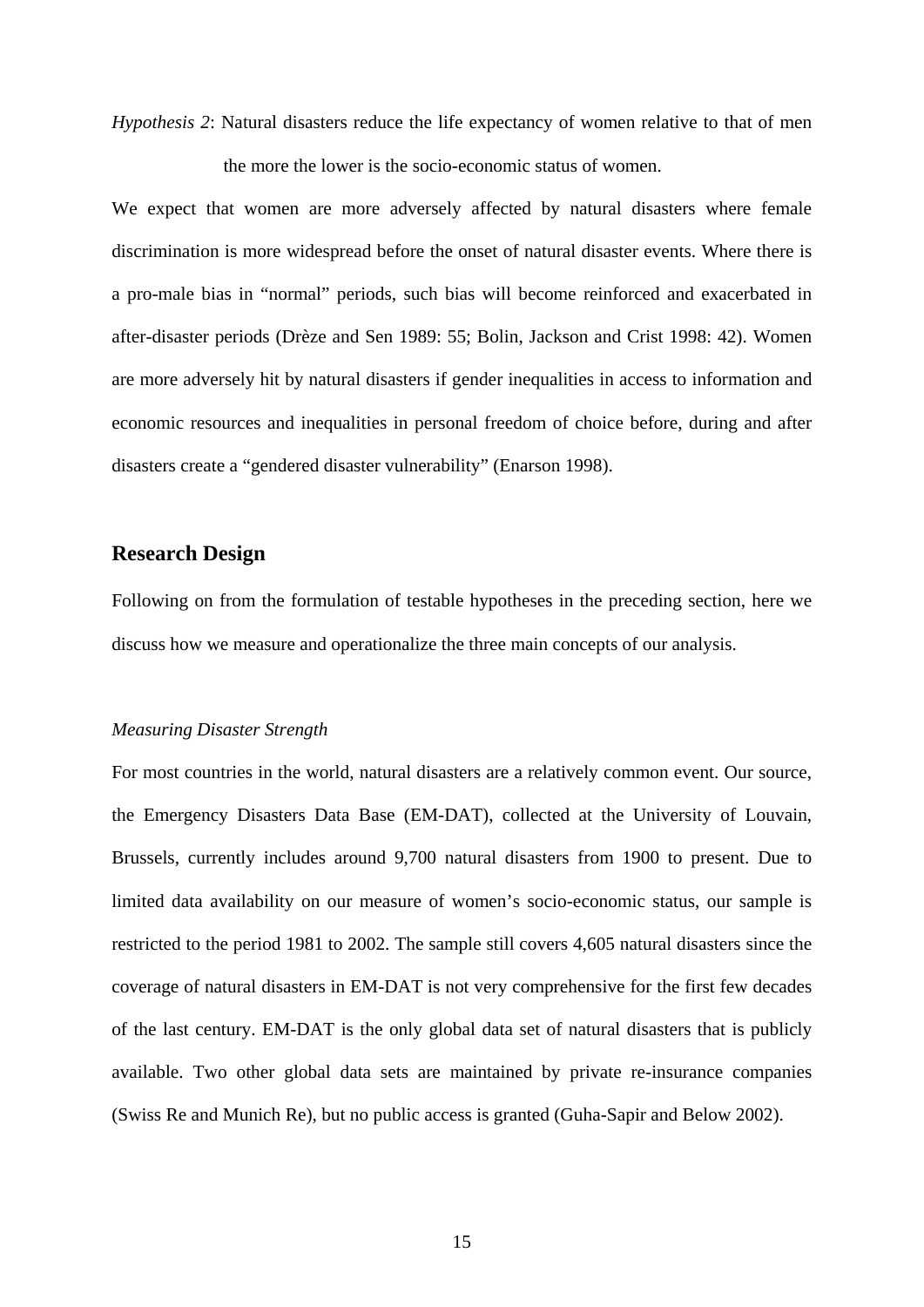To be recorded in the database, an event must fulfill at least one of the following conditions: a) ten or more people reported as killed; b) 100 people reported as affected; c) a state of emergency has been declared; or d) the country has issued a call for international assistance. Clearly, with the latter two criteria the inclusion of an event in the database is partially endogenous to the response of governmental authorities in affected regions, states or countries. Platt (1999) shows for the case of the United States how the political struggle over who pays how much for the costs of natural disasters influences the likelihood of an event being declared a "major disaster". It is probable that political considerations will affect the likelihood of declaration of state of emergency or, depending on the circumstances, a call for international assistance, in other countries as well. We see no reason why this should bias our results since such political considerations are unlikely to be systematically correlated with our variables of interest. Nevertheless, we will show below that our results uphold if we restrict the sample to observations with ten or more people killed.

Most disasters take place in large countries, with the US (442) leading the list followed by India (293) and China (125). On the bottom end of the number of disaster ranking, we find microstates but also Finland (1), Turkmenistan (2) and Sweden (4). Ethiopia (311,286), Sudan (158,252) and Bangladesh (149,225) had the most victims in absolute numbers, while the respective figure for the USA is 8,001 disaster victims. Accordingly, we find relatively poor countries suffering relatively more from disasters in terms of people killed than relatively rich countries. With drought- and famine-ridden countries leading the loss of victims per disaster (Ethiopia 4716, Sudan 3297, Mozambique 2374), only about 18 people die from the average disaster in the US.

The number of deaths per disaster offers just a poor description of the nature of our data. In fact, while most natural disasters cost few if any lives, the three most severe disasters – the droughts in Ethiopia and Sudan in 1984 and the flood in Bangladesh in 1991 – account for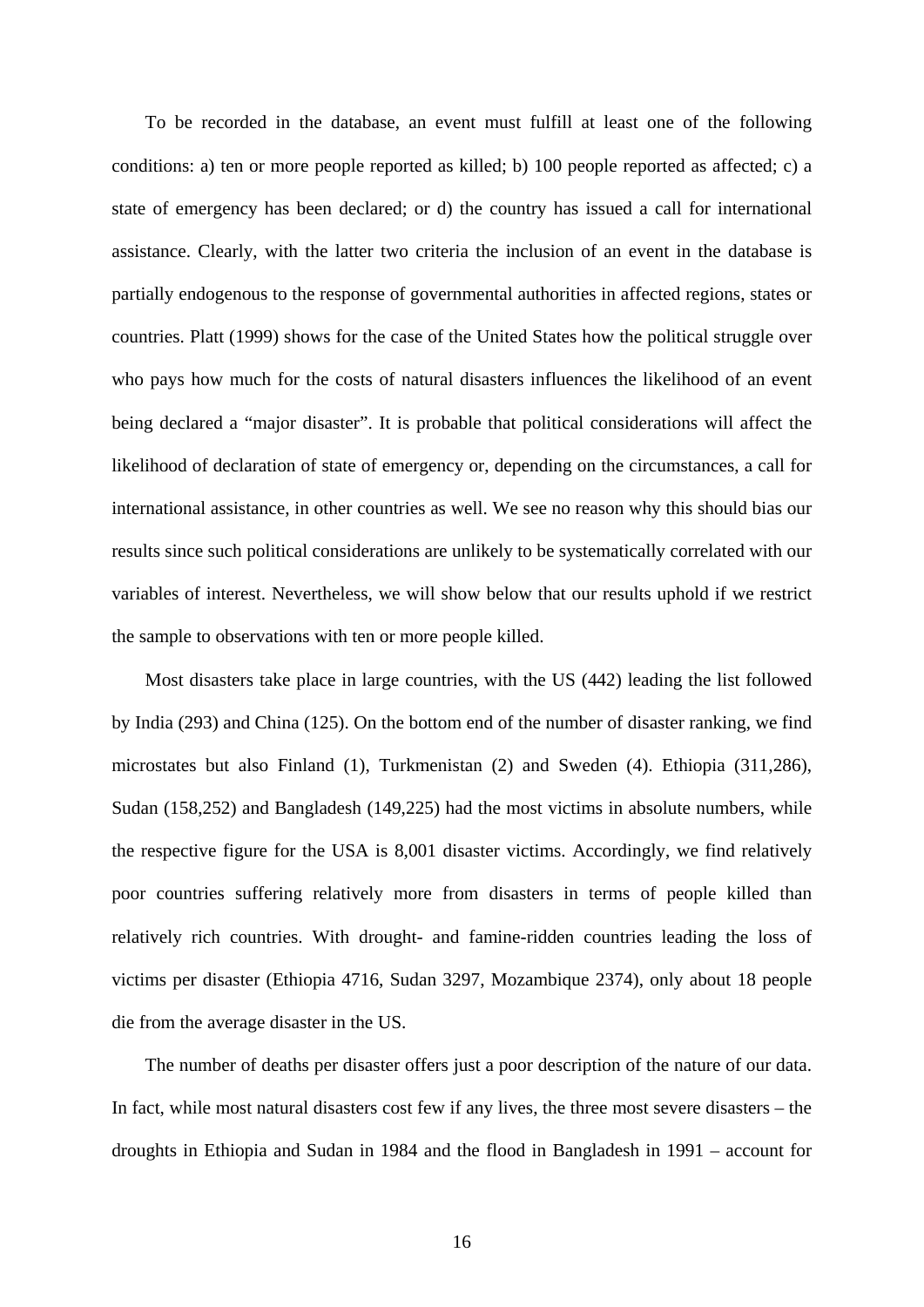almost half of all fatalities in our sample. In other words, severe disasters are rare events. As a consequence, the distribution of the disaster strength variable is extremely skewed. It follows that we need to carefully check the validity of our results with regards to the leverage that certain influential observations might have on the results (see our bootstrap estimations below).

In operationalizing the EM-DAT data we have made three important choices: First, for the purpose of this study, we decided not to focus on a specific disaster type but to consider all types for which EM-DAT provides information together. Our measure of natural disasters includes droughts, earthquakes, epidemics, extreme temperatures, famines, fires, floods, insect infestations, landslides, volcano eruptions, waves/surges, and wind storms. Table 1 provides some summary statistics on each disaster type. We recognize that famines in particular are often triggered by both natural factors and human-made decisions, but like Drèze and Sen (1989) we believe that these events cannot be neatly separated into "humanmade" and "nature-made" types. We exclude disasters triggered by technological hazards such as the large-scale industrial accidents of Bhopal or Chernobyl since they are clearly human-made. Our decision to address all natural disasters together makes it impossible to detect differences between the effects of various disaster types on the gender gap in life expectancy, but we believe that this is inevitable for essentially two reasons. First, the variance of some subcategories of natural disasters is too low to allow sufficiently efficient estimation. Second, the EM-DAT unique categorization of each natural disaster into a specific disaster type is open to contestation. A natural disaster is thus, for example, a drought or a famine or a flood even though in the actual event most people might die from epidemics.

< Insert Table 1 around here >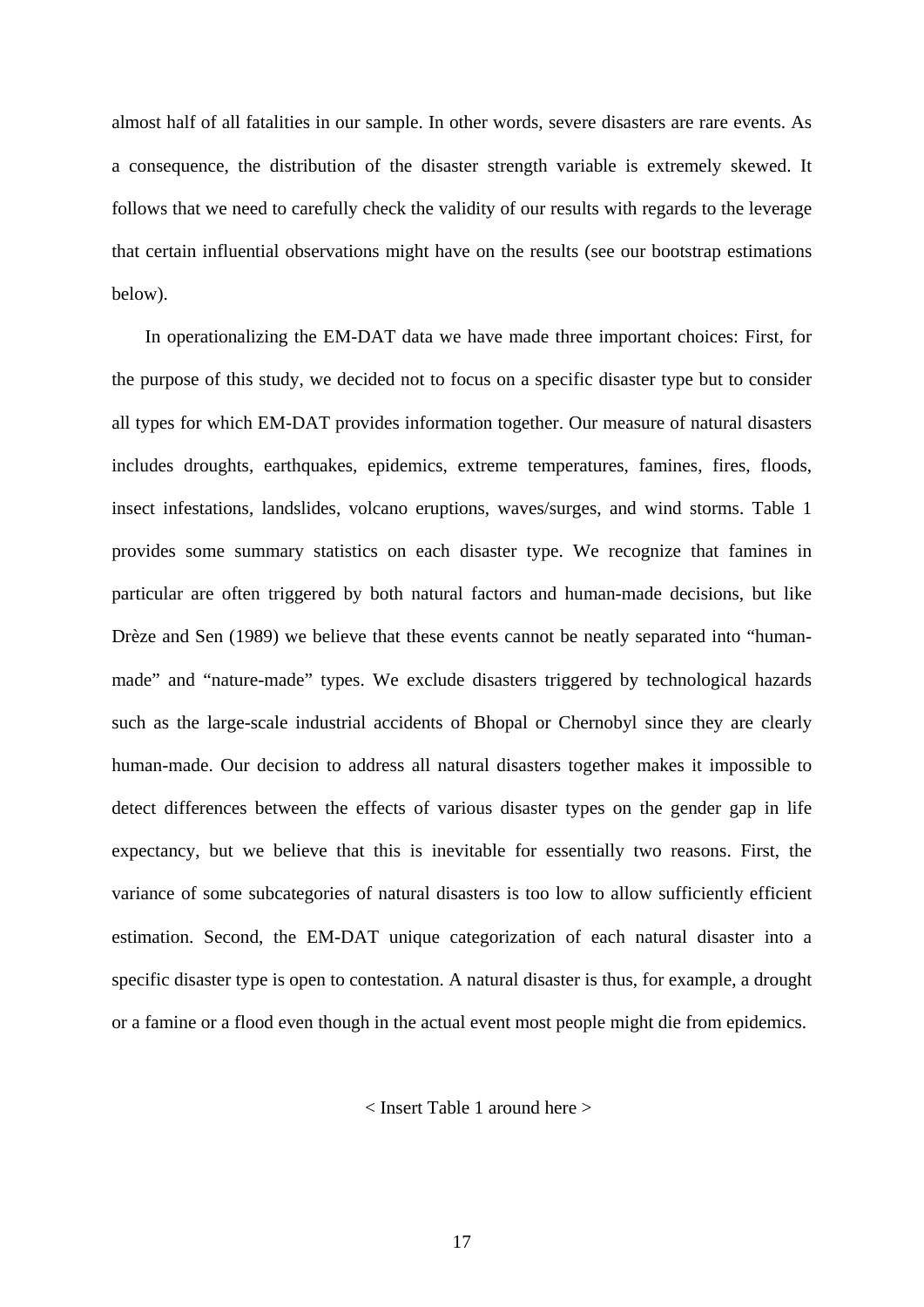Second, since our theoretical considerations suggest that the impact on the gender gap in life expectancy increases with the magnitude of disaster, we cannot simply use dummy variables for disaster events, but need a measure of disaster strength instead. We consider the number of people killed (rather than, for example, the number of people being affected) as the most important information of the magnitude of a disaster. We believe that the number of people killed is a better proxy of disaster strength because it is by far less arbitrary than the accounts of the number of people affected. EM-DAT defines the category of affected people as all those requiring immediate assistance. But the number of affected people, thus defined, is much more difficult to estimate and estimates from different sources will vary much more dramatically than the number of people killed. Guha-Sapir and Below (2002) provide some evidence that the number of people killed can be estimated with higher accuracy than the number of people affected. In a comparative analysis of the way disasters in four disasterprone countries are recorded in EM-DAT and the data sets maintained by Munich Re and Swiss Re, they found that estimates of the number of people killed for the same disasters were fairly close across the three data sets, whereas the estimates of the number of people affected varied widely and sometimes by orders of magnitude. Quarantelli (2001: 326) in his critique of disaster statistics also agrees that "figures on deaths are certainly the most reliable". Of course, we agree with his verdict that even estimates of fatality figures are often subject to uncertainties and, sometimes, deliberate distortions, possibly on average tending to overestimate true casualty figures (Quarantelli 2002: 329). The number of killed persons as our disaster strength variable is therefore a proxy rather than an exact measure of the severity of disaster and there is likely to be measurement error in the variable. However, as long as the error is not systematically correlated with the gender gap in life expectancy, for which we see no reason why this should be the case, the measurement error will make our estimates less efficient, but will not bias them.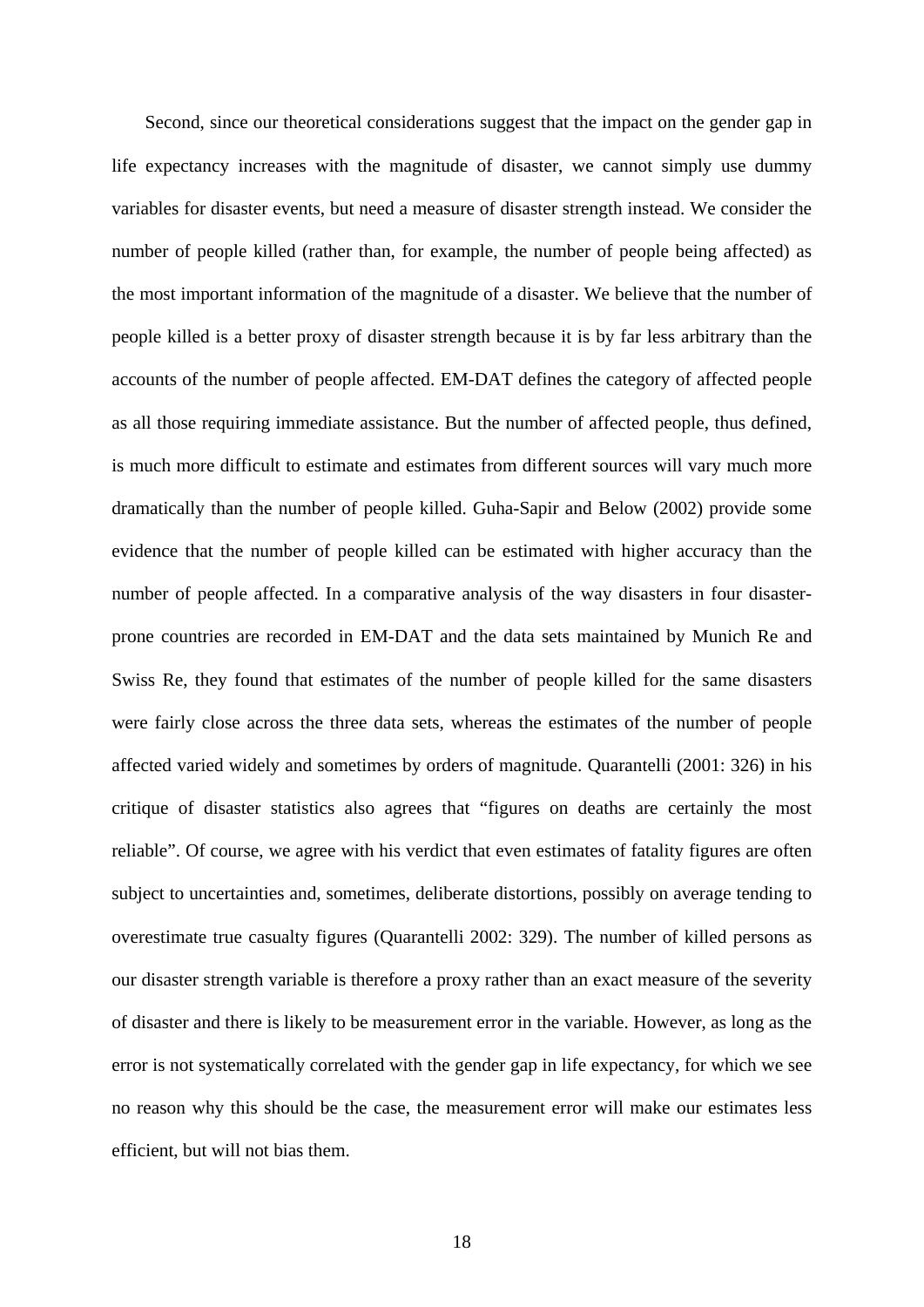Third, we divide the number of people killed by total population size of the country hit by the disaster. The use of per capita data is analytically warranted since the influence of natural disasters on an affected country's life expectancy not only depends on the magnitude of the disaster but also on the population size of the affected country. Everything else being equal, disasters of a given size reduce the life expectancy the more, the smaller is the population size of the country under observation. The same should hold true when we consider the gender gap in life expectancy rather than life expectancy itself. A disaster that has no influence on the life expectancy can hardly affect the gender gap.<sup>[10](#page-46-1)</sup> Ideally, we would have life expectancy data for sub-national regions, so that we could easily estimate the immediate and lingering consequences of a disaster on the affected population. Unfortunately, this information does not exist. The data we have allows analyzing only the average life expectancy at the level of the nation state. Hence, our disaster strength variable is the cumulated number of people killed by all natural disasters in a given year divided by the affected country's total population.

#### *The Gender Gap in Life Expectancy*

To measure the size of the gender gap, we employ data provided by the US Census's International Data Base (IDB), which to our knowledge is the most reliable source for life expectancy data in panel form. In comparison to data provided by the World Bank (2004), the IDP is much better maintained and has by far less missing data. The IDP was created for scientific purposes – in response to the information requirements of International Program Center (IPC) staff to meet the needs of organizations that sponsor research efforts. The IDB combines data from country sources (especially censuses and surveys) with IPC's estimates and projections, which are based on available census data and group cohort population projection techniques to compute data between the censuses. These projections are based on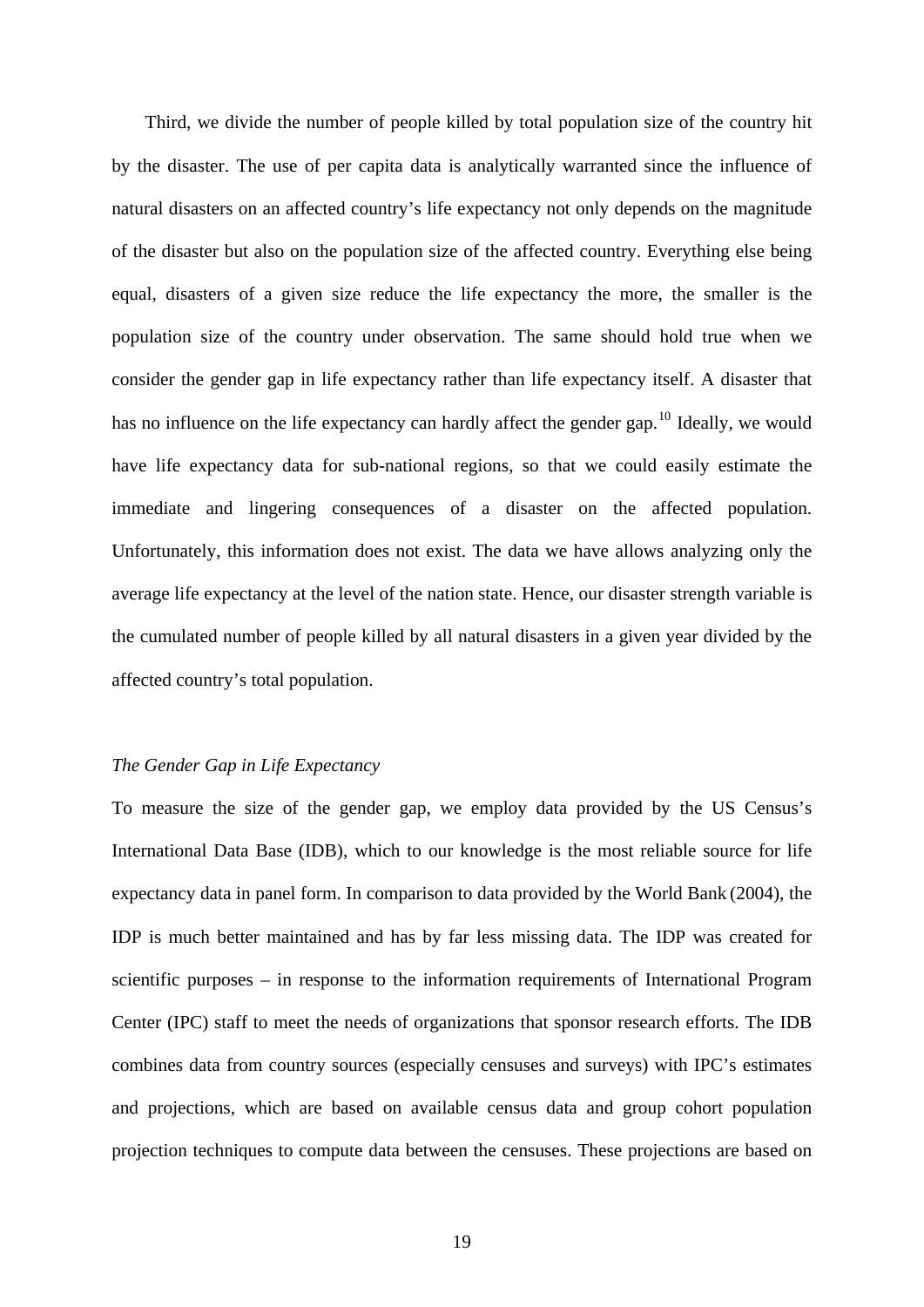country-specific fixed-slope logistic interpolations in the years between national censuses. Moreover, recent population and socio-economic trends are taken into account "if the projected trends are plausible" (US Census 2004: B5). For instance, projection of fertility utilizes trends in age at marriage, the percentage of women using contraception, existence and scope of family-planning programs and data on educational attainment are used in life expectancy calculations. $^{11}$  $^{11}$  $^{11}$ 

The gender gap in life expectancy shows large variations across time and space. On average, women's life expectancy is 4.69 years higher than that of men. However, in 64 out of 2266 country-years men actually lived longer than women. In Bangladesh, India and Nepal this phenomenon is common and can possibly be attributed to the traditional cultural bias against females in these countries. In all other cases a higher male than female life expectancy is the exception rather than the rule. On the other end of the spectrum, the gender gap is largest in post-transition Russia. The life expectancy difference between Russian women and men peaked in 1994 reaching an extraordinary  $13.74$  years.<sup>[12](#page-46-1)</sup> Noteworthy, countries from the former Soviet Union hold 49 of the top 50 country-years in terms of gender gap – the notable exception being Guatemala in 1981. In all these cases, women lived about 70 to 75 years while men on average died at the age of 60 or before.

We use as our dependent variable the ratio rather than the absolute difference in years of female to male life expectancy. The reason is that, under certain conditions<sup>[13](#page-46-1)</sup>, changes in the absolute difference of female to male life expectancy can be a misleading indicator of the health effects of events. Therefore, if we measured the gender gap as the absolute difference between the life expectancies of women and men, it is possible that even though an equal number of men and women die, the gender gap is still decreasing. This, in turn, implies that it is possible that male and female life expectancy can decrease by the same number of years and yet more men had died than women. Furthermore, equal proportional decreases in male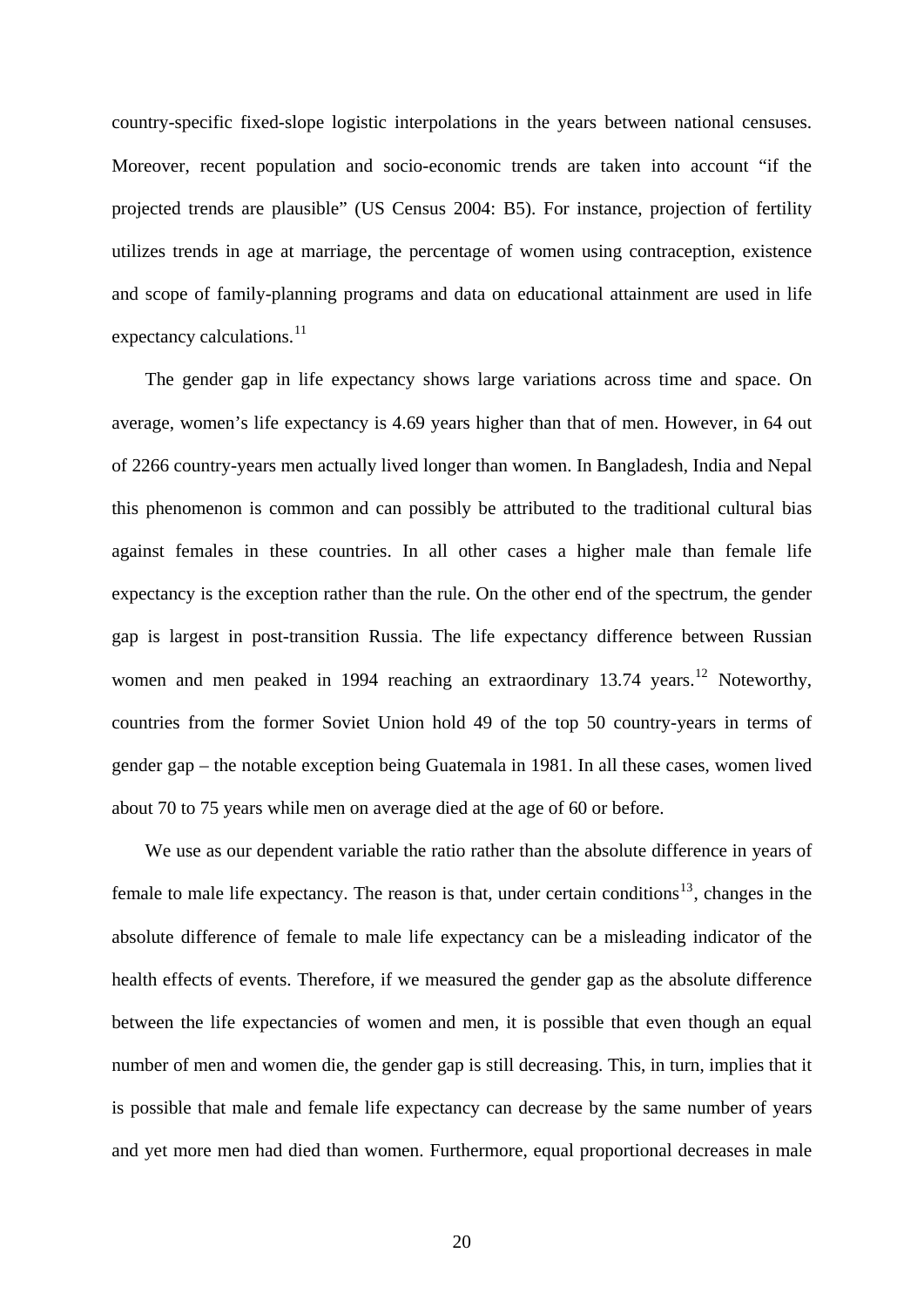and female life expectancy will lead to a larger absolute fall in the life expectancy of the gender with the higher ex ante life expectancy – typically the female life expectancy. This problem is accounted for if we measure the gender gap as the ratio of female to male life expectancy. To be on the safe side, we additionally add the absolute change in population life expectancy as a regressor. In simulations, we found that using the life expectancy ratio and controlling for the absolute changes in population life expectancy removes the distortions that result from the computation of life expectancies.

While at least in our view the IDB data is superior to all alternatives, it does not come without potential drawbacks. Most importantly, the analyses of IDB data must almost necessarily suffer from correlated errors, since models that are used to predict the values of a certain variable can neither avoid systematic errors nor can it guarantee serial independence of observations. The imputed data for year t+1 cannot be independent of the observation in year t, may that year be imputed or not. Any regression analysis based on this data inherits these systematic errors. Fortunately, since we have panel data we can use a random-effects estimator with an assumed first-order autoregressive error that deals with the problem of auto-correlation (see the description of the estimation procedure below).

#### *Women's Socio-Economic Status*

To measure the socio-economic status of women in society we use a measure of women's economic and social rights, taken from Cingranelli and Richards' (2004) Human Rights Database. Using the annual United States State Department's *Country Reports on Human Rights Practices*, Cingranelli and Richards code a discrete variable for economic and social rights that each takes on one of four values. We add both variables to create a combined measure of women's socio-economic rights. The appendix provides details on the range of rights covered and the coding scheme used. Unfortunately, this variable is only available for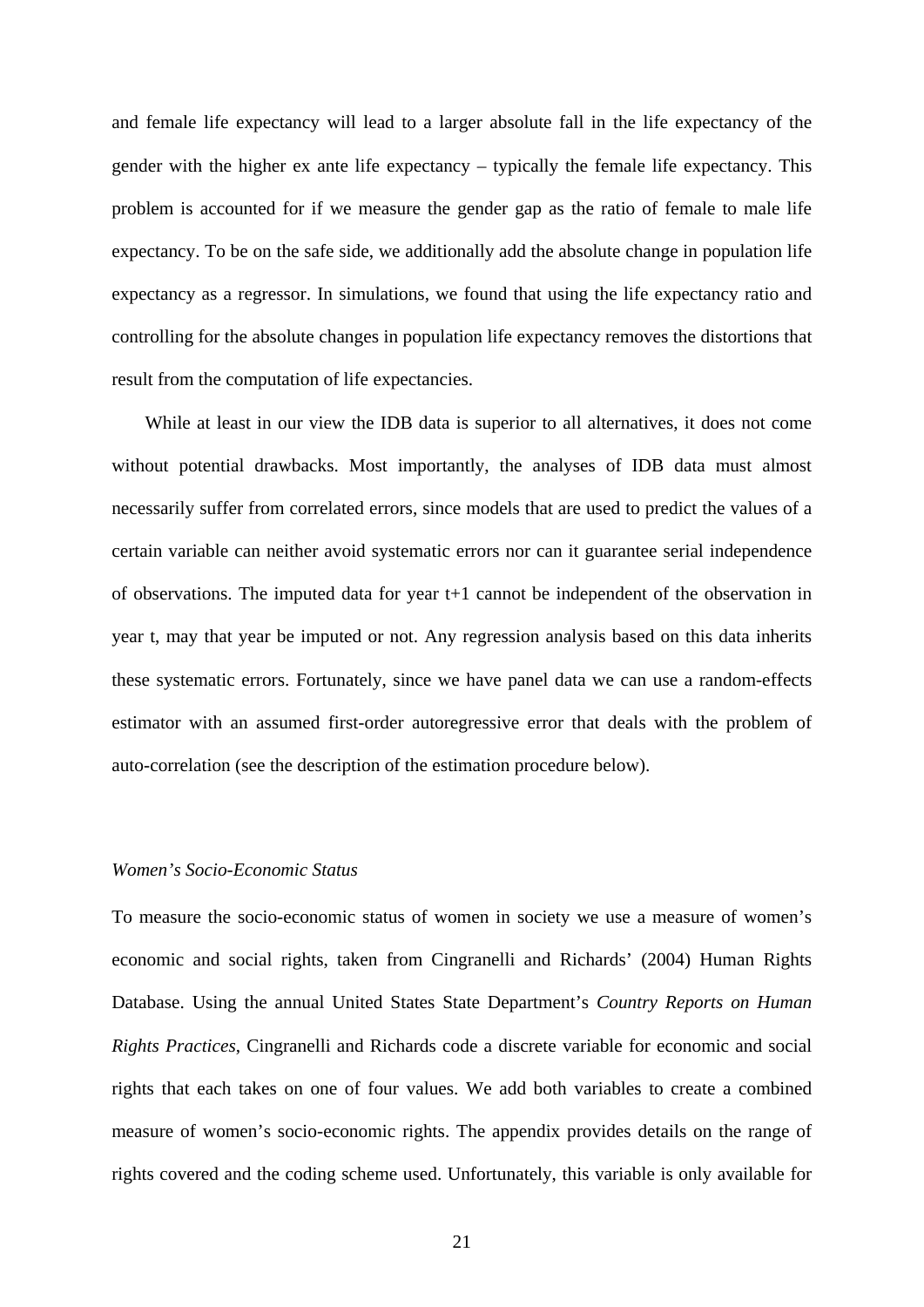1981 onwards, which restricts our analysis to the years 1981 to 2002, after which we have no information on other variables either.

#### *Control Variables*

Life expectancy and the gender gap therein are a product of geographical, social, economic and political influences. Some of these influences could be correlated with the variables of our main interest. For instance, the expected number of deaths in a disaster is negatively related to the wealth of the country. Omitted variables correlated with the exogenous variables of interest cause bias when they also exert an influence on the dependent variable. To minimize bias, we follow two strategies: First, climatic and other geographical differences as well as genetic conditions can impact the gender gap in life expectancy and are (approximately) time-invariant (UN Population Division 1988). We therefore include regional dummy variables in our estimations. Second, with per capita income, political stability and the level of political suppression we add three important time-variant control variables. Data on per capita income is taken from World Bank (2004). Regime stability is defined as the number of years since the most recent three-point change on the so-called Polity score, which is a measure of institutionalized democracy and autocracy popular in political sciences, or the end of transition from a period of lack of stable political institutions (data from www.cidcm.umd.edu/inscr/polity/). Political suppression is measured by data provided by Freedom House (2004), which bases its scale on expert judgment of the extent of violation of civil and political rights in countries.

Other socio-economic variables of potential additional interest, such as health expenditures, access to food, and safe water and clean sanitation are not available for many countries in our sample. Moreover, while the severity of disasters is partly determined by per capita income (Kahn 2005) and (possibly) the level of democracy, the infrequent outbreak of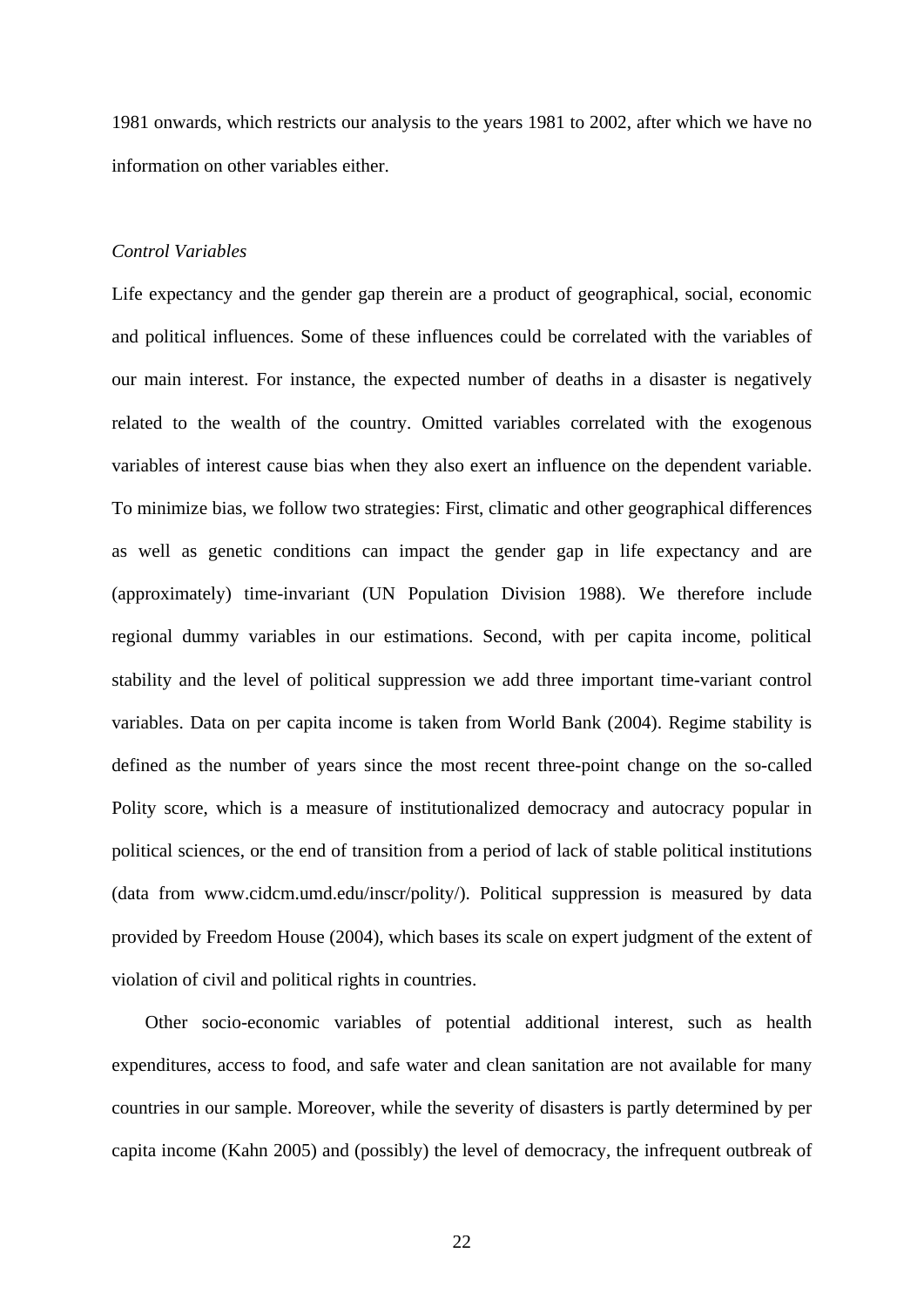disasters eliminates the potential correlation between our control variables and disaster strength. In fact, the correlation coefficient between the disaster strength and the control variables does not exceed 0.06 in our sample. Thus, from an econometric point of view, the inclusion of these variables is therefore neither recommended nor warranted.

#### *Estimation Procedure*

Our data set consists of annual observations at the country level over the years 1981 to 2002 for up to 141 countries, but the amount of information available for each country may vary. It thus consists of what is commonly known as cross-national, time-series or unbalanced panel data. Analysis of panel data has to deal with the two classical problems of serial correlation and various types of unit heterogeneity. To obtain unbiased and efficient estimates of the model at hand, the estimation procedure of choice has to resolve both problems without causing too many unwanted side effects (Adolph et al. 2005; Plümper et al. 2005). As mentioned already we use a random-effects estimator with an assumed first-order autoregressive error that deals with the problem of auto-correlation. To account for some heterogeneity across countries, we include regional dummy variables. The regions are North America, Central America, South America, Western Europe, Eastern Europe, West Africa, Southern Africa, Northern Africa, West Asia, South and East Asia, and Australia and Oceania.

#### **Estimation Results**

#### *Main Results*

Our theory predicts a significantly negative effect of the disaster strength variable on the gender gap in life expectancy, and a significantly positive interaction effect of women's rights and disaster strength. Table 2 reports the results from two estimates: model 1 is the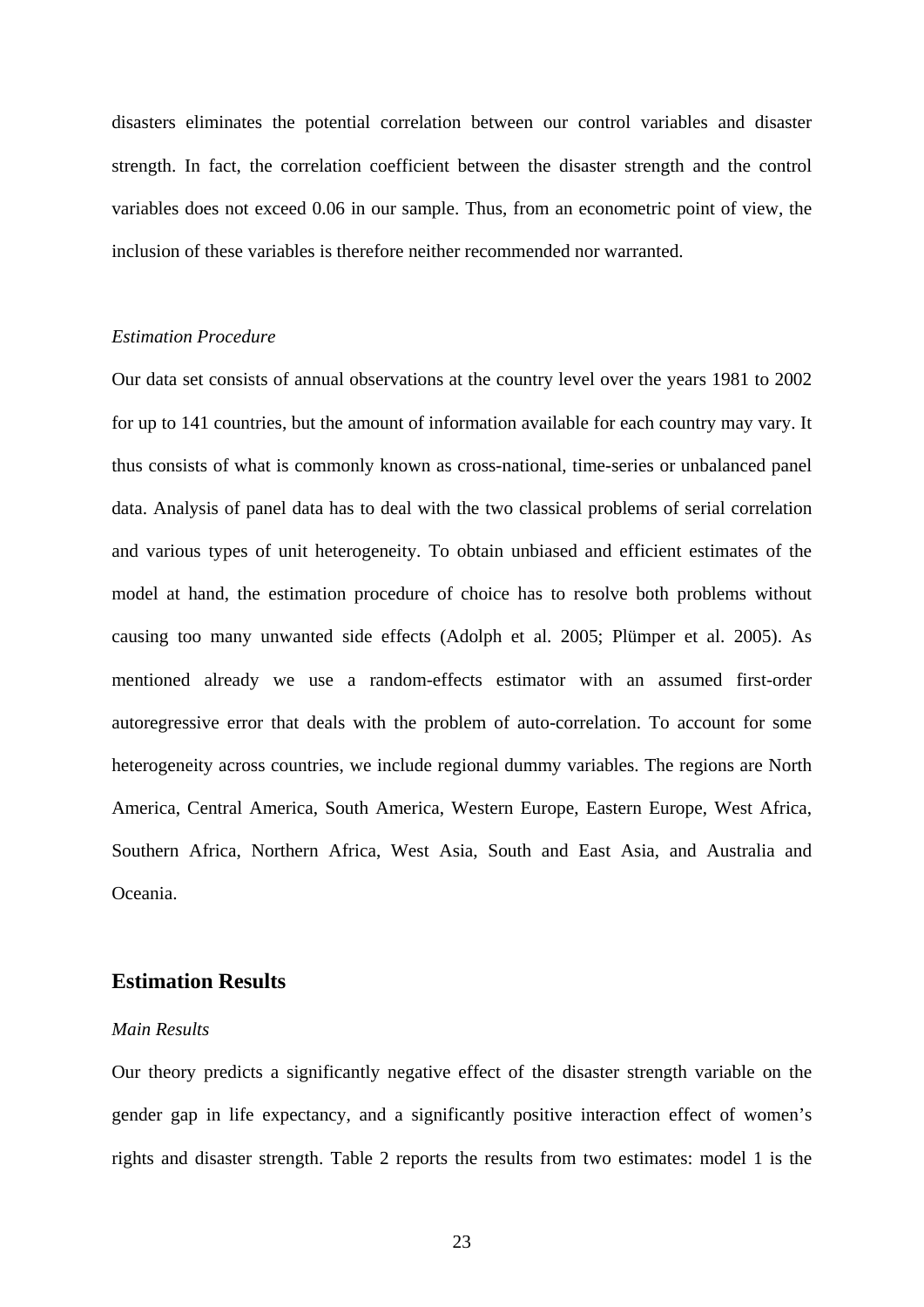baseline model that merely includes disaster strength, women's socio-economic rights and their interaction effect, while table 3 adds the control variables. A comparison of the two models shows that the addition of the controls makes practically no difference to the results on our main variables of interest.

#### < Insert Table 2 around here >

Table 2 lends support to our hypotheses. We find that the gender gap in life expectancy declines with disaster strength (hypothesis 1). We also find that a higher level of women's socio-economic rights offsets the negative effect of natural disasters on women, which supports our second hypothesis. The coefficient has the expected positive sign and size.<sup>[14](#page-46-1)</sup> It suggests that the adverse effect of natural disasters on the gender gap in life expectancy is conditioned upon the socio-economic status of women in society. In countries with better rights for women, the adverse impact of natural disasters on women's life expectancy relative to men vanishes.

#### *Robustness analysis*

We conducted a number of robustness tests – see table 3, which starts by replicating our model 1 for comparative purposes.

#### < Insert Table 3 around here >

We find that the negative effect of natural disasters on the gender gap in life expectancy decreases with higher levels of women's socio-economic rights. Western countries are characterized by both low natural disaster intensity (in terms of people killed relative to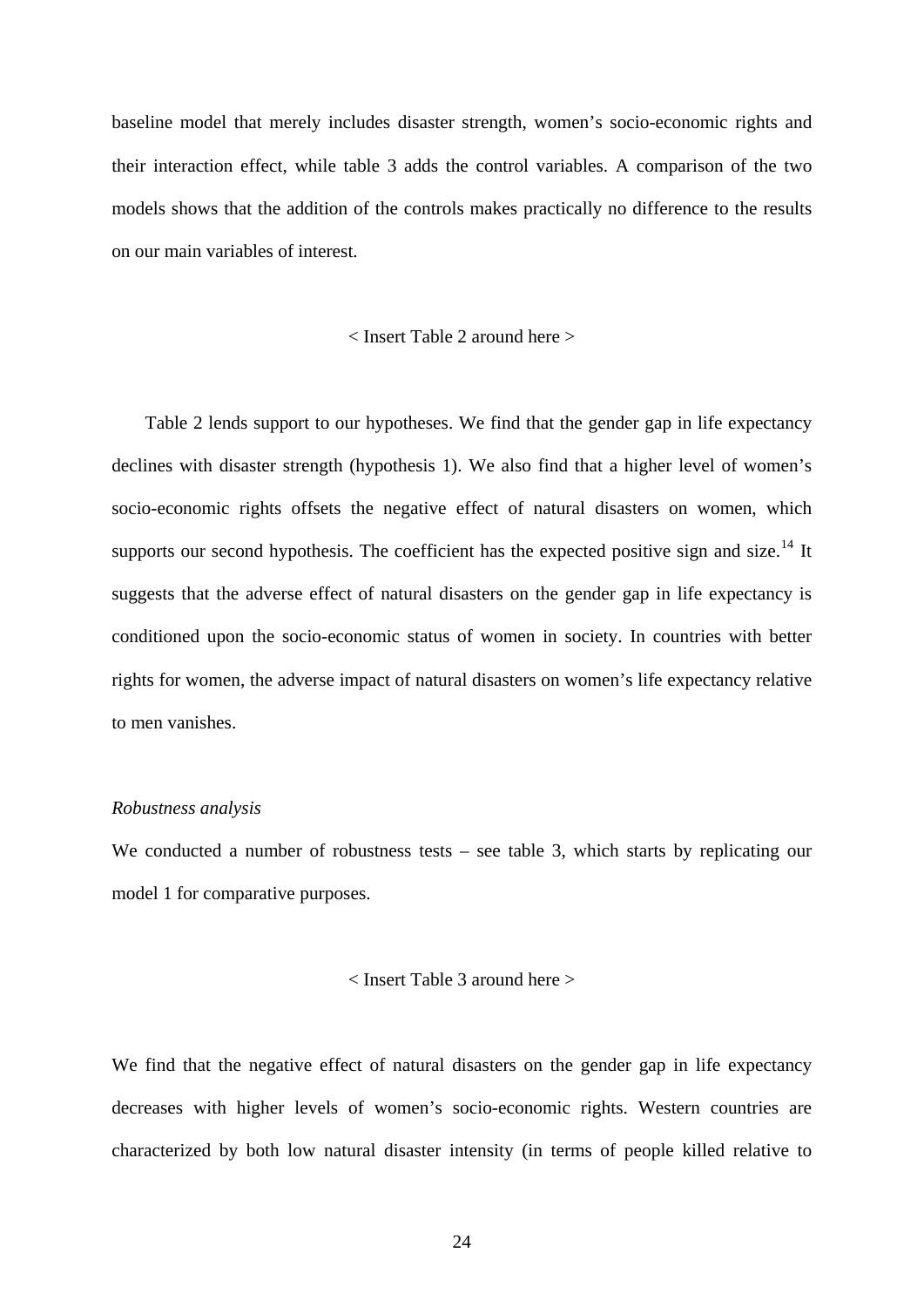population size) and high women's socio-economic rights. This begs the question whether our results are perhaps driven by the inclusion of this group of countries in our sample. To check this, in model 2 we exclude Canada, the United States, Western European countries as well as Japan, Australia and New Zealand from the sample. The results are hardly affected. Next, we have mentioned above that what counts as a natural disaster in our source, EM-DAT, can be triggered by the declaration of a state of emergency or a call for international assistance, which may be subject to political considerations. Another criterion – number of people killed is ten or more – is far less subject to political influence, unless a country manages to hide or artificially inflate disaster deaths. To check that declarations of state of emergency and calls for international assistance do not bias our results, we include in model 4 only observations with ten or more people killed. The results uphold. In model 5 we exclude droughts and famines from the definition of natural disasters, as these are events of a more chronic nature. In model 6, we do the opposite and exclude all natural disasters other than droughts and famines. In model 5, the disaster strength variable and its interaction effect become marginally insignificant. However, this is due to the increase in the standard error following the reduction in the variance of the disaster variable for the remaining disaster types, which renders estimation less efficient. Importantly, the coefficients remain very similar. Results from model 6 are again similar to results from model 1.

We have noted already that severe natural disasters are a rather rare event. While the main results reported above support our theoretical expectations well, the question is whether they are driven by a few very influential disaster observations. To check this, we now apply a bootstrap estimation of standard errors. The purpose of this test is to see whether the statistical significance of our main variables of interest is robust or is due to the particular population sample at hand. To save space, we report only results of applying the bootstrap test on results of model 1. Applying it to the results for model 2 as well makes little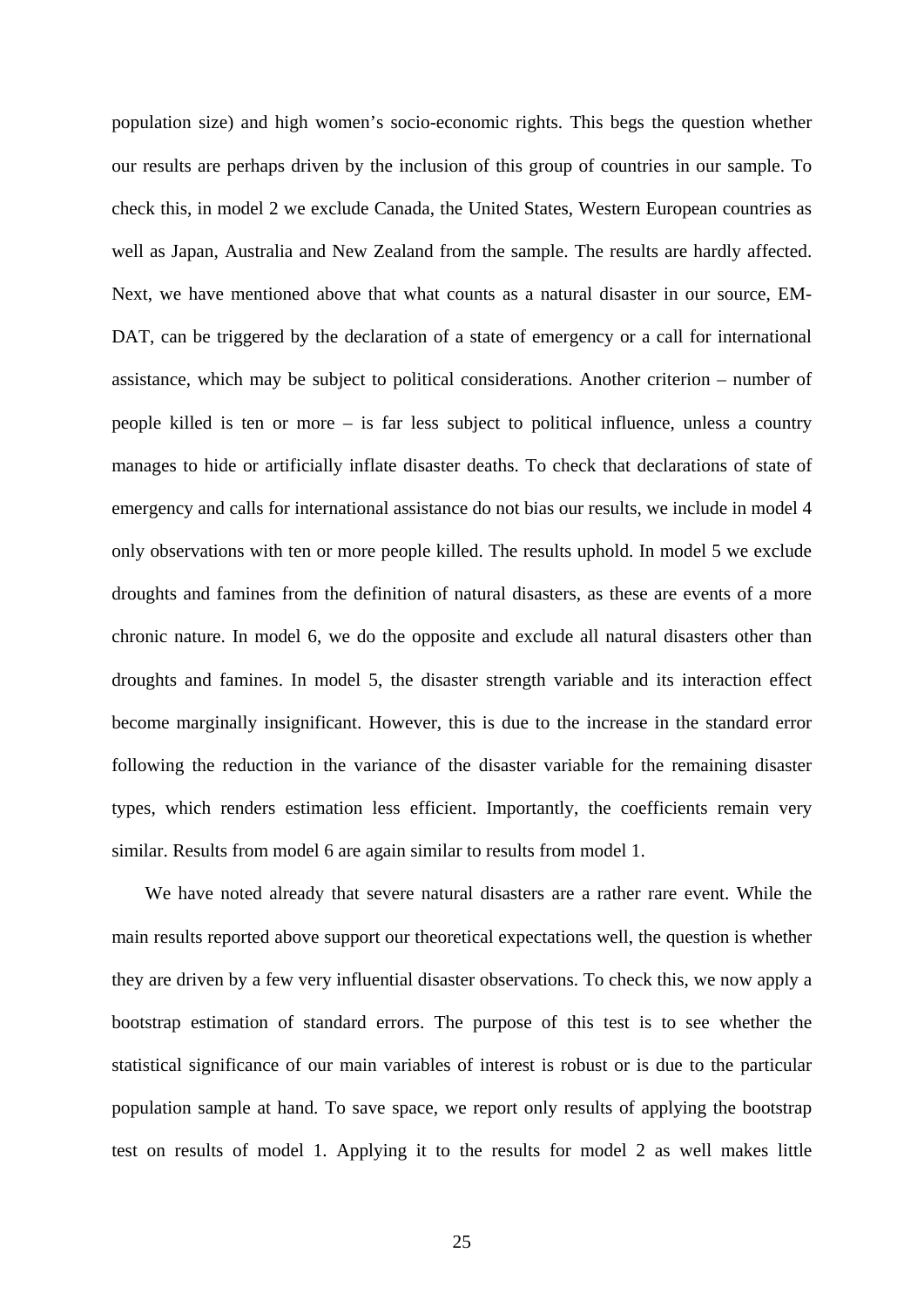difference. The bootstrap is a re-sampling technique, which sheds some light on the distributional properties of statistics, but it is also useful as a means of obtaining more robust standard errors. The bootstrap algorithm draws repeated re-samples (with replacement) from the given population, and then estimates the model at hand. Hence, the sample that we estimate always has the same size as model 1, but the composition of the samples varies, because a single observation from the original dataset can be drawn repeatedly (which implies that other observation will not be included in that estimate). Commonly used replications are 100, 500, or 1000. The t-statistics averaged across a series of say 1000 samples necessarily have a larger standard error than the model estimated on the basis of the total population. Table 4 reports results on our variables of interest from the bootstrap test with 1000 replications. They suggest that the disaster strength variable and its interaction effect with women's economic rights remain statistically significant even if the standard errors are bootstrapped. Moreover, we find that the bias corrected estimates of our coefficients and the standard errors diverge no more than moderately from the results reported in table 2. It is typically assumed that if the bias is larger than 25 percent of the standard error of the sampling distribution, the bias corrected confidence intervals are likely to be more appropriate than the normal confidence intervals. In our case, the bias is smaller than 25 percent. Our interpretation of model 1 thus remains valid. In other words, we can be fairly certain that the statistical significance of our main variables of interest do not depend on outliers.

< Insert Table 4 around here >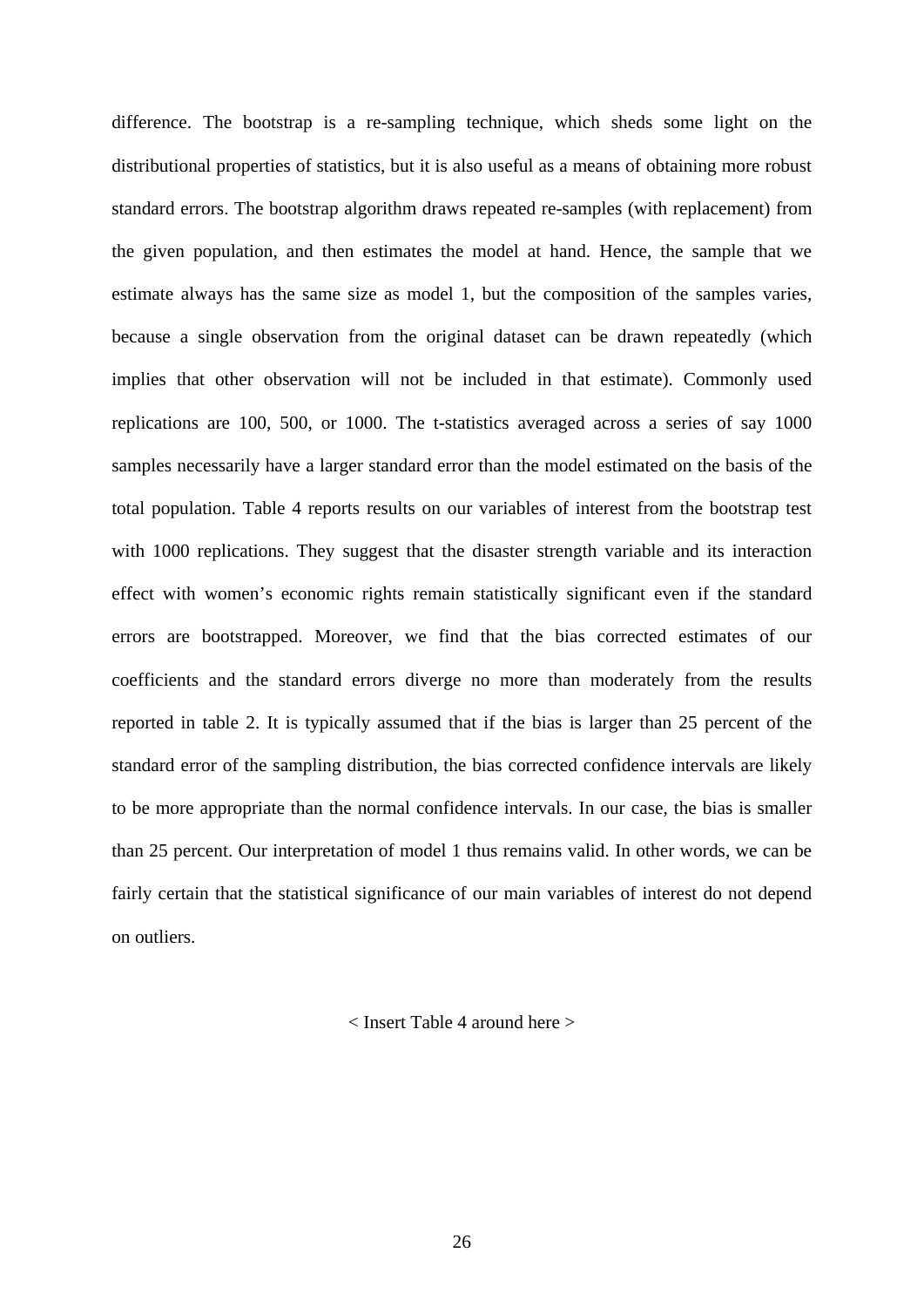#### **Conclusion**

Geographers and other social scientists have argued for many years that there is little natural about the impact of natural disasters on affected people. As O'Keefe, Westgate and Wisner (1976) have put it in the title of their early contribution to *Nature*, "taking the naturalness out of natural disasters" is what is needed. Natural disasters do not affect people equally as if by an arbitrary stroke of nature. Instead, the disaster impact is contingent on the vulnerability of affected people, which can and often does systematically differ across economic class, ethnicity, gender and other factors.

In this article, we addressed one specific impact of natural disasters (disaster mortality) and how it affects women differentially from men. We observed a systematic effect of disaster strength on the gender gap in life expectancy if the disaster affected societies, in which the socio-economic status of women is low. In such societies, natural disasters will kill, directly and indirectly via related post-disaster events, more women than men or will kill women at a younger age than men. These findings support a vulnerability approach to natural disasters. There are few reasons why female life expectancy should be systematically more adversely affected by natural disasters than that of men were it only for reasons determined by nature, such as biological and physiological differences that on average disadvantage women and girls relative to men and boys. A systematic effect on the gender gap in life expectancy is only plausible if natural disasters exacerbate previously existing patterns of discrimination that render females more vulnerable to the fatal impact of disasters. That this is no mere speculation is demonstrated by the fact that the adverse impact of disasters on females relative to men vanishes with rising socio-economic status of women. We acknowledge, however, that much more inter-disciplinary research between medical and social scientists is needed to fully understand the interplay between mortality and gender in the presence of natural disasters. We also need more research to fully understand why and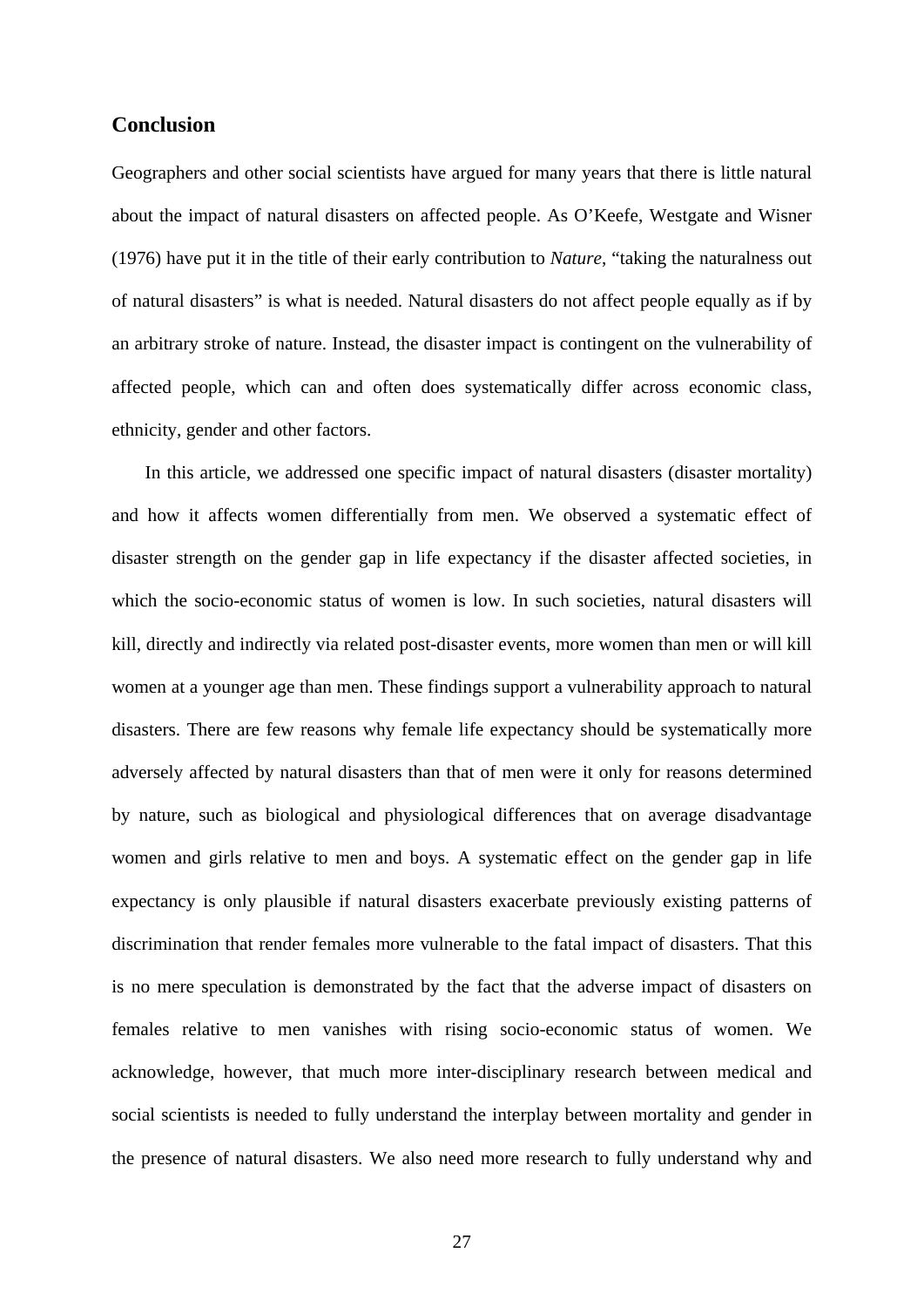how disaster strength interacts with mortality in general and with female mortality in particular.

Our findings require relevant stakeholders to go beyond technical fixes in dealing with natural disasters. True, the underlying cultural, social and economic patterns that lead to a low socio-economic status of women and thereby generate their specific vulnerability to natural disasters are not easy to deal with. But this does not mean that nothing can be done. Our finding that, on average, large natural disasters lower the life expectancy of women more than that of men and particularly so where women have a lower socio-economic status implies that policy makers, non-governmental organizations and the academic community need to pay closer attention to the gendered nature of disaster vulnerability. Such attention should focus on the special medical, economic and security needs of women in the aftermath of disasters as well as on mechanisms to ensure fair and non-discriminatory allocation of relief resources. Developing such policies will not entirely prevent the adverse impact of large-scale natural disasters on women in societies where their everyday socio-economic status is low. Such policies should, however, reduce the excess disaster mortality of women compared to that of men.

#### **Acknowledgements**

Equal authorship. We would like to thank several anonymous referees and commentators for many helpful and constructive comments. Eric Neumayer acknowledges financial support from the Leverhulme Trust.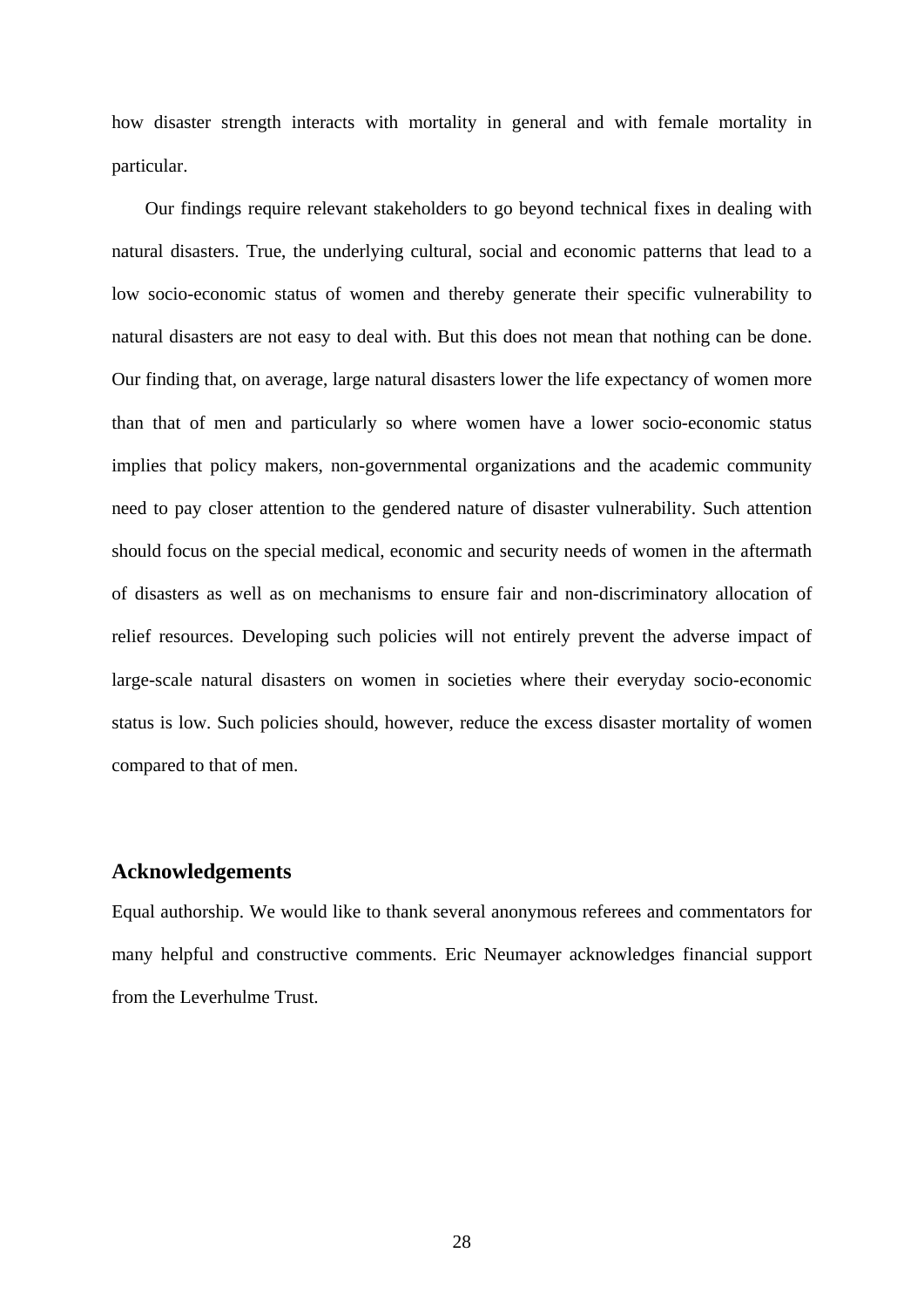#### **NOTES**

- 1 We agree with Varley (1994: 4f.) that the vulnerability approach as an analytical concept is applicable even if one does not subscribe to the critique of capitalism embraced by some of its proponents (see Wisner 2000a, 2000b and references cited in Varley 1994: 4). Albala-Bertrand (1993) applies the vulnerability approach within the framework of mainstream economics.
- 2 Cutter (2003: 7-8) herself describes a number of most significant themes for a geographical research agenda of vulnerability science.
- 3 See Plümper and Neumayer (2006) for similar results on the influence of militarized conflict on the gender gap in life expectancy.
- 4 Indeed, based on twin research, medical research has demonstrated that 'environmental factors' (year of birth, region, childhood living conditions, and education) influenced body-height (Silventoinen et al. 2000). This research shows that biological sex differences are not independent of gender relations – though of course gender differences fall far short of explaining physical differences across sexes in its entirety.
- 5 Other reasons include the typical out-migration of men, which makes them vulnerable to accidents, attacks and the acquisition of infectious diseases, as well as the reduced fertility rate of women during famines compared to non-famine years (Dyson 1991b; Macintyre 2002).
- 6 De Waal (1989), however, finds no significant sex differences in child excess mortality in his case study of famine mortality during 1984/85 in Darfur, Sudan, except for the age group between five and nine where more boys seem to have died.
- 7 While Aquino et al. (1992) argue that unequal distribution of resources leads to less cooperation, Kramer (1990) demonstrates that not only does an increase in resource scarcity foster cooperation, the increase in cooperation may even partly offset the adverse effects of scarcity. More recently, Hausken (1999) has shown that within-group competition increases if between-group competition becomes fiercer. His findings suggest that resource scarcity may actually increase both cooperation and conflict in a society. Our argument here is consistent with all these diverse arguments and findings, as we simply claim that if resources become scarce, distributive issues become more important. Under this condition, the extent of cooperation determines how many individuals will suffer; societal norms, however, determine which individuals will suffer the most.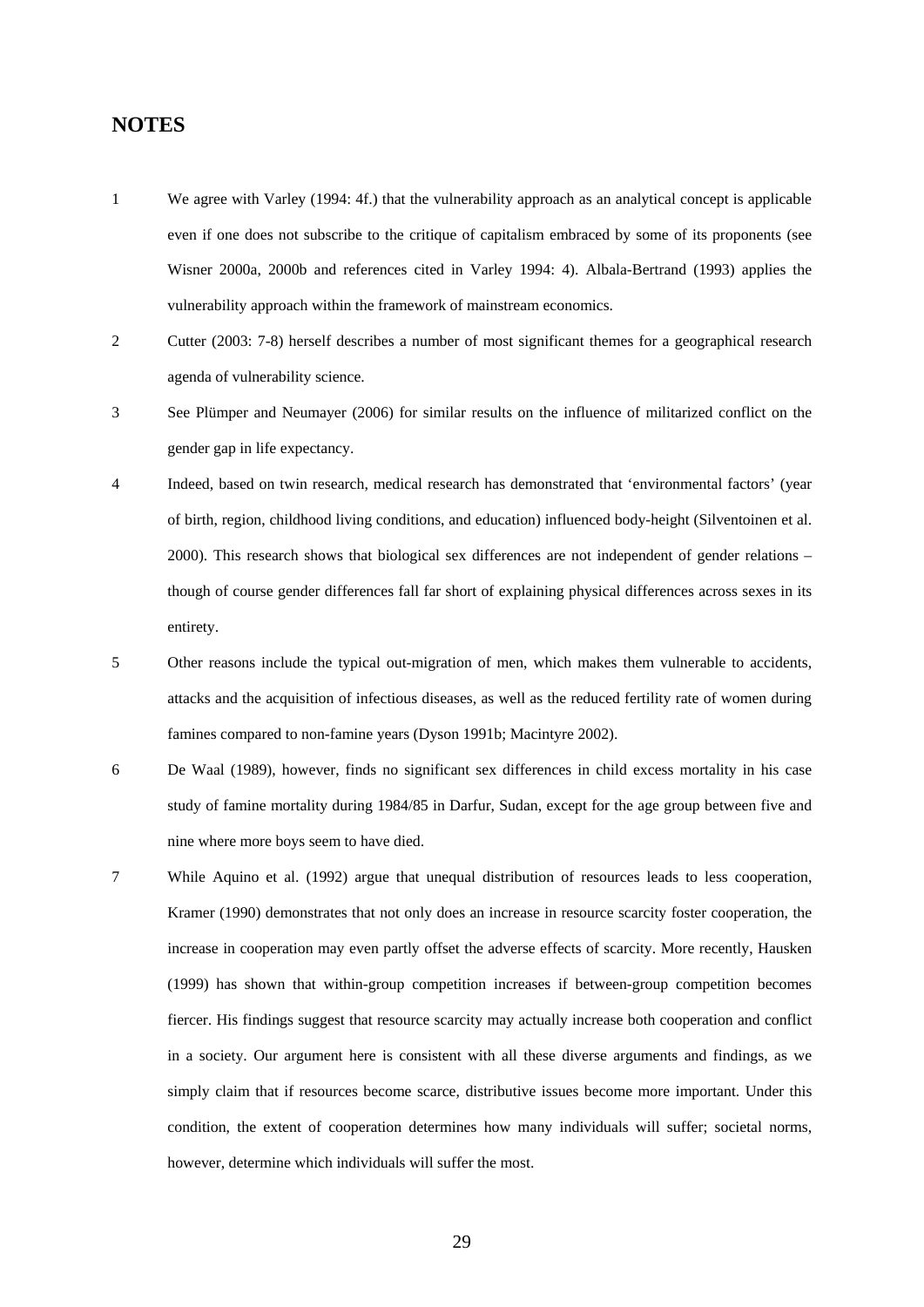8 This is true even for highly developed countries like the United States as the televised pictures of New Orleans in the wake of hurricane Katrina showed so vividly. The overview article by Fothergill and Peek (2004) demonstrates that this represents a general pattern.

9 Seager (2005) in a commentary published by the Chicago Tribune presented anecdotal evidence according to which most people trapped in New Orleans in the aftermath of hurricane Katrina were (black) women (see also Seager 2006). She estimates that 80 percent of those who did not leave the city within time were women and speculates that a similar ratio will apply to the sex difference in fatalities. However, at least as concerns direct and identified victims from Katrina, the statistics published by the State of Louisiana's Department of Health and Hospitals would suggest that while the victims were predominantly old and African American, an about equal number of men and women died [\(http://www.dhh.louisiana.gov/offices/publications/pubs-192/Deceased%20Victims\\_2-23-](http://www.dhh.louisiana.gov/offices/publications/pubs-192/Deceased%20Victims_2-23-2006_information.pdf)  $2006$  information.pdf - last accessed 11 July 2006). The possibility remains that more women may

10 The argument that the average life expectancy may remain constant if the female life expectancy declines while the male life expectancy increases is not valid, because natural disasters do not increase the life expectancy of a large subgroup of the population.

have died in the aftermath of and as the indirect consequence of Katrina.

- 11 Recently, the World Health Organization has developed new data on Disability Adjusted Life Years (DALYs) lost that represent a very comprehensive and data-intensive measure with less measurement errors than the standard life expectancy measures. DALYs are calculated for individual major disease categories and reflect the years of life lost due to death in the fatal cases as well as the expected disability caused by a disease in non-fatal cases. The great disadvantage is that DALYs are not yet available over a longer period of time, allowing only a cross-sectional analysis, which is a major drawback as explained in the text. Also, while non-adjusted life expectancy is theoretically inferior to disability-adjusted life expectancy, we note that the WHO itself has pointed out that the two are very highly correlated (Mathers et al. 2001, figure 4).
- 12 Reasons were manifold. While Andreev et al. (2003) hold the Russian health care system responsible, other sources report a steep increase in alcohol abuse and deaths from organized crime (McKee 1999).
- 13 Changes in mortality rates of a specific age cohort affect also person-years lived of older age cohorts due to changes to the number of survivors to older age and this has a larger effect on life expectancy at birth if the life expectancy of the age cohort is higher (Preston et al. 2001: 64). Natural disasters would

30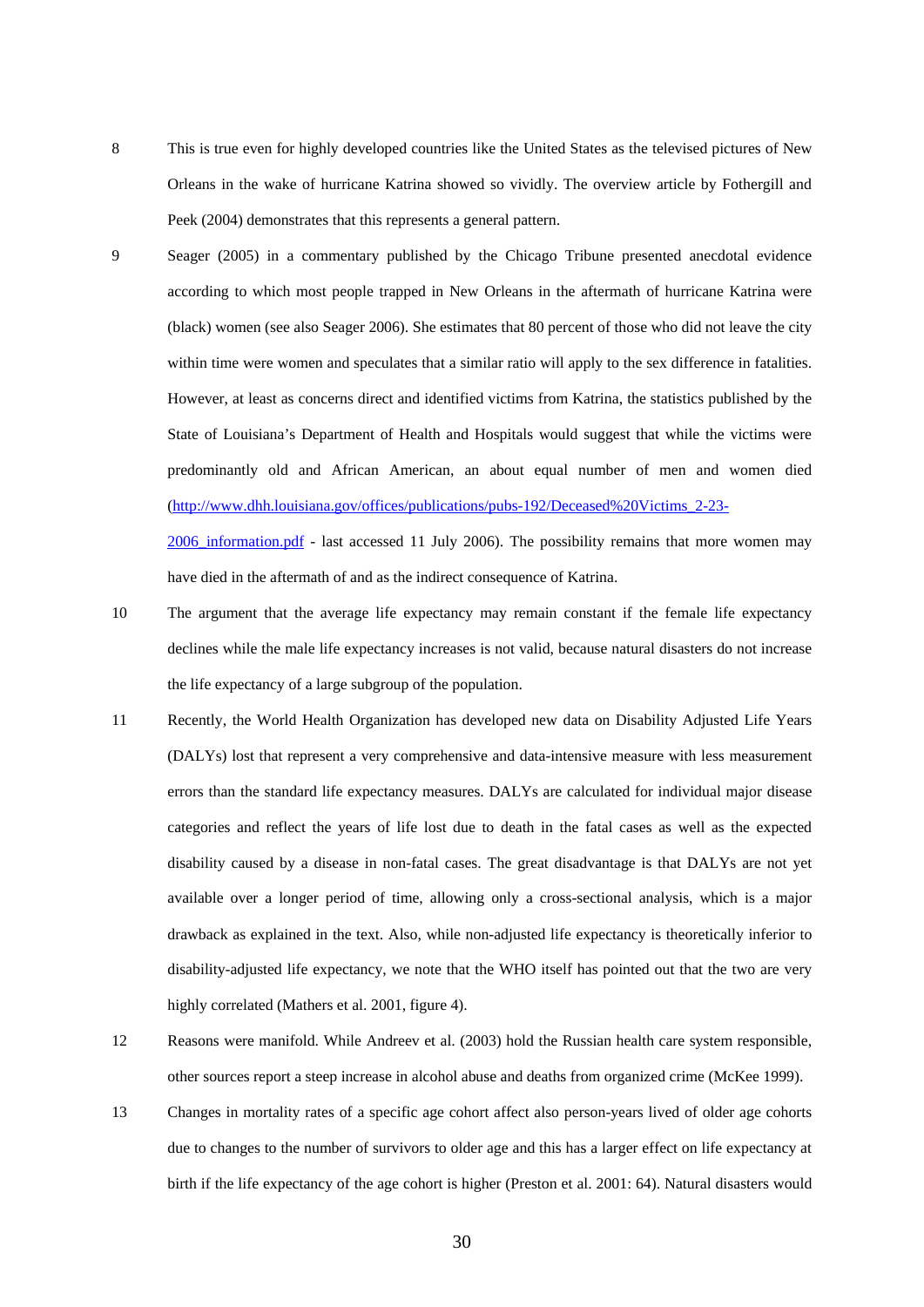lead to relatively larger changes in the gender gap in life expectancy if the persons killed have not yet reached age cohorts that show large gender differences in mortality rates. For example, if most individuals killed in a disaster and its aftermath are below 30 years old and if women above 30 are less likely to die at a certain age than men of the same age and women's life expectancy at birth is higher, then the change in the absolute difference between female and male life expectancy is a biased proxy for the mortality rates of that conflict.

14 Given the estimated coefficients, theoretically there exist combinations of high values of both disaster strength and women's economic rights that would suggest an overall increase in the gender gap in life expectancy. However, such combinations do not exist in our sample.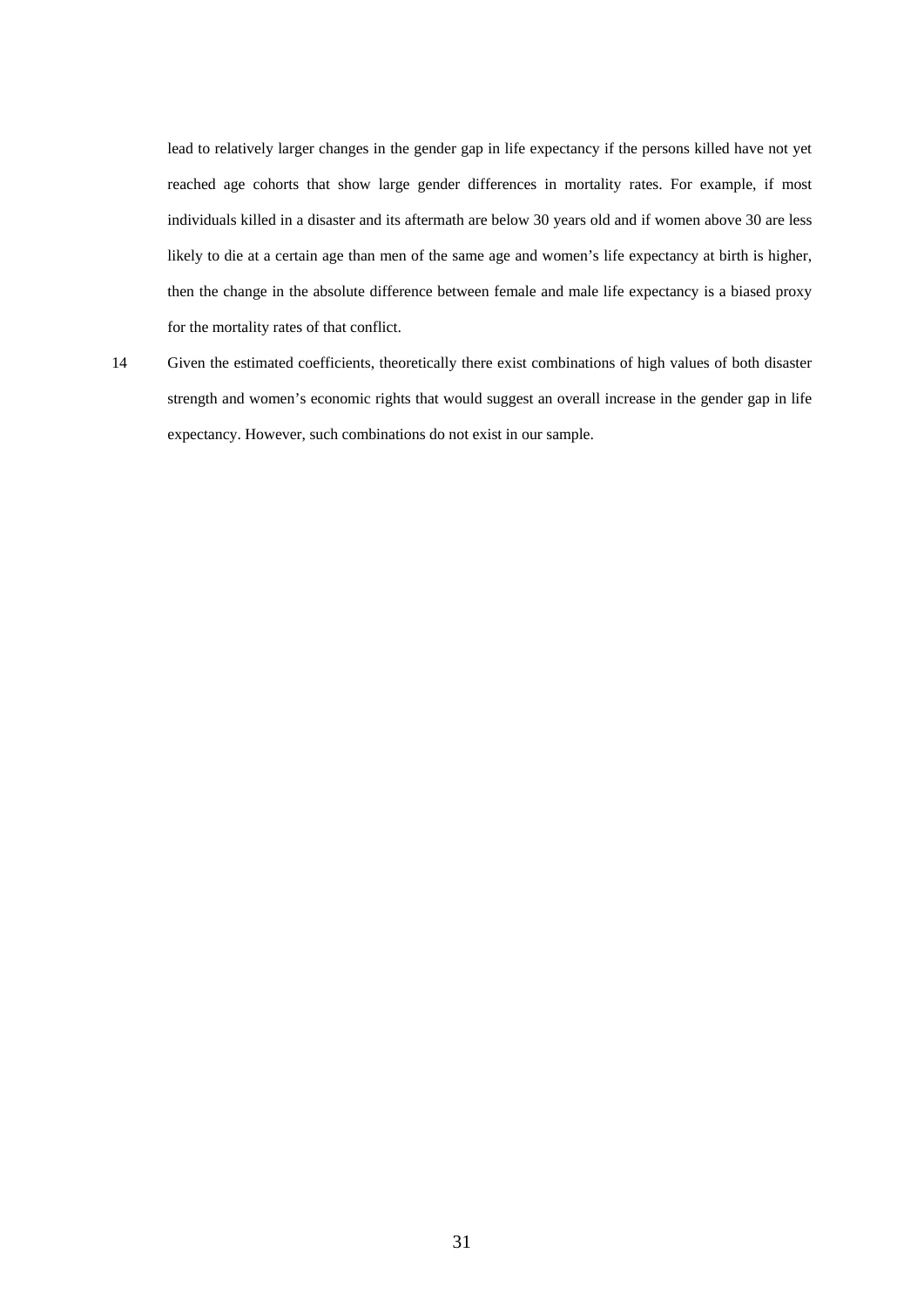#### **References**

- Adolph, C., D. M. Butler, and S. Wilson. 2005. Like shoes and shirt, one size does not fit all: Evidence on time series cross-section estimators and specifications from Monte Carlo experiments. Paper presented at the  $101<sup>st</sup>$  annual conference of the American Political Science Association, Washington.
- Agarwal, B. 1990. Social security and the family: coping with seasonality and calamity in rural India. In *Social security in developing countries*, eds. E. Ahmad, J. Drèze, J. Hills, and A.K. Sen, 171-244. Oxford: Oxford University Press.
- Albala-Bertrand, J. M. 1993. *Political Economy of Large Disasters*. Oxford: Clarendon Press.
- Alcántara-Ayala, I. 2002. Geomorphology, natural hazards, vulnerability and prevention of natural disasters in developing countries. *Geomorphology* 47:107-124.
- Anbarci, N., M. Escaleras, and C. A. Register. 2005. Earthquake fatalities: the interaction of nature and political economy. *Journal of Public Economics* 89 (9-10):1907-1933.
- Anderson, K. M., and G. Manuel. 1994. Gender differences in reported stress response to the Loma Prieta earthquake. *Sex Roles* 30 (9-10):725-733.
- Anderson, W. A. 2000. Women and children facing disaster. In *Managing disaster risk in emerging economies*, eds. A. Kreimer and M. Arnold, 85-90. Washington, D.C.: World Bank.
- Andreev, E., E. Nolte, V. Shkolnikov, E. Varavikova, and M. McKee. 2003. The evolving pattern of avoidable mortality in Russia. *International Journal of Epidemiology* 32(3):437-46.
- Aquino, K., V. Steisel and A. Kay. 1992. The effect of resource distribution, voice, and decision framing on the provision of public goods, *Journal of Conflict Resolution* 36 (4):665-687.
- Becker, J. 1996. *Hungry ghosts: China's secret famine*. London: John Murray.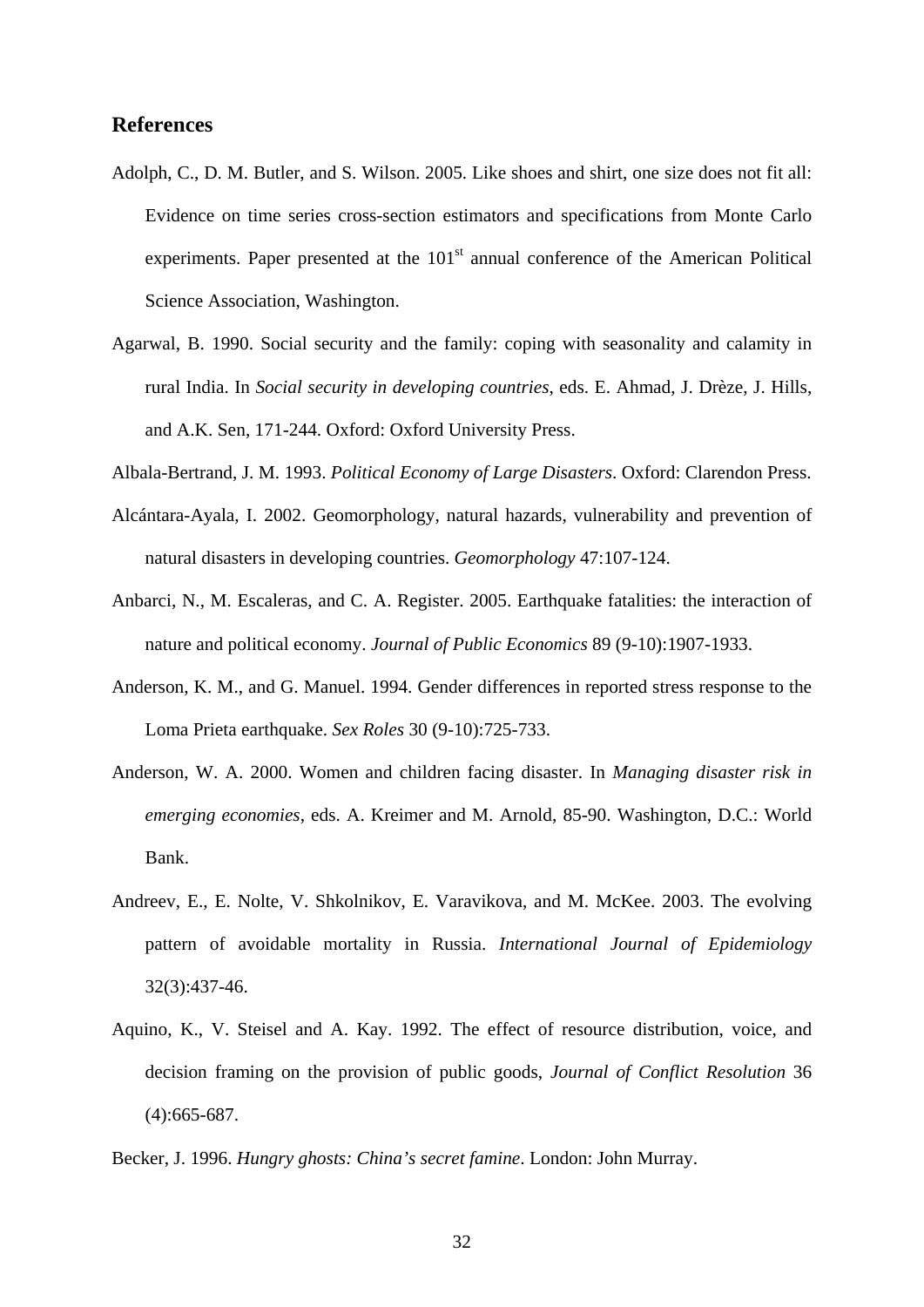- Beinin, L. 1981. An examination of health data following two major earthquakes in Russia. *Disasters* 5 (2):142-146.
- Belsley, D.A., E. Kuh, and R. E. Welsch. 1980. *Regression Diagnostics*. New York: John Wiley.
- Benson, C., and E. Clay. 2000. Developing countries and the economic impacts of natural disasters. In *Managing disaster risk in emerging economies*, eds. A. Kreimer and M. Arnold, 11-21. Washington, D.C.: World Bank.
	- ———. 2003. *Economic and financial impacts of natural disasters: an assessment of their effects and options for mitigation: synthesis report*. London: Overseas Development Institute.
- Bern, C., J. Sniezek, G. M. Mathbor, M. S. Siddiqi, C. Ronsmans, A. M. R. Chowdhury, A. E. Choudhury, K. Islam, M. Bennish, E. Noji, and R. I. Glass. 1993. Risk factors for mortality in the Bangladesh cyclone of 1991. *Bulletin of the World Health Organization* 71 (1): 73-78.
- Bolin, R., M. Jackson, and A. Crist. 1998. Gender inequality, vulnerability and disasters: issues in theory and research. In *The gendered terrain of disaster – through women's eyes*, eds. E. Enarson and B.H. Morrow, 27-44. Westport: Praeger.
- Bradshaw, S. 2004. *Socio-economic impacts of natural disasters: a gender analysis*. Serie Manuales 33. Santiago de Chile: United Nations Economic Commission for Latin America and the Caribbean.
- Cannon, T. 1994. Vulnerability analysis and the explanation of 'natural' disasters. In *Disasters, Development and Environment*, ed. A. Varley, 13-30. Chichester: John Wiley & Sons.
- ———. 2000. Vulnerability analysis and disasters. In *Floods*, ed. D.J. Parker, 45-55. London: Routledge.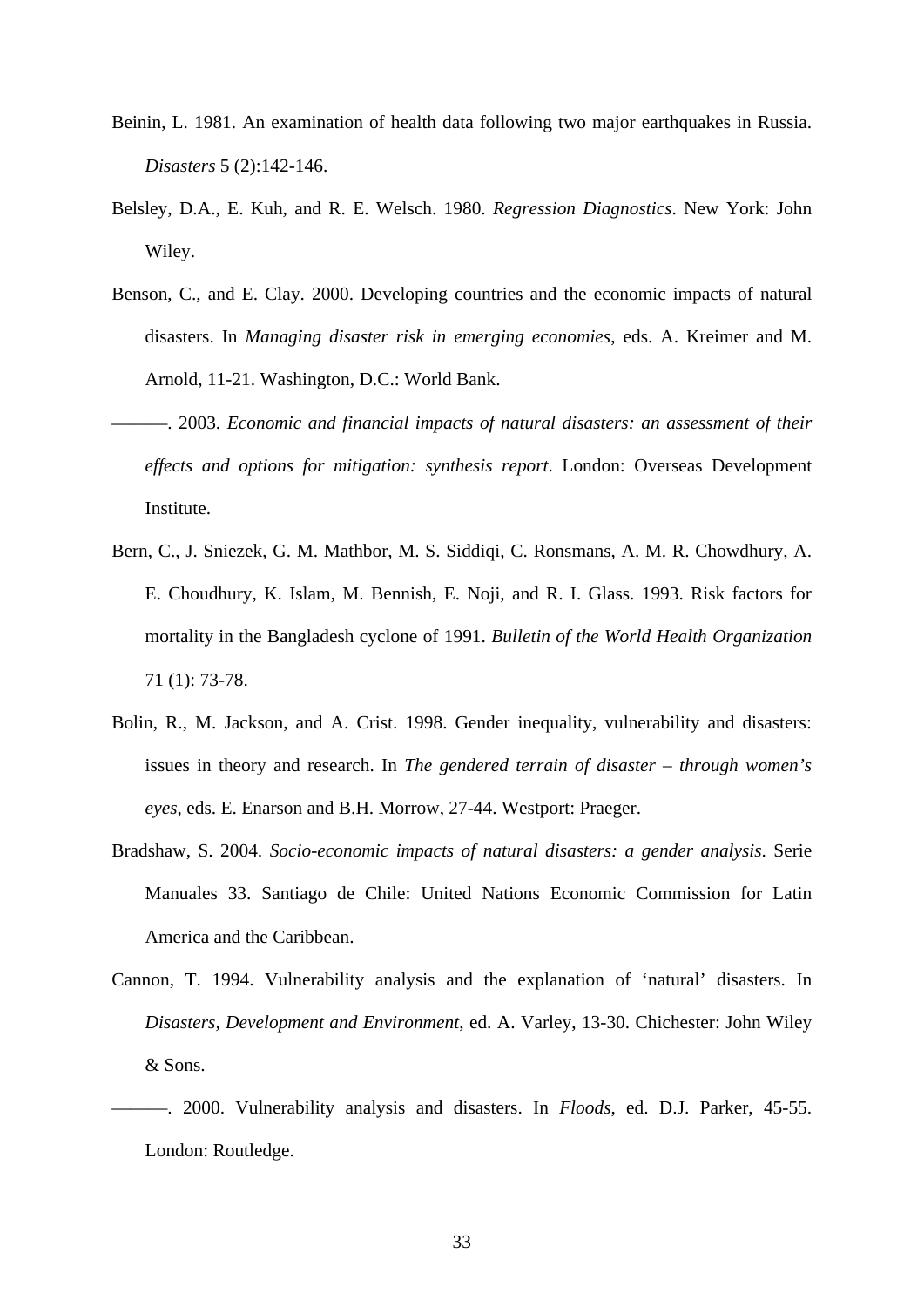- Chant, S. 2006. Re-thinking the "feminization of poverty" in relation to gender indices. *Journal of Human Development* 7 (2):201-220.
- Cingranelli, D. L., D. L. and Richards. 2004. Cingranelli and Richards Human Rights Dataset. [http://ciri.binghamton.edu/](http://www.humanrightsdata.com/) (last accessed 17 August 2006).
- Claeson M., E. R. Bos, T. Mawji, and I. Pathmanathan. 2000. Reducing child mortality in India in the new millennium. *Bulletin of the World Health Organization* 78: 1192-1199.
- Crow, B., and F. Sultana. 2002. Gender, class, and access to water: three cases in a poor and crowded delta. *Society and Natural Resources* 15: 709-724.

Cuny, F. C. 1983. *Disasters and development*. Oxford: Oxford University Press.

- Cutter, S. L. 1995. The forgotten casualties: women, children, and environmental change. *Global Environmental Change* 5 (3): 181-194.
- ———. 1996. Vulnerability to environmental hazards. *Progress in Human Geography* 20 (4):529-539.
- ———. 2003. The vulnerability of science and the science of vulnerability. *Annals of the Association of American Geographers* 93 (1):1-12.
- De Waal, A. 1989. Famine mortality: a case study of Darfur, Sudan 1984-5. *Population Studies* 43 (1):5-24.
- Degg, M. R., and D. K. Chester. 2005a. Seismic and volcanic hazards in Peru: changing attitudes to disaster mitigation. *Geographical Journal* 171 (2):125-145.

———. 2005b. Earthquake vulnerability in the Middle East. *Geography* 90 (1):54-66.

Drèze, J., and A. K. Sen. 1989. *Hunger and public action*. Oxford: Oxford University Press.

- Dyson, T. 1991a. On the demography of South Asian famines part I. *Population Studies* 45  $(1):$ 5-25.
- ———. 1991b. On the demography of South Asian famines part II. *Population Studies* 45 (2):279-297.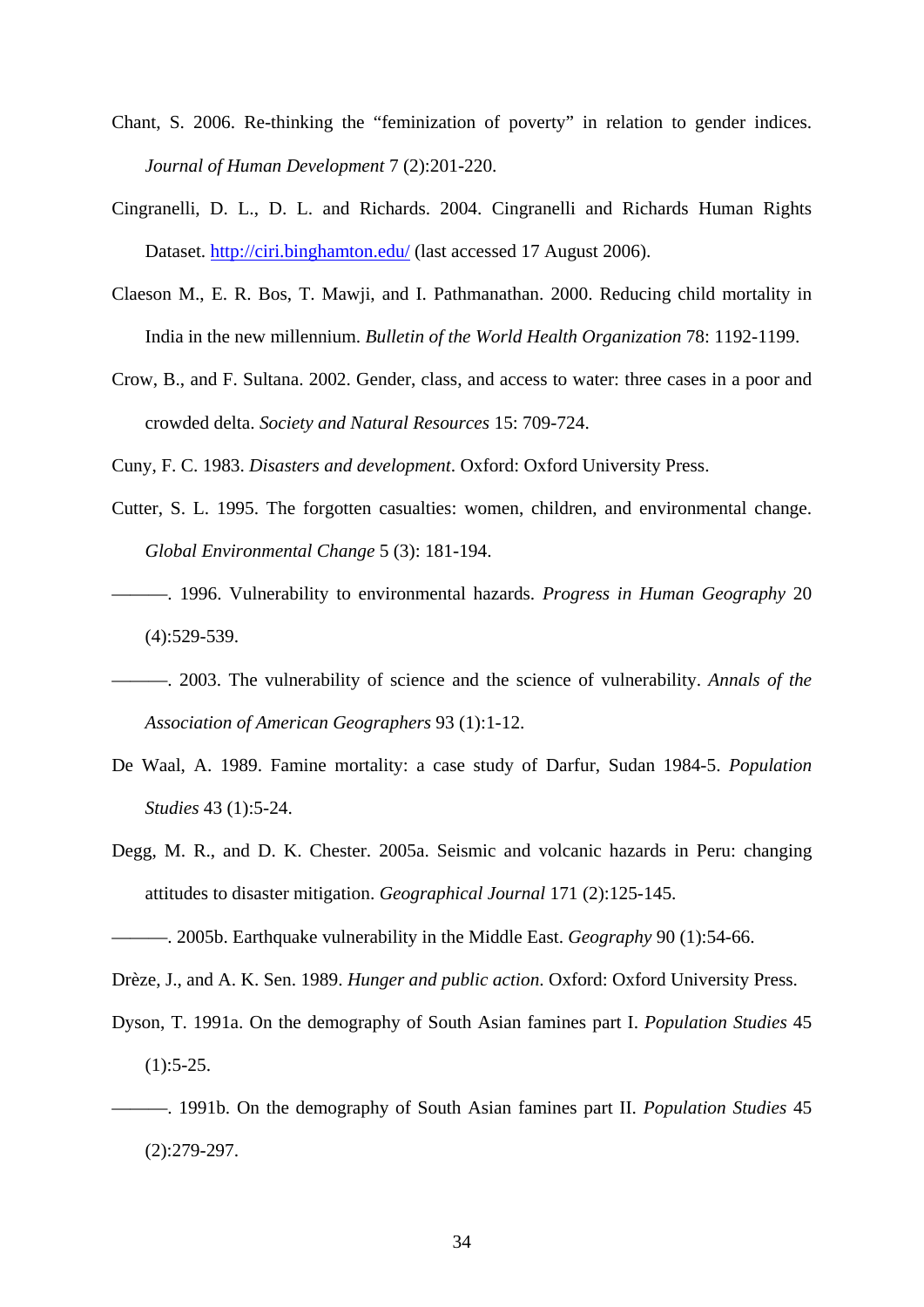- Enarson, E. 1998. Through women's eyes: a gendered research agenda for disaster social science. *Disasters* 22 (2):157-173.
- Enarson, E. 2000. *Gender and natural disasters*. Working Paper No. 1 Infocus Programme on Crisis Response and Reconstruction. Geneva: International Labour Organisation, Recovery and Reconstruction Department.
- Enarson, E., and B. H. Morrow, eds., 1998. *The gendered terrain of disaster through women's eyes*. Westport: Praeger.
- Enarson, E., and L. Meyreles. 2004. International perspectives on gender and disaster: differences and possibilities. *International Journal of Sociology and Social Policy* 24  $(10-11): 49-93.$
- Fordham, M. 2004. Gendering vulnerability analysis: towards a more nuanced approach. In *Mapping vulnerability: disasters, development and people*, eds. G. Bankoff, G. Frerks, and D. Hilhorst, 174-182. London: Earthscan.
- Fothergill, A. 1998. The neglect of gender in disaster work: an overview of the literature. In *The gendered terrain of disaster – through women's eyes*, eds. E. Enarson and B.H. Morrow, 11-25. Westport: Praeger.
- Fothergill, A., and L. A. Peek. 2004. Poverty and disasters in the United States: a review of recent sociological findings. *Natural Hazards* 32 (1):89-110.
- Freedom House. 2004. *Freedom in the World*. New York: Freedom House. www.freedomhouse.org/
- Freeman, P. K. 2000. Infrastructure, natural disasters, and poverty. In *Managing disaster risk in emerging economies*, eds. A. Kreimer and M. Arnold, 55-61. Washington, D.C.: World Bank.
- Garenne, M. 1995. Sex differences in measles mortality: a world review. *International Journal of Epidemiology* 23 (3):632-642.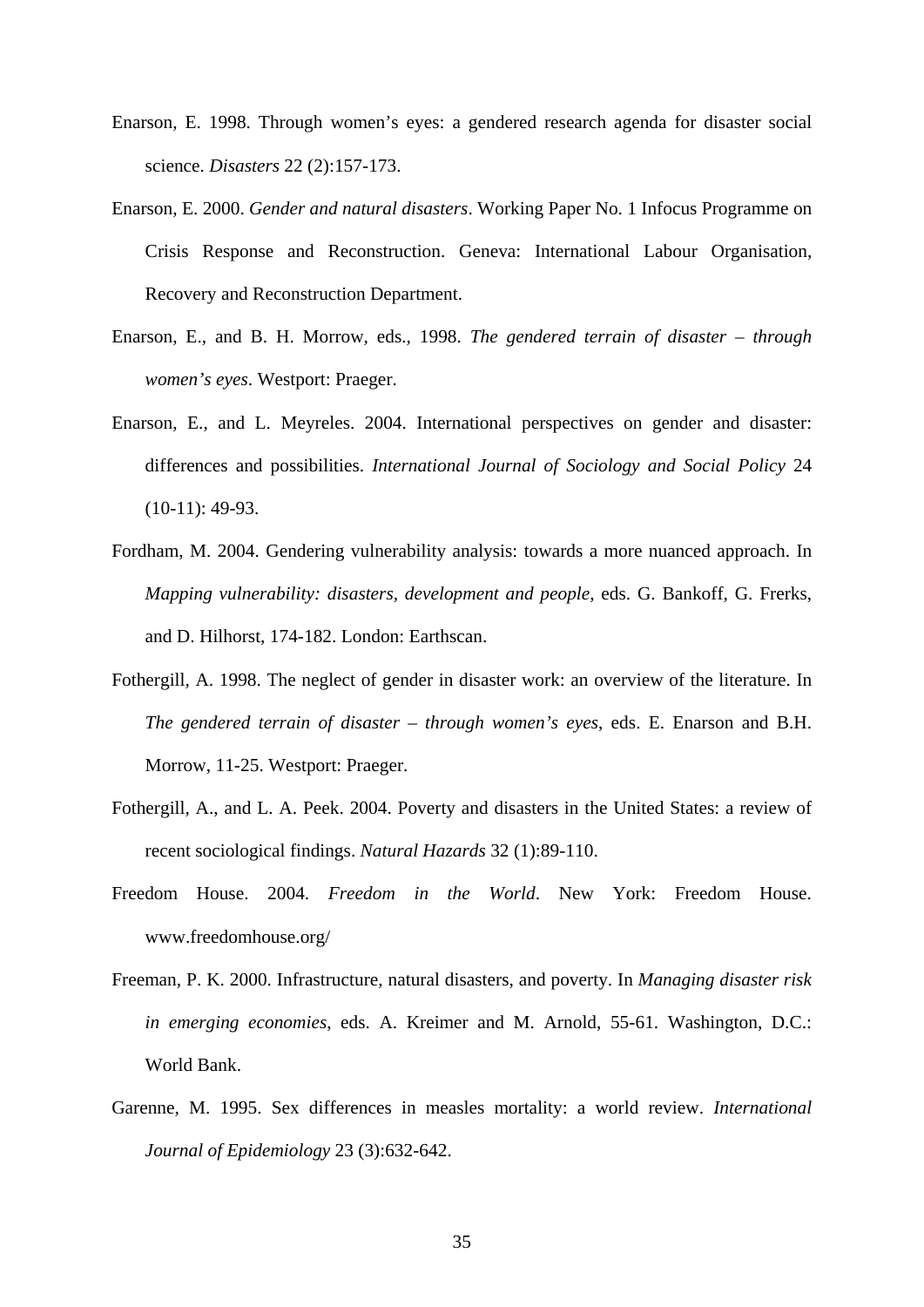- Greenough, P.R. 1982. *Prosperity and misery in modern Bengal the famine of 1943-1944*. Oxford: Oxford University Press.
- Guha-Sapir, D., and R. Below. 2002. *The quality and accuracy of disaster data: a comparative analysis of three global data sets*. Brussels: WHO Centre for Research on the Epidemiology of Disasters.
- Haider, R., A. A. Rahman, and S. Huq. 1993. *Cyclone '91. An environmental and perceptional study*. Dhaka: Bangladesh Centre for Advanced Studies.
- Hausken, K. 1995. The dynamics of within-group and between-group interaction. *Journal of Mathematical Economics* 24 (7): 655-687.
- Hewitt, K. (ed.) 1983. *Interpretations of calamity from the viewpoint of human ecology*. Boston: Allen and Unwin.
- Hines, J. R., and C. R. Jaramillo. 2005. The impact of large natural disasters on national economies. Working Paper. University of Michigan: Department of Economics.
- Ikeda, K. 1995. Gender differences in human loss and vulnerability in natural disasters: a case study from Bangladesh. *Indian Journal of Gender Studies* 2 (2):171-193.
- Kahn, M. E. 2005. The death toll from natural disasters: the role of income, geography, and institutions. *Review of Economics and Statistics* 87 (2): 271-284.
- Kidane, A. 1989. Demographic consequences of the 1984-1985 Ethiopian famine. *Demography* 26 (3):515-522.
- Kidane, A. 1990. Mortality estimates of the 1984-85 Ethiopian famine. *Scandinavian Journal of Social Medicine* 18 (4):281-286.
- Kramer R.M. 1990. The effect of resource scarcity on group conflict and cooperation. *Advances in Group Processes* 7: 151-177.
- Krishnaraj, M. 1997. Gender issues in disaster management: the Latur earthquake. *Gender, Technology and Development* 1 (3):395-411.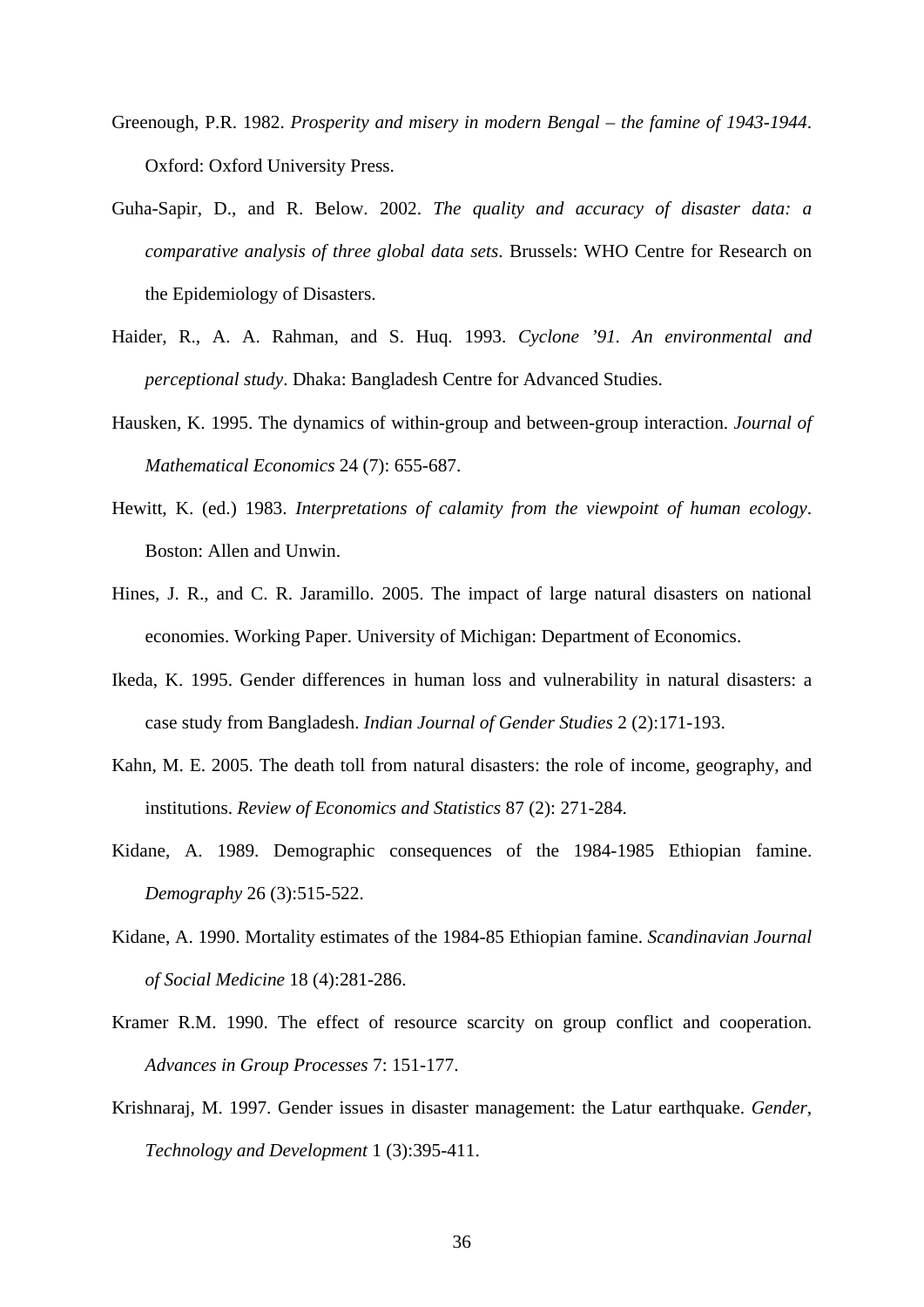- Macintyre, K. 2002. Famine and the female mortality advantage. In *Famine Demography Perspectives from the Past and Present*, eds. T. Dyson and Cormac Ó Gráda, 240-259. Oxford: Oxford University Press.
- Mariam, M. W. 1986. *Rural vulnerability to famine in Ethiopia 1958-1977*. London: Intermediate Technology Publications.
- Mathers, C. D., R. Sadana, J. A. Salomon, C. L. J. Murray, and A. D. Lopez. 2001. Healthy Life Expectancy in 191 Countries, 1999. *The Lancet* 357(9269):1685-91.

McKee, M. 1999. Alcohol in Russia*. Alcohol and Alcoholism* 34(6):824-29.

- Mustafa, D. 2002. To each according to his power? Participation, access, and vulnerability in irrigation and flood management in Pakistan. *Environment and Planning D* 20:737-752.
- Noji, E.K. 1997b. Earthquakes. In *The Public Health Consequences of Disasters*. ed. E. K. Noji, 135-178. Oxford: Oxford University Press.
- Noji. E. K. 1997a. The nature of disaster: general characteristics and public health effects. In *The Public Health Consequences of Disasters*. ed. E. K. Noji, 3-20. Oxford: Oxford University Press.
- O'Hare, G. 2001. Hurricane 07B in the Godavari Delta, Andhra Pradesh, India: vulnerability, mitigation and the spatial impact. *Geographical Journal* 167 (1):23-38.
- O'Keefe, P., K. Westgate, and B. Wisner. 1976. Taking the naturalness out of natural disasters. *Nature* 260: 566-567.
- Owens, I. P. F. 2002. Sex differences in mortality rate. *Science* 297 (20 September):2008- 2009.
- Oxfam International. 2005. *The tsunami's impact on women*. Briefing Note March 2005. Oxford: Oxfam International.
- Pan-American Health Organization. 2002. *Gender and natural disasters*. Washington D.C.: Pan-American Health Organization.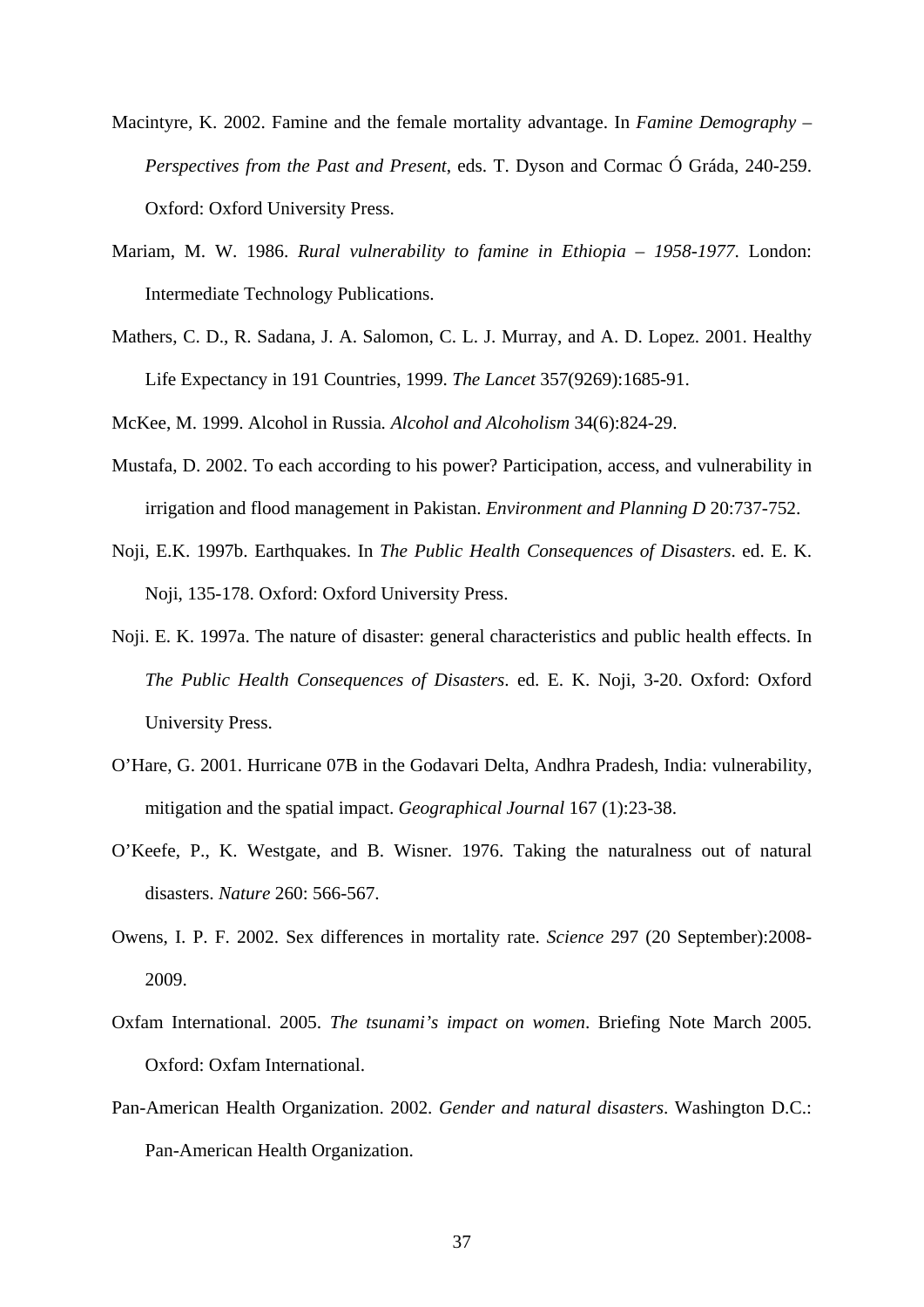Phuong, C. 2004. *The international protection of internally displaced persons*. Cambridge: Cambridge University Press.

Platt, R. H. 1999. *Disasters and democracy*. Washington, DC: Island Press.

- Plümper, T. and E. Neumayer 2006. The Unequal Burden of War. The Effect of Armed Conflict on the Gender Gap in Life Expectancy. *International Organization* 60 (3): 723- 754.
- Plümper, T., V.E. Troeger and P. Manow. 2005. Panel Data Analysis in Comparative Politics. Linking Method to Theory. *European Journal of Political Research* 44 (2): 327-354.
- Quarantelli, E. L. 2001. Statistical and conceptual problems in the study of disasters. *Disaster Prevention and Management* 10 (5): 325-338.
- Rivers, J. P. W. 1982. Women and children last: an essay on sex discrimination in disasters. *Disasters* 6 (4):256-267.
- Schwoebel, M. H., and G. Menon. 2004. *Mainstreaming gender in disaster management support project*. Washington D.C.: Center for Development and Population Activities.
- Seager, J. 2005. Natural disasters expose gender divides. *Chicago Tribune* 14 September.
- Seager, J. 2006. Noticing gender (or not) in disasters. *Geoforum* 37 (1):2-3.
- Sen, A.K. 1988. Family and food: sex bias in poverty. In *Rural poverty in South Asia*, eds. T.N. Srinivasan and P.K. Bardhan, 453-472. New York: Columbia University Press.
- Silventoinen, K., E. Lahelma, and O. Rahonen. 2000. Relative Effect of Genetic and Environmental Factors on Body Height: Differences across Birth Cohorts among Finnish Men and Women. *American Journal of Public Health* 90 (4): 627-630.
- Toole, M. J. 1997a. Communicable diseases and disease control. In *The Public Health Consequences of Disasters*. ed. E. K. Noji, 3-20. Oxford: Oxford University Press.
- Toole, M.J. 1997b. *Displaced Persons and War. In War and Public Health,* ed. Berry S. Levy and Victor W. Sidel, 197-211. New York: Oxford University Press.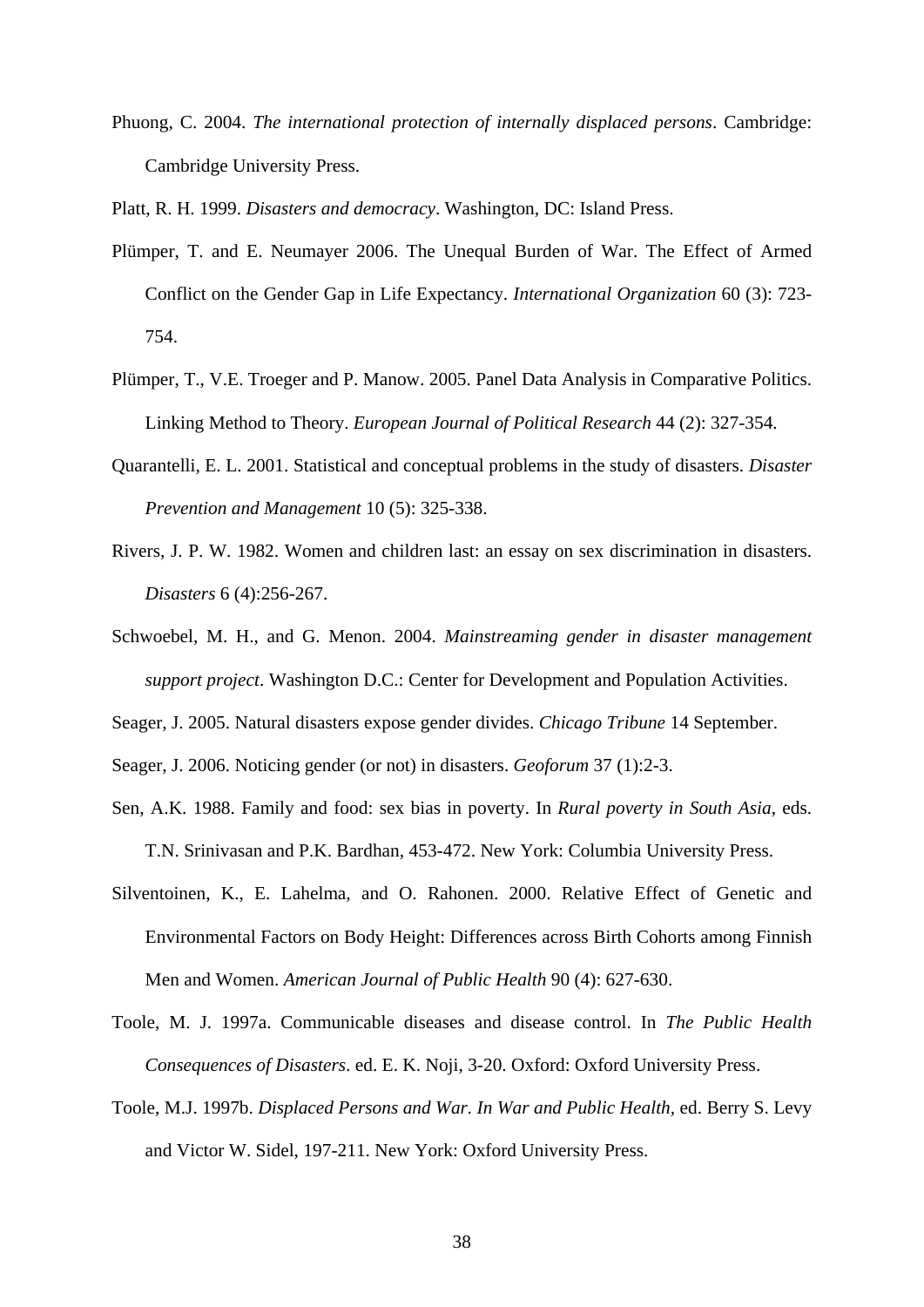- UN Population Division. 1988. Sex differentials in survivorship in the developing world: levels, regional patterns and demographic determinants. *Population Bulletin of the United Nations* 25:51-64.
- UNEP. 2004. *GEO yearbook 2004/5*. Nairobi: United Nations Environment Programme.
- US Census Bureau. 2004. *Global Population Profile 2002*, Washington D.C.
- Varley, A. 1994. The exceptional and the everyday: vulnerability analysis in the international decade for natural disaster reduction. In *Disasters, Development and Environment*, ed. A. Varley, 2-11. Chichester: John Wiley & Sons.

WHO. 2002. *Gender and health in disasters*. Geneva: World Health Organization.

- Wisner, B. 2000a. From 'acts of God' to 'water wars'. In *Floods*, ed. D.J. Parker, 89-99. London: Routledge.
- Wisner, B. 2000b. The political economy of hazards: more limits to growth? *Environmental Hazards* 20: 59-61.
- Wisner, B., P. Blaikie, T. Cannon, and I. Davis. 1994 and 2004. *At risk: natural hazards, people's vulnerability and disasters*. First and second edition. London: Routledge.
- Wooldridge, J.M. 2002. *Econometric analysis of cross section and panel data*. Cambridge: MIT Press.
- World Bank. 2004. *World Development Indicators on CD-Rom*. Wahsington: World Bank.
- Yang, D. 2005. Coping with disaster: the impact of hurricanes on international financial flows, 1970-2001. Working Paper. University of Michigan: Department of Economics.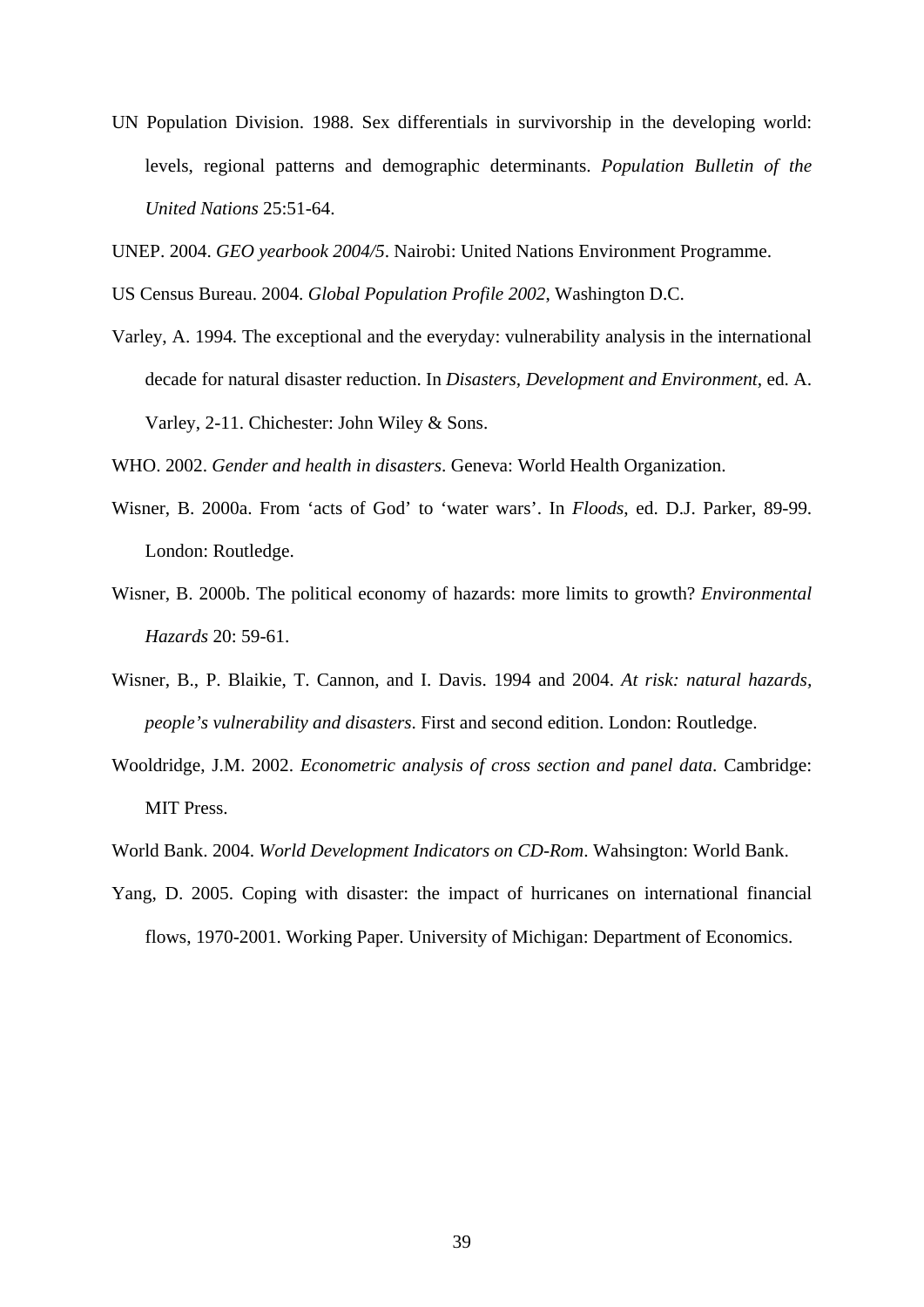| Table 1. Summary Statistics on Natural Disasters in Sample. |  |  |
|-------------------------------------------------------------|--|--|
|                                                             |  |  |

| Disaster type       |       |          | Total no. of events Total no. of deaths Total no. of people affected |
|---------------------|-------|----------|----------------------------------------------------------------------|
| Drought             | 240   | 556,687  | 1,388,252,544                                                        |
| Earthquake          | 350   | 107,050  | 52,661,238                                                           |
| Epidemic            | 317   | 105,678  | 13,346,403                                                           |
| Extreme temp        | 108   | 16,897   | 6,120,497                                                            |
| Famine              | 36    | 11,524   | 57, 332, 711                                                         |
| Flood               | 938   | 119,707  | 1,731,081,382                                                        |
| Insect infestations | 42    | $\theta$ | 2,200                                                                |
| Landslide           | 182   | 14,228   | 1,122,215                                                            |
| Volcano             | 48    | 25,053   | 2,501,368                                                            |
| Waves/surges        | 12    | 2,724    | 12,919                                                               |
| Wild Fire           | 103   | 624      | 3,523,398                                                            |
| Wind Storm          | 1,121 | 87,029   | 340,100,574                                                          |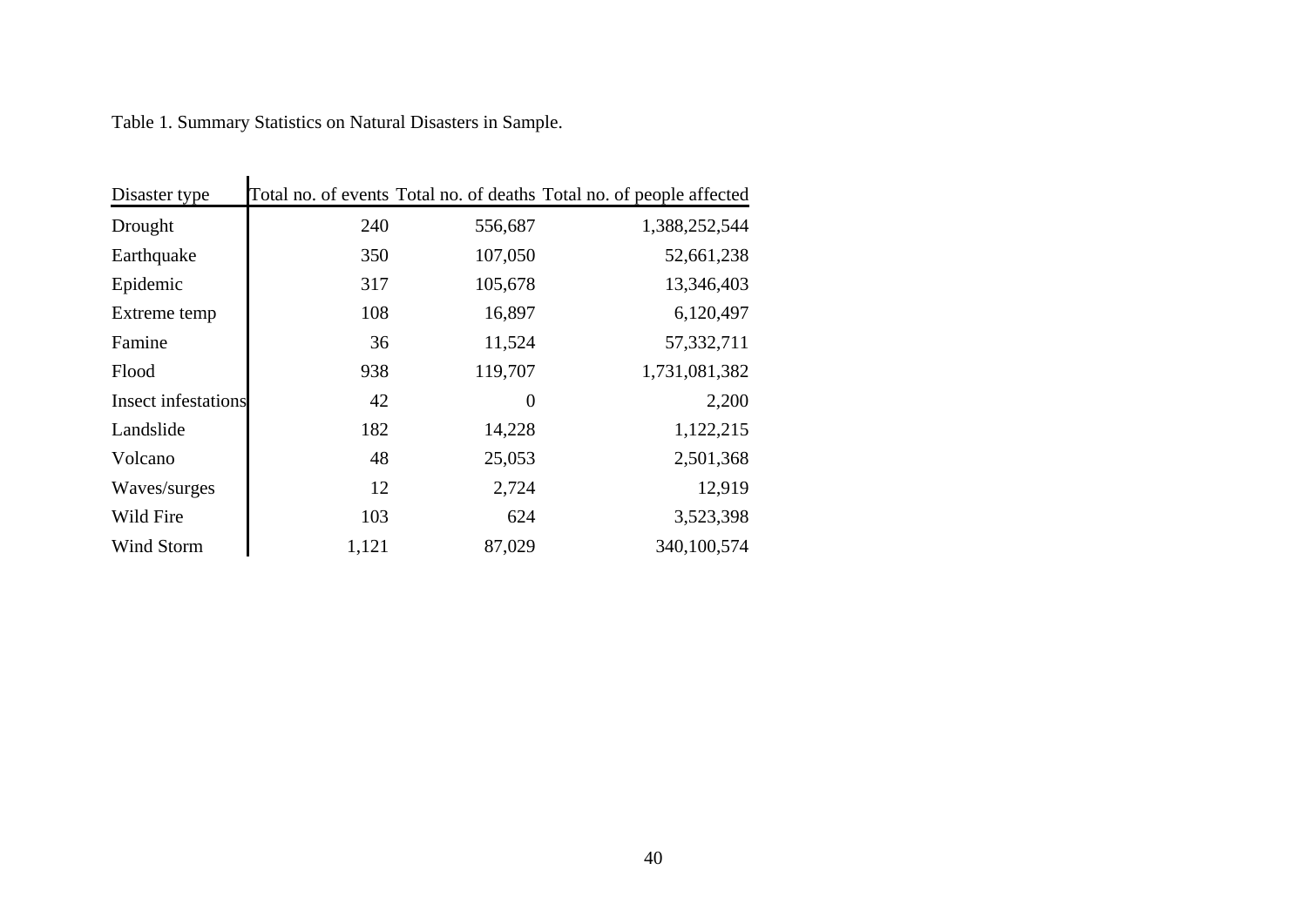|                                                 | model 1      | model 2      |
|-------------------------------------------------|--------------|--------------|
| change in population life expectancy            | 0.028        | 0.028        |
|                                                 | $(0.009)$ ** | $(0.009)$ ** |
| disaster deaths per thousand people             | $-0.732$     | $-0.729$     |
|                                                 | $(0.081)$ ** | $(0.081)$ ** |
| women's socio-economic rights                   | $-0.049$     | $-0.045$     |
|                                                 | (0.030)      | (0.030)      |
| disaster deaths * women's socio-economic rights | 0.365        | 0.365        |
|                                                 | $(0.052)$ ** | $(0.052)$ ** |
| per capita income                               |              | $-0.000$     |
|                                                 |              | (0.000)      |
| political stability                             |              | $-0.005$     |
|                                                 |              | (0.004)      |
| level of political freedom                      |              | $-0.072$     |
|                                                 |              | $(0.021)$ ** |
| Number of observations                          | 2266         | 2241         |
| Number of countries                             | 141          | 141          |
| $R^2$                                           | 0.29         | 0.28         |
| Wald chi-square test                            | $190.1**$    | $206.3**$    |
|                                                 |              |              |

Table 2. Natural Disasters and the Change in the Gender Gap in Life Expectancy.

Notes: Estimations include regional dummy variables and constant (coefficients not reported) \*\*=p<0.01 (two-sided z-test), standard errors in brackets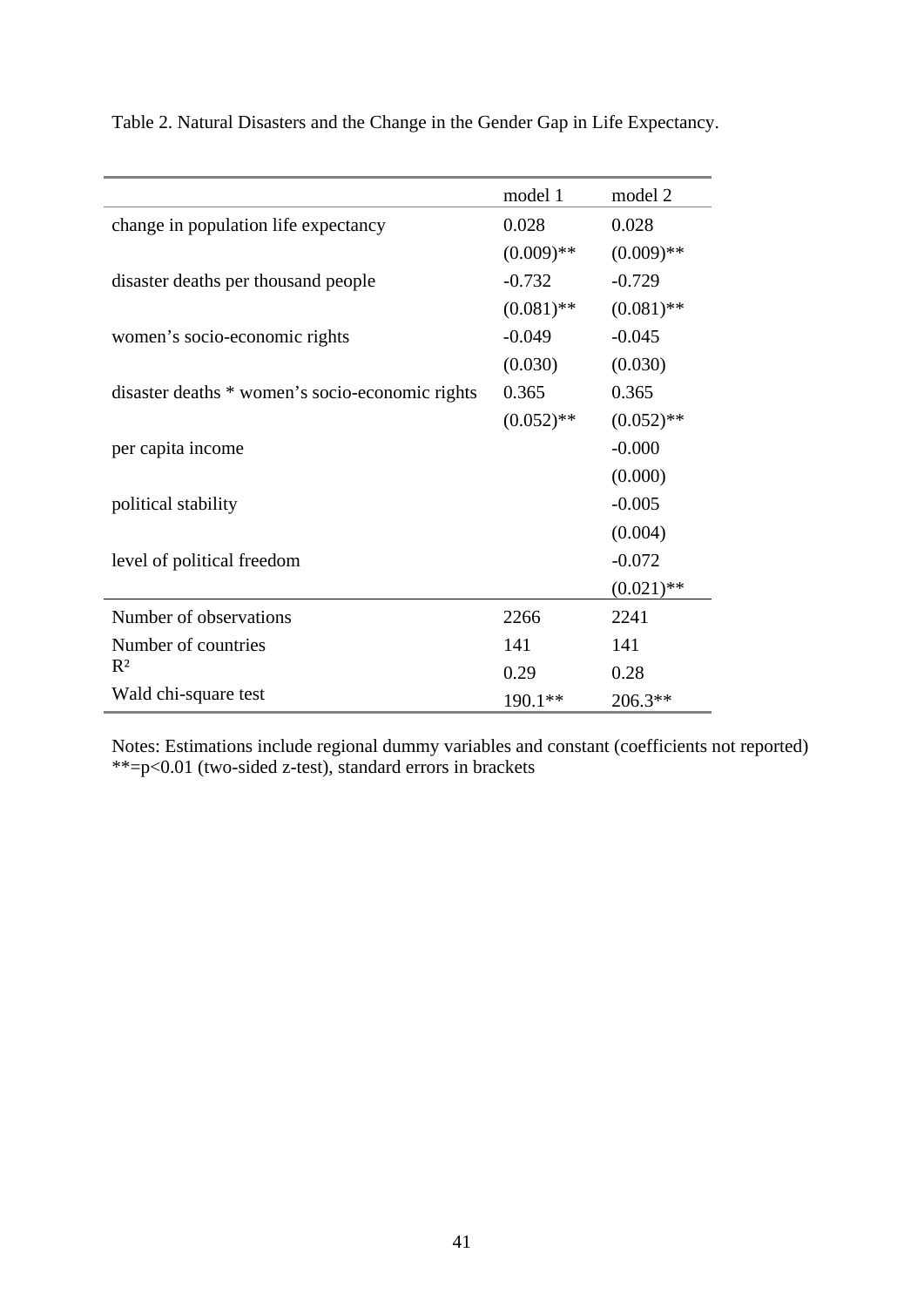#### Table 3. Extended estimation results.

|                                                 | model 1      | model 3      | model 4      | model 5      | model 6      |
|-------------------------------------------------|--------------|--------------|--------------|--------------|--------------|
| change in population life expectancy            | 0.028        | 0.030        | 0.017        | 0.036        | 0.026        |
|                                                 | $(0.009)$ ** | $(0.011)$ ** | (0.033)      | $(0.010)$ ** | $(0.009)$ ** |
| disaster deaths per thousand people             | $-0.732$     | $-0.743$     | $-0.377$     | $-1.005$     | $-0.772$     |
|                                                 | $(0.081)$ ** | $(0.095)$ ** | $(0.123)$ ** | (0.692)      | $(0.083)$ ** |
| women's socio-economic rights                   | $-0.049$     | $-0.050$     | $-0.135$     | $-0.028$     | $-0.045$     |
|                                                 | (0.030)      | (0.039)      | $(0.066)*$   | (0.030)      | (0.030)      |
| disaster deaths * women's socio-economic rights | 0.365        | 0.385        | 0.178        | 0.326        | 0.431        |
|                                                 | $(0.052)$ ** | $(0.065)$ ** | $(0.075)*$   | (0.241)      | $(0.060)$ ** |
| Number of observations                          | 2266         | 1491         | 894          | 2266         | 2266         |
| Number of countries                             | 141          | 117          | 121          | 141          | 141          |
| $R^2$                                           | 0.29         | 0.28         | 0.29         | 0.29         | 0.29         |
| Wald chi-square test                            | $190.1**$    | $146.9**$    | $77.4**$     | $108.9**$    | $193.5**$    |

Notes: Estimations include regional dummy variables and constant (coefficients not reported) \*\*=p<0.01 \*=p<0.05 (two-sided z-test), standard errors in brackets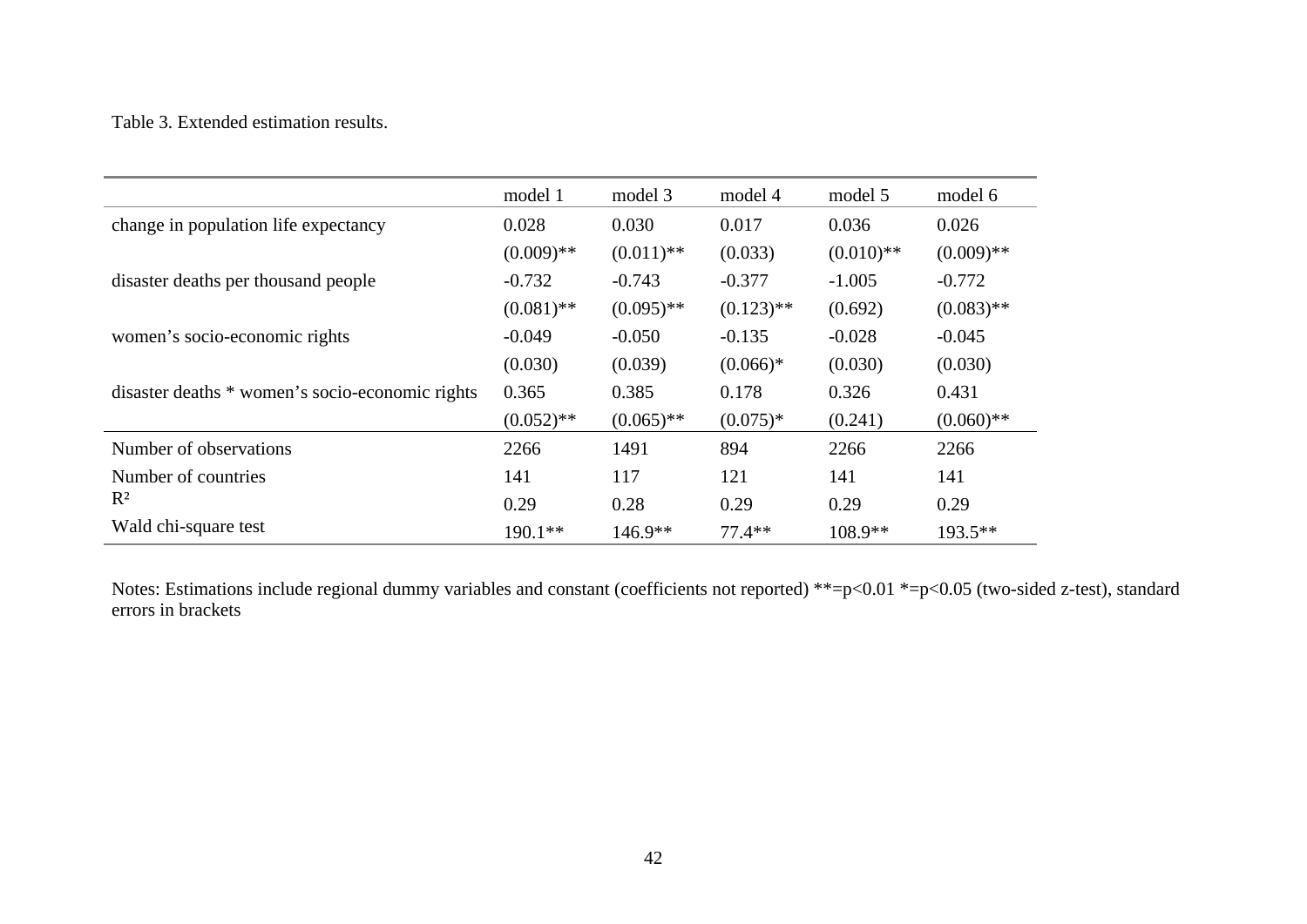Table 4. Estimation results with bootstrapped standard errors.

|                                                 | observed  | bias      |        | std. error confidence interval |               |      |
|-------------------------------------------------|-----------|-----------|--------|--------------------------------|---------------|------|
| beta coefficients                               |           |           |        |                                |               |      |
| disaster deaths per                             | $-0.7448$ | 0.1342    | 0.6685 | $-2.0565$                      | $0.5670$ (N)  |      |
| thousand people                                 |           |           |        | $-1.7311$                      | 0.3787<br>(P) |      |
|                                                 |           |           |        | $-1.7653$                      | 0.3511        | (BC) |
| women's economic rights                         | $-0.0484$ | $-0.0025$ | 0.0390 | $-0.1248$                      | $0.0281$ (N)  |      |
|                                                 |           |           |        | $-0.1319$                      | 0.0214<br>(P) |      |
|                                                 |           |           |        | $-0.1291$                      | $0.0215$ (BC) |      |
| disaster deaths *                               | 0.3615    | $-0.0730$ | 0.3250 | $-0.2763$                      | 0.9993<br>(N) |      |
| women's economic rights                         |           |           |        | $-0.1830$                      | 0.8356<br>(P) |      |
|                                                 |           |           |        | $-0.1595$                      | 0.8702        | (BC) |
| standard errors                                 |           |           |        |                                |               |      |
| disaster deaths per                             | 0.0762    | 0.0232    | 0.0764 | $-0.0737$                      | $0.2261$ (N)  |      |
| thousand people                                 |           |           |        | 0.0486                         | 0.3538<br>(P) |      |
|                                                 |           |           |        | 0.0490                         | $0.3634$ (BC) |      |
| women's economic rights                         | 0.0284    | $-0.0011$ | 0.0029 | 0.0227                         | 0.0340<br>(N) |      |
|                                                 |           |           |        | 0.0215                         | 0.0332<br>(P) |      |
|                                                 |           |           |        | 0.0236                         | 0.0351        | (BC) |
| disaster deaths *                               | 0.0488    | 0.0119    | 0.0315 | $-0.0130$                      | 0.1105<br>(N) |      |
| women's economic rights                         |           |           |        | 0.0341                         | $0.1623$ (P)  |      |
|                                                 |           |           |        | 0.0310                         | 0.1176        | (BC) |
| $N = normal$ P = percentile BC = bias corrected |           |           |        |                                |               |      |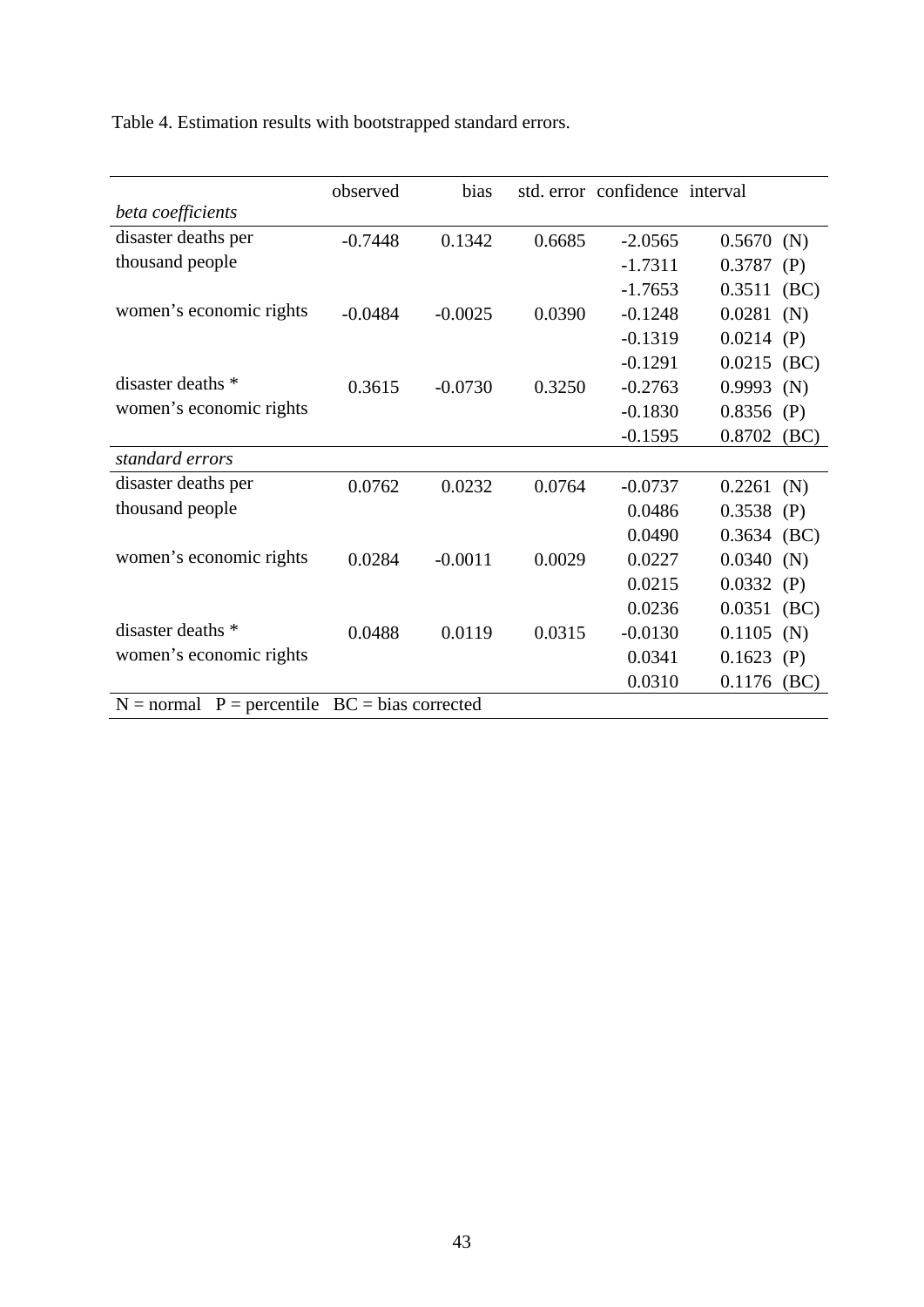**Appendix. Coding scheme for Cingranelli and Richards' (2004) women's rights measures** 

The measure of economic rights covers the following:

- − Equal pay for equal work
- − Free choice of profession or employment without the need to obtain a husband or male relative's consent
- The right to gainful employment without the need to obtain a husband or male relative's consent
- − Equality in hiring and promotion practices
- − Job security (maternity leave, unemployment benefits, no arbitrary firing or layoffs, etc.)
- − Non-discrimination by employers
- − The right to be free from sexual harassment in the workplace
- − The right to work at night
- − The right to work in occupations classified as dangerous
- − The right to work in the military and the police force

The measure of social rights covers the following:

- − The right to equal inheritance
- − The right to enter into marriage on a basis of equality with men
- − The right to travel abroad
- − The right to obtain a passport
- − The right to confer citizenship to children or a husband
- − The right to initiate a divorce
- − The right to own, acquire, manage, and retain property brought into marriage